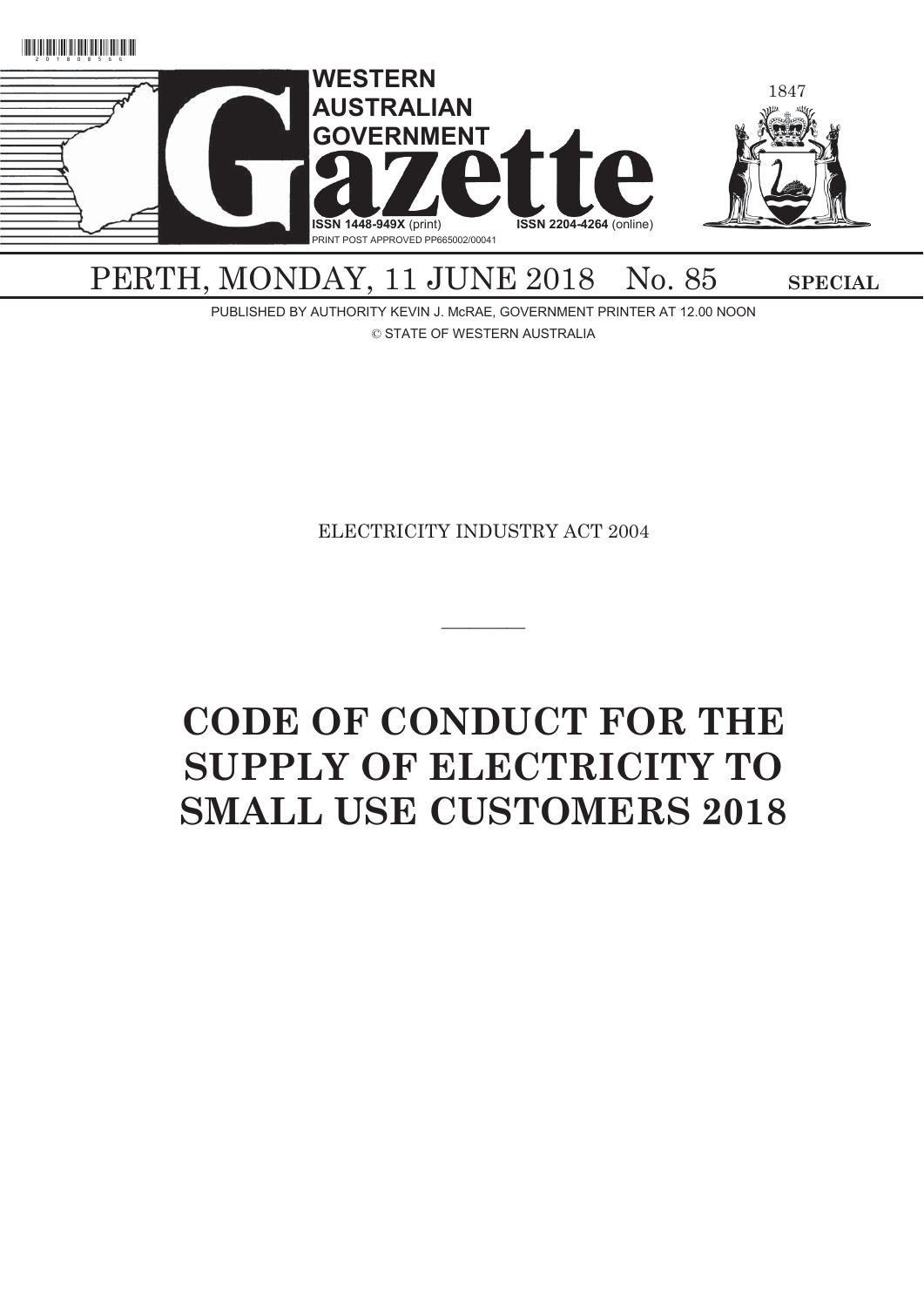# **ELECTRICITY INDUSTRY ACT 2004**

CODE OF CONDUCT FOR THE SUPPLY OF ELECTRICITY TO SMALL USE CUSTOMERS 2018

The Economic Regulation Authority—

- (a) repeals the "Code of Conduct for the Supply of Electricity to Small Use Customers 2016" gazetted 17 June 2016 (No. 104), which repeal is to take effect on 1 July 2018;
- (b) approves the "Code of Conduct for the Supply of Electricity to Small Use Customers 2018", gazetted 11 June 2018 (No. 85); and
- (c) prescribes 1 July 2018 as the date on which the "Code of Conduct for the Supply of Electricity to Small Use Customers 2018", gazetted 11 June 2018 (No. 85) comes into operation,

pursuant to section 79 of the *Electricity Industry Act 2004*.

Ms NICOLA CUSWORTH, Chair, Economic Regulation Authority.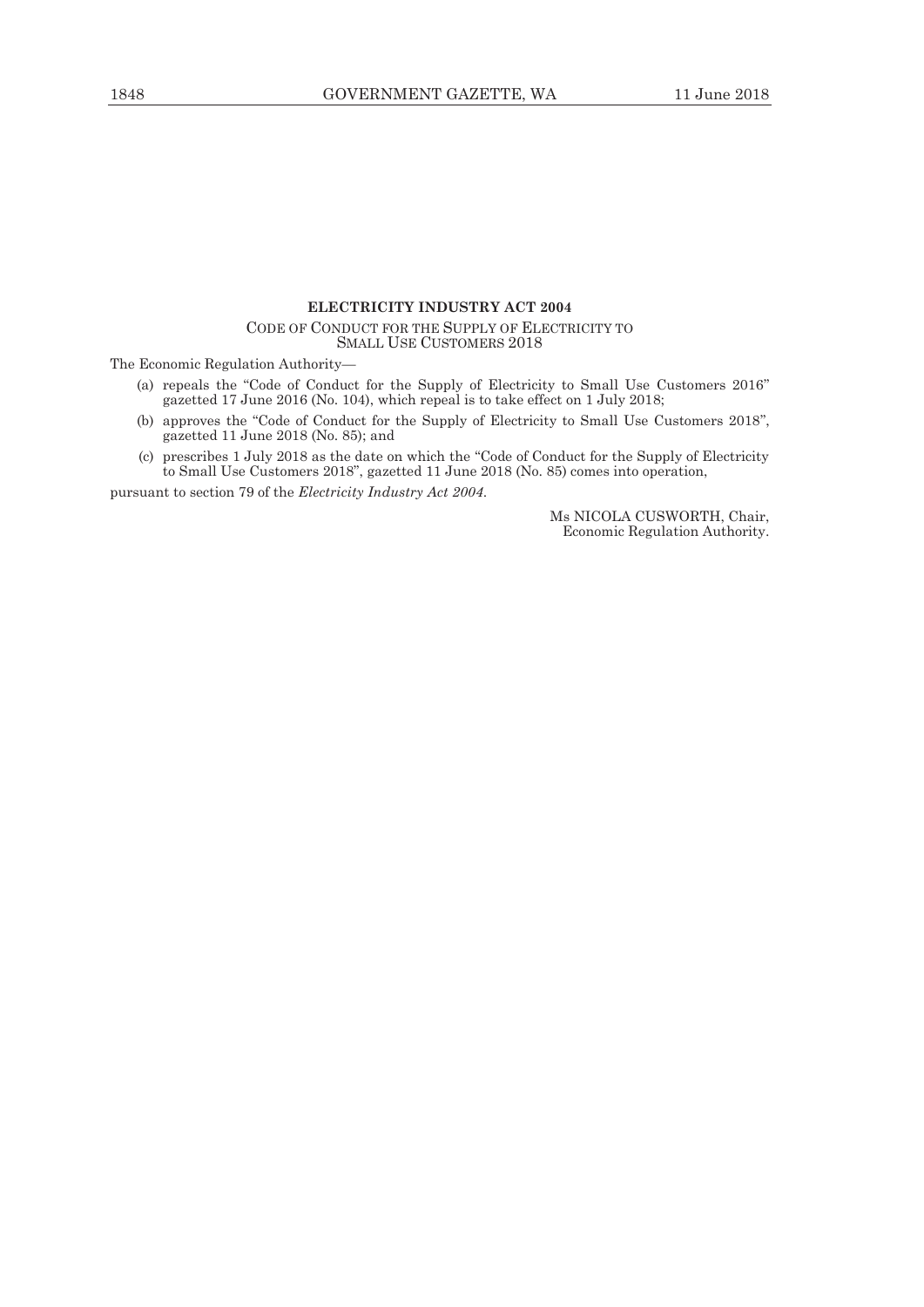# **ELECTRICITY INDUSTRY ACT 2004**

# **CODE OF CONDUCT FOR THE SUPPLY OF ELECTRICITY TO SMALL USE CUSTOMERS 2018**

# **CONTENTS**

# **PART 1—PRELIMINARY**

- 1.1 Title
- 1.2 Authority
- 1.3 Commencement
- 1.4 Interpretation
- 1.5 Definitions
- 1.6 Application
- 1.7 Purpose
- 1.8 Objectives
- 1.9 Amendment and Review
- 1.10 Variation from the Code

# **PART 2—MARKETING**

# *Division 1—Obligations particular to retailers*

2.1 Retailers to ensure electricity marketing agents comply with this Part

*Division 2—Contracts and information to be provided to customers* 

- 2.2 Entering into a standard form contract
- 2.3 Entering into a non-standard contract

#### *Division 3—Marketing Conduct*

- 2.4 Standards of Conduct
- 2.5 Contact for the purposes of marketing
- 2.6 No canvassing or advertising signs

# *Division 4—Miscellaneous*

- 2.7 Compliance
- 2.8 Presumption of authority
- 2.9 Electricity marketing agent complaints
- 2.10 Records to be kept

# **PART 3—CONNECTION**

3.1 Obligation to forward connection application

# **PART 4—BILLING**

*Division 1—Billing cycles* 

- 4.1 Billing cycle\*
- 4.2 Shortened billing cycle\*
- 4.3 Bill smoothing
- 4.4 How bills are issued

*Division 2—Contents of a Bill* 

4.5 Particulars on each bill

## *Division 3—Basis of Bill*

- 4.6 Basis of bill
- 4.7 Frequency of meter readings
- 4.8 Estimations
- 4.9 Adjustments to subsequent bills
- 4.10 Customer may request meter reading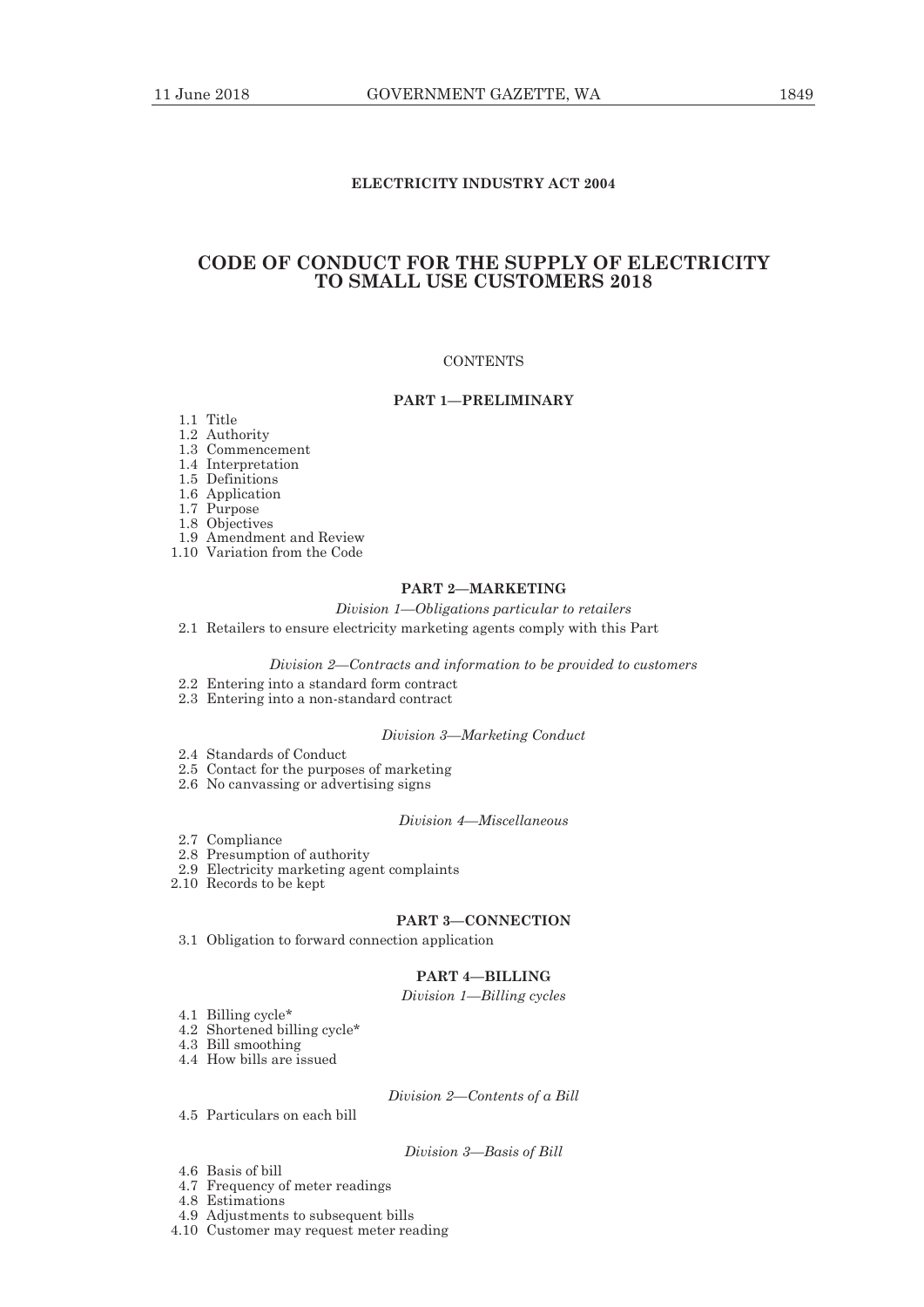# *Division 4—Meter testing*

4.11 Customer requests testing of meters or metering data

#### *Division 5—Alternative Tariffs*

4.12 Customer applications

4.13 Written notification of a change to an alternative tariff

*Division 6—Final bill* 

4.14 Request for final bill

*Division 7—Review of bill* 

- 4.15 Review of bill
- 4.16 Procedures following a review of a bill

# *Division 8—Undercharging, overcharging and adjustment*

4.17 Undercharging

4.18 Overcharging

4.19 Adjustments

# **PART 5—PAYMENT**

- 5.1 Due dates for payment\*
- 5.2 Minimum payment methods\*
- 5.3 Direct debit
- 5.4 Payment in advance\*
- 5.5 Absence or illness
- 5.6 Late payments
- 5.7 Vacating a supply address\*
- 5.8 Debt collection

# **PART 6—PAYMENT DIFFICULTIES AND FINANCIAL HARDSHIP**

*Division 1—Assessment of financial situation* 

- 6.1 Assessment
- 6.2 Temporary suspension of actions
	- 6.3 Assistance to be offered

*Division 2—Residential customers experiencing payment difficulties or financial hardship*  6.4 Alternative payment arrangements

*Division 3—Assistance available to residential customers experiencing financial hardship*  6.5 Definitions

#### Subdivision 1—Specific assistance available

- 6.6 Reduction of fees, charges and debt
- 6.7 Revision of alternative payment arrangements
- 6.8 Provision of information
- 6.9 Payment in advance

Subdivision 2—Hardship policy and hardship procedures 6.10 Obligation to develop hardship policy and hardship procedures

*Division 4—Business customers experiencing payment difficulties* 

6.11 Alternative payment arrangements

# **PART 7—DISCONNECTION AND INTERRUPTION**

*Division 1—Conduct in relation to disconnection or interruption*  Subdivision 1—Disconnection for failure to pay bill

- 7.1 General requirements
- 7.2 Limitations on disconnection for failure to pay bill
- 7.3 Dual fuel contracts

# Subdivision 2—Disconnection for denying access to meter

7.4 General requirements

#### Subdivision 3—Disconnection or interruption for emergencies

7.5 General requirements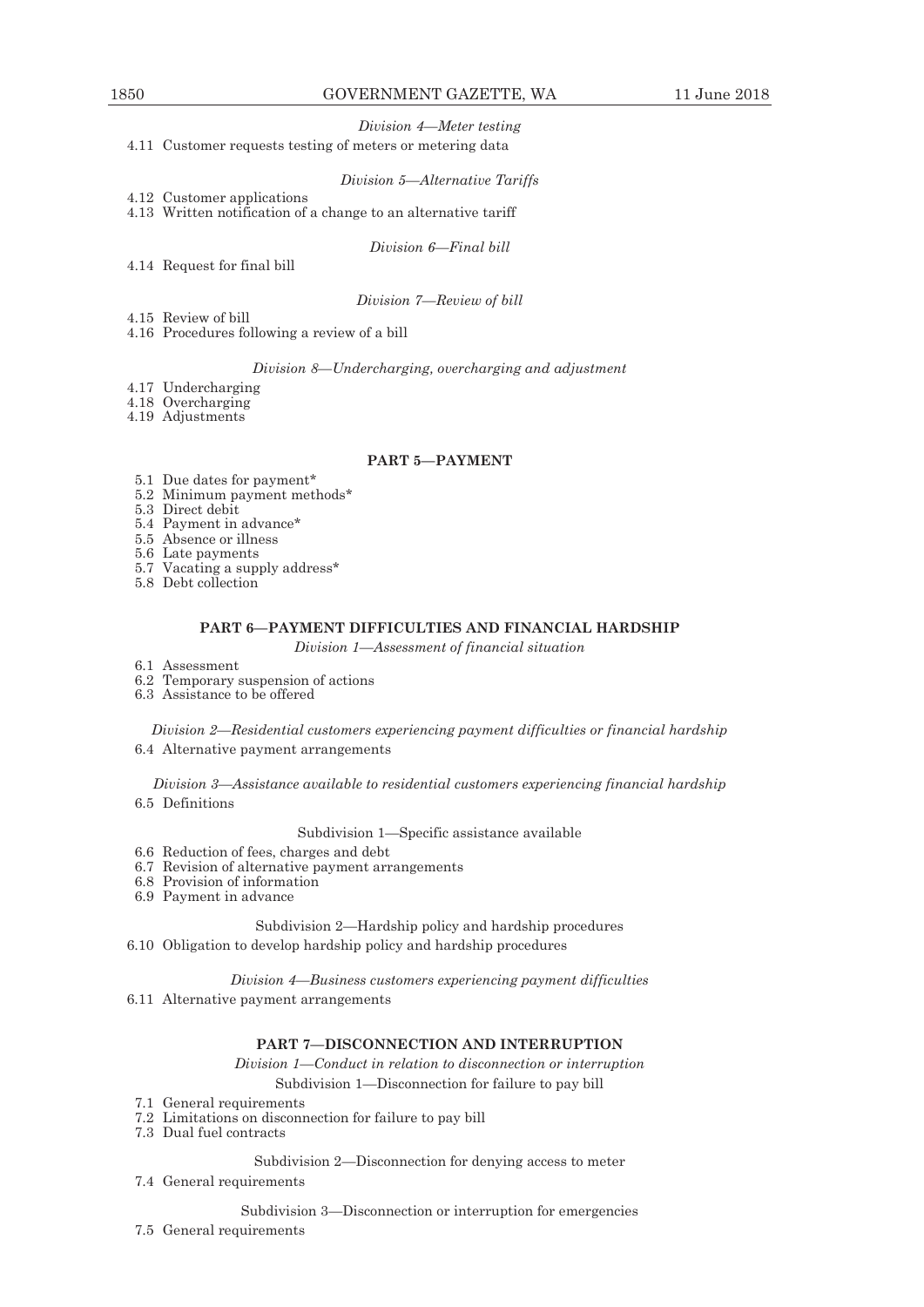## *Division 2—Limitations on disconnection*

- 7.6 General limitations on disconnection
- 7.7 Life Support

# **PART 8—RECONNECTION**

- 8.1 Reconnection by retailer\*
- 8.2 Reconnection by distributor

# **PART 9—PRE-PAYMENT METERS**

- 9.1 Application
- 9.2 Operation of pre-payment meter
- 9.3 Provision of mandatory information
- 9.4 Reversion
- 9.5 Life support equipment
- 9.6 Requirements for pre-payment meters
- 9.7 Recharge Facilities
- 9.8 Concessions
- 9.9 Meter check or test
- 9.10 Credit retrieval, overcharging and undercharging
- 9.11 Payment difficulties or financial hardship
- 9.12 Existing pre-payment meters

# **PART 10—INFORMATION AND COMMUNICATION**

*Division 1—Obligations particular to retailers* 

- 10.1 Tariff information
- 10.2 Historical billing data
- 10.3 Concessions
- 10.3A Service Standard Payments
- 10.4 Energy Efficiency Advice
- 10.5 Distribution matters

## *Division 2—Obligations particular to distributors*

- 10.6 General information
- 10.7 Historical consumption data
- 10.8 Distribution standards

#### *Division 3—Obligations particular to retailers and distributors*

- 10.9 Written information must be easy to understand
- 10.10 Code of Conduct
- 10.11 Special Information Needs
- 10.12 Metering

# **PART 11—NOT USED**

# **PART 12—COMPLAINTS AND DISPUTE RESOLUTION**

- 12.1 Obligation to establish complaints handling process
- 12.2 Obligation to comply with a guideline that distinguishes customer queries from complaints
- 12.3 Information provision
- 12.4 Obligation to refer complaint

#### **PART 13—REPORTING**

- 13.1 Preparation of an annual report
- 13.2 Provision of annual report to the Authority
- 13.3 Publication of reports

# **PART 14—SERVICE STANDARD PAYMENTS**

*Division 1—Obligations particular to retailers* 

- 14.1 Facilitating customer reconnections
- 14.2 Wrongful disconnections
- 14.3 Customer service

#### *Division 2—Obligations particular to distributors*

 14.4 Customer service 14.5 Wrongful disconnections

## *Division 3—Payment*

- 14.6 Exceptions
- 14.7 Method of payment
- 14.8 Recovery of payment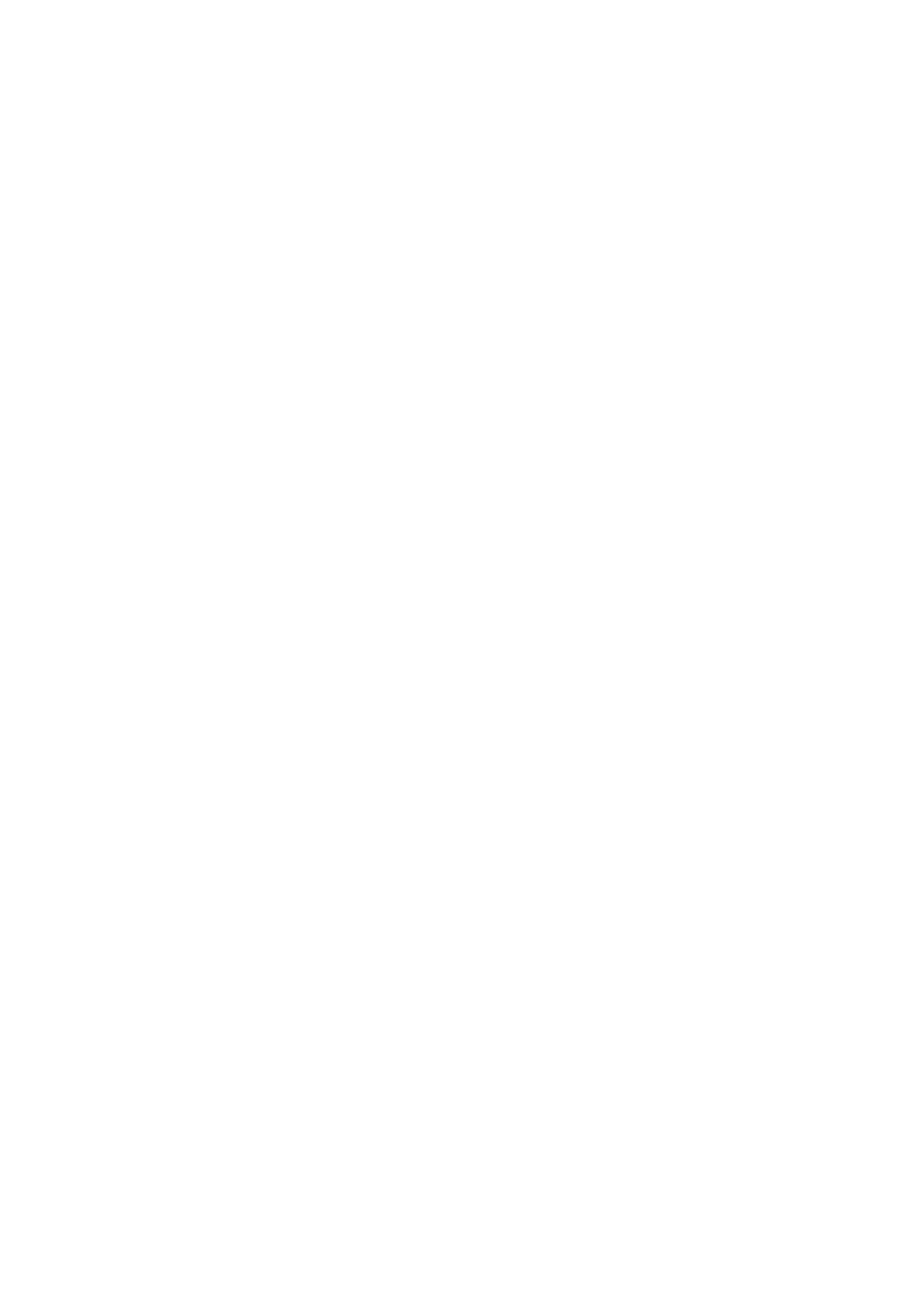# **ELECTRICITY INDUSTRY ACT 2004**

# **CODE OF CONDUCT FOR THE SUPPLY OF ELECTRICITY TO SMALL USE CUSTOMERS 2018**

# **PART 1—PRELIMINARY**

# **1.1 Title**

The *Code* may be cited as the *Code of Conduct for the Supply of Electricity to Small Use Customers 2018*.

# **1.2 Authority**

The *Code* is made by the *Authority* under section 79 of the *Act*.

# **1.3 Commencement**

The *Code* comes into operation upon the day prescribed by the *Authority*.

#### **1.4 Interpretation**

(1) Headings and notes are for convenience or information only and do not affect the interpretation of the *Code* or any term or condition set out in the *Code*.

(2) An expression importing a natural person includes any company, partnership, trust, joint venture, association, corporation or other body corporate and any governmental agency and vice versa.

(3) A reference to a document or a provision of a document includes an amendment or supplement to, or replacement of or novation of, that document or that provision of that document.

(4) A reference to a person includes that person's executors, administrators, successors, substitutes (including, without limitation, persons taking by novation) and permitted assigns.

(5) Other parts of speech and grammatical forms of a word or phrase defined in the *Code* have a corresponding meaning.

(6) A reference to an *electricity marketing agent* arranging a *contract* is to be read as a reference to an *electricity marketing agent* entering into the *contract* on the *retailer's* or *customer's* behalf, or arranging the *contract* on behalf of another person (whichever is relevant).

# **1.5 Definitions**

In the *Code*, unless the contrary intention appears—

**"accumulation meter"** has the same meaning as in clause 1.3 of the *Metering Code*.

**"Act"** means the *Electricity Industry Act 2004.*

*"***adjustment***"* means the difference in the amount charged—

- (a) in a bill or series of bills based on an estimate carried out in accordance with clause 4.8; or
- (b) under a bill smoothing arrangement based on an estimate carried out in accordance with clauses  $4.3(2)(a)$ - $(c)$ ,

and the amount to be charged as a result of the bill being determined in accordance with clause 4.6(1)(a) provided that the difference is not as a result of a defect, error or default for which the *retailer* or *distributor* is responsible or contributed to.

**"alternative tariff"** means a tariff other than the tariff under which the *customer* is currently supplied electricity.

**"amendment date"** means 1 July 2014.

#### **"appropriately qualified medical practitioner"** means—

- (a) within the Perth Metropolitan Area, a specialist medical practitioner, a hospice doctor, or a practitioner working in a specialist department of a hospital; or
- (b) outside of the Perth Metropolitan Area, a doctor or general practitioner if he/she also works on an occasional basis from a local hospital or rural health service, or a hospice doctor.

## **"attach"** has the same meaning as in the *Obligation to Connect Regulations.*

- **"Australian Consumer Law (WA)"** means schedule 2 to the *Competition and Consumer Act 2010* (Cth) as modified by section 36 of the *Fair Trading Act 2010* (WA)*.*
- **"Australian Standard"** means a standard published by Standards Australia.
- **"Authority"** means the Economic Regulation Authority established under the *Economic Regulation Authority Act 2003.*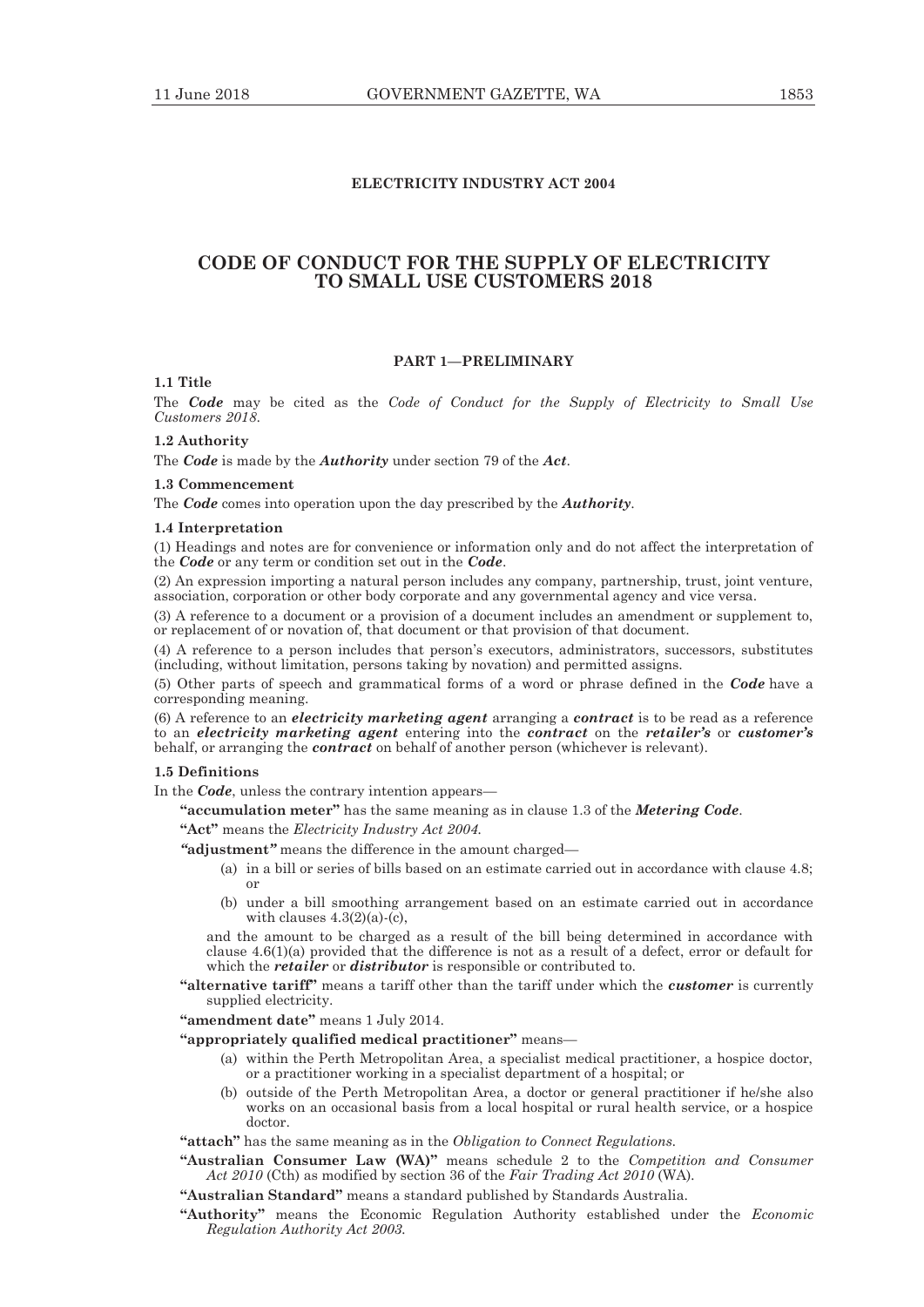# **"basic living needs"** includes—

- (a) rent or mortgage;
- (b) other utilities (e.g., gas, phone and water);
- (c) food and groceries;
- (d) transport (including petrol and car expenses);
- (e) childcare and school fees;
- (f) clothing; and
- (g) medical and dental expenses.
- **"billing cycle"** means the regular recurrent period in which a *customer* receives a bill from a *retailer*.

#### **"business customer"** means a *customer* who is not a *residential customer*.

**"business day"** means any day except a Saturday, Sunday or *public holiday*.

**"call centre"** means a dedicated centre that has the purpose of receiving and transmitting *telephone* calls in relation to customer service operations of the *retailer* or *distributor*, as relevant, and consists of call centre staff and 1 or more information technology and communications systems designed to handle customer service calls and record call centre performance information.

# **"change in personal circumstances"** includes—

- (a) sudden and unexpected disability, illness of or injury to the *residential customer* or a dependant of the *residential customer*;
- (b) loss of or damage to property of the *residential customer*; or
- (c) other similar unforeseeable circumstances arising as a result of events beyond the control of the *residential customer*.

**"Code"** means the *Code of Conduct for the Supply of Electricity to Small Use Customers 2018* as amended by the *Authority* under section 79 of the *Act*.

# **"collective customer"** means a *customer*—

- (a) who receives a single bill from the *retailer* for electricity supplied at two or more *supply addresses*; or
- (b) who is supplied electricity from the same *retailer* at multiple sites at a single *supply address*.
- **"complaint"** means an expression of dissatisfaction made to or about an organisation, related to its products, services, staff or the handling of a complaint, where a response or resolution is explicitly or implicitly expected or legally required.
- **"concession"** means a concession, rebate, subsidy or grant related to the supply of electricity available to *residential customers* only.
- **"connect"** means to *attach* by way of a physical link to a network and to *energise* the link*.*
- **"consumption"** means the amount of electricity supplied by the *retailer* to the *customer's supply address* as recorded by the *meter*.
- **"contact"** means contact that is face to face, by *telephone* or by post, facsimile or *electronic means*.
- **"contestable customer"** means a *customer* at an exit point where the amount of electricity transferred at the exit point is more than the amount prescribed under the *Electricity Corporations (Prescribed Customers) Order 2007* made under the *Electricity Corporations Act 2005* or under another enactment dealing with the progressive introduction of customer contestability.
- **"contract"** means a *standard form contract* or a *non-standard contract*.

**"cooling-off period"** means the period specified in the *contract* as the cooling-off period.

- **"credit retrieval"** means the ability for a *pre-payment meter customer* to recover any payments made for the supply of electricity.
- **"customer"** means a customer who consumes not more than 160 MWh of electricity per annum.
- **"de-energise"** means the removal of the supply voltage from the *meter* at the *supply address*  while leaving the *supply address attached*.
- **"direct debit facility"** means a facility offered by a *retailer* to automatically deduct a payment from a *customer's* nominated account and entered into with a *customer* in accordance with clause 5.3.
- **"disconnect"** means to *de-energise* the *customer's supply address*, other than in the event of an *interruption*.
- **"disconnection warning"** means a notice in writing issued in accordance with clause 7.1(1)(c) or clause 7.4(1).
- **"distributor"** means a person who holds a distribution licence or integrated regional licence under Part 2 of the *Act.*
- **"dual fuel contract"** means a *non-standard contract* for the sale of electricity and for the sale of gas by a *retailer* to a *contestable customer*.
- **"Electricity Industry Code"** means the *Electricity Industry (Network Quality and Reliability of Supply) Code 2005.*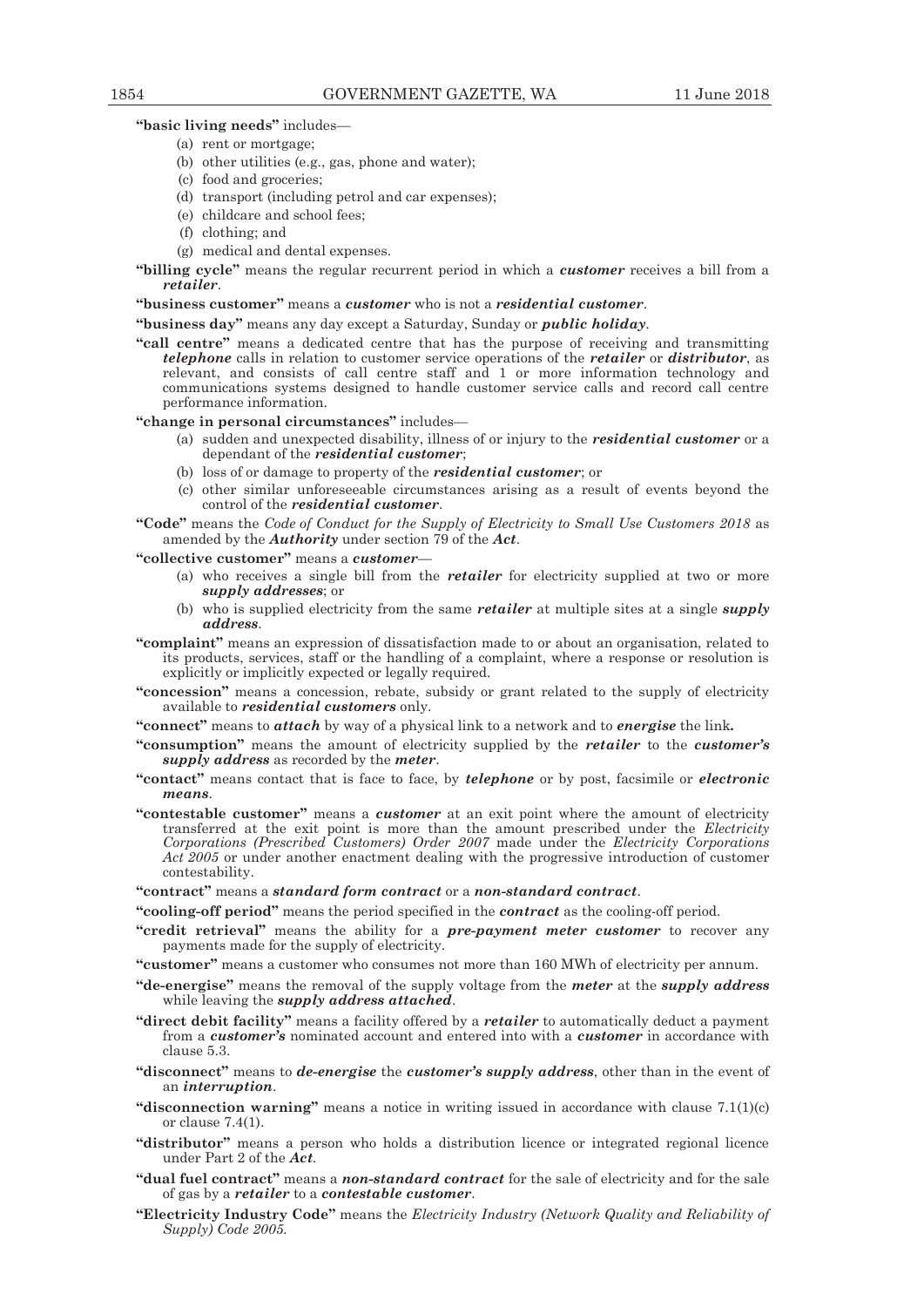# **"electricity marketing agent"** means—

- (a) a person who acts on behalf of a *retailer*
	- (i) for the purpose of obtaining new *customers* for the licensee; or
	- (ii) in dealings with existing *customers* in relation to *contracts* for the supply of electricity by the licensee;
- (b) a person who engages in any other activity relating to the *marketing* of electricity that is prescribed for the purposes of this definition; or
- (c) a representative, agent or employee of a person referred to in subclause (a) or (b),
- but does not include a person who is a *customer* representative or the *Housing Authority*.
- **"electricity ombudsman"** means the ombudsman appointed under the scheme initially approved by the Minister or by the *Authority* for any amendments under section 92 of the *Act*.
- **"Electricity Generation and Retail Corporation"** means the body corporate established as such by the *Electricity Corporations Act 2005.*
- **"electronic means"** means the internet, email, facsimile, SMS or other similar means but does not include *telephone*.
- **"emergency"** means an emergency due to the actual or imminent occurrence of an event which in any way endangers or threatens to endanger the safety or health of any person, or the maintenance of power system security, in Western Australia or which destroys or damages, or threatens to destroy or damage, any property in Western Australia.
- **"energise"** has the same meaning as in the *Obligation to Connect Regulations.*
- **"energy data"** has the same meaning as in the *Metering Code*.
- **"export"** means the amount of electricity exported into the *distributor's* network as recorded by the *meter*.
- **"financial hardship"** means a state of more than immediate financial disadvantage which results in a *residential customer* being unable to pay an outstanding amount as required by a *retailer* without affecting the ability to meet the *basic living needs* of the *residential customer* or a dependant of the *residential customer*.
- **"historical debt"** means an amount outstanding for the supply of electricity by a *retailer* to a *customer's* previous *supply address* or *supply addresses*.
- **"Housing Authority"** means the body corporate in existence pursuant to section 6 of the *Housing Act 1980*.
- **"instalment plan***"* means an arrangement between a *retailer* and a *customer* to assist the *customer* to remain *connected*, reduce its arrears and minimise the risk of the *customer* getting into further debt where the *customer* pays in arrears or in advance and continued usage on its account according to an agreed payment schedule (generally involving payment of at least 3 instalments) taking into account the *customer's* capacity to pay. It does not include *customers* using an instalment plan as a matter of convenience or for flexible budgeting purposes.
- **"interruption"** means the temporary unavailability of supply from the distribution network to a *customer*, but does not include *disconnection* under Part 7.
- **"interval meter"** has the same meaning as in the *Metering Code*.
- **"life support equipment"** means the equipment designated under the Life Support Equipment Electricity Subsidy Scheme.
- **"marketing"** includes engaging or attempting to engage in any of the following activities by any means, including door to door or by *telephone* or other *electronic means*—
	- (a) negotiations for, or dealings in respect of, a *contract* for the supply of electricity to a *customer*; or
	- (b) advertising, promotion, market research or public relations in relation to the supply of electricity to *customers*.
- **"marketing identification number"** means a unique number assigned by a *retailer* to each *electricity marketing agent* acting on its behalf.
- **"meter"** has the same meaning as in the *Metering Code*.
- **"metering agent"** means a person responsible for reading the *meter* on behalf of the *distributor*.
- **"Metering Code"** means the *Electricity Industry (Metering) Code 2012*.

**"metrology procedure"** has the same meaning as in the *Metering Code*.

- **"metropolitan area"** means—
	- (a) the region described in Schedule 3 of the *Planning and Development Act 2005*;
	- (b) the local government district of Mandurah;
	- (c) the local government district of Murray; and
	- (d) the townsites, as constituted under section 26 of the *Land Administration Act 1997*, of—
		- (i) Albany;
		- (ii) Bunbury;
		- (iii) Geraldton;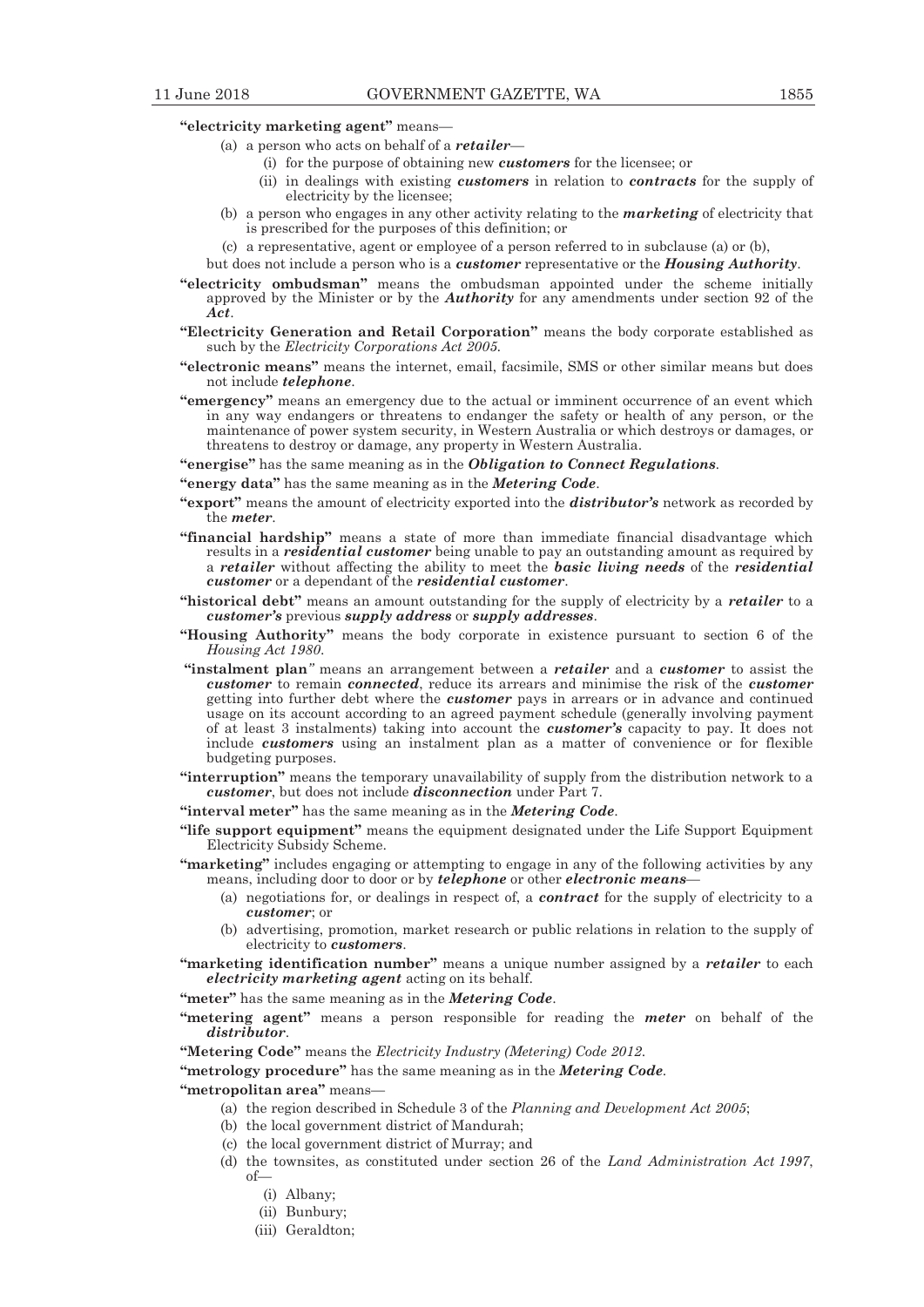- (iv) Kalgoorlie;
- (v) Karratha;
- (vi) Port Hedland; and
- (vii) South Hedland.
- **"National Interpreter Symbol"** means the national public information symbol "Interpreter Symbol" (with text) developed by Victoria in partnership with the Commonwealth, State and Territory governments in accordance with *Australian Standard* 2342.
- **"non-contestable customer"** means a *customer* other than a *contestable customer*.
- **"non-standard contract"** means a contract entered into between a *retailer* and a *customer*, or a class of *customers*, that is not a *standard form contract*.
- **"Obligation to Connect Regulations"** means the *Electricity Industry (Obligation to Connect) Regulations 2005* (WA).
- **"overcharging"** means the amount by which the amount charged in a bill or under a bill smoothing arrangement is greater than the amount that would have been charged if the amount of the bill was determined in accordance with clause 4.6(1)(a) as a result of some defect, error or default for which the *retailer* or *distributor* is responsible or contributed to, but does not include an *adjustment*.
- **"payment difficulties"** means a state of immediate financial disadvantage that results in a *residential customer* being unable to pay an outstanding amount as required by a *retailer* by reason of a *change in personal circumstances*.
- **"payment problems"** includes, without limitation, payment problems relating to a *historical debt*.
- **"premises"** means premises owned or occupied by a new or existing *customer*.
- **"pre-payment meter"** means a *meter* that requires a *customer* to pay for the supply of electricity prior to *consumption*.
- **"pre-payment meter customer"** means a *customer* who has a *pre-payment meter* operating at the *customer's supply address*.
- **"pre-payment meter service"** means a service for the supply of electricity where the *customer* agrees to purchase electricity by means of a *pre-payment meter*.
- **"public holiday"** means a public holiday in Western Australia.
- **"re-certification"** means confirmation from an *appropriately qualified medical practitioner* that a person residing at the *customer's supply address* continues to require *life support equipment*.
- **"recharge facility"** means a facility where a *pre-payment meter customer* can purchase credit for the *pre-payment meter*.
- **"reconnect"** means to *re-energise* the *customer's supply address* following *disconnection*.
- **"re-energise"** means to restore the supply voltage to the *meter* at the *supply address.*
- **"regional area"** means all areas in Western Australia other than the *metropolitan area*.
- **"Regional Power Corporation"** means the body corporate established as such by the *Electricity Corporations Act 2005.*
- **"relevant consumer representative"** means a person who may reasonably be expected to represent the interests of *residential customers* who are experiencing *payment difficulties* or *financial hardship*, and includes financial counsellors.
- **"reminder notice"** means a notice in writing issued in accordance with clause 7.1(1)(a).
- **"reporting year"** means a year commencing on 1 July and ending on 30 June.
- **"residential customer"** means a *customer* who consumes electricity solely for domestic use.
- **"residential pre-payment meter customer"** means a *customer* who has a *pre-payment meter* operating at the *customer's supply address* and who consumes electricity solely for domestic use.
- **"resolved"** means the decision or determination made by the *retailer* or *distributor* (as relevant) with respect to the *complaint*, where the *retailer* or *distributor*, having regard to the nature and particular circumstances of the *complaint*, has used all reasonable steps to ensure the best possible approach to addressing the *complaint*.
- **"retailer"** means a person who holds a retail licence or integrated regional licence under Part 2 of the *Act.*
- **"standard form contract"** means a contract that is approved by the *Authority* under section 51 of the *Act* or prescribed by the Minister under section 55 of the *Act* prior to its repeal.
- **"supply address"** means the *premises* to which electricity was, is or may be supplied under a *contract*.
- **"telephone"** means a device which is used to transmit and receive voice frequency signals.
- **"temporary suspension of actions"** means a situation where a *retailer* temporarily suspends all *disconnection* and debt recovery procedures without entering into an alternative payment arrangement under clause 6.4(1).
- **"time band"** refers to a period of time within a *time of use tariff* to which a given tariff rate applies.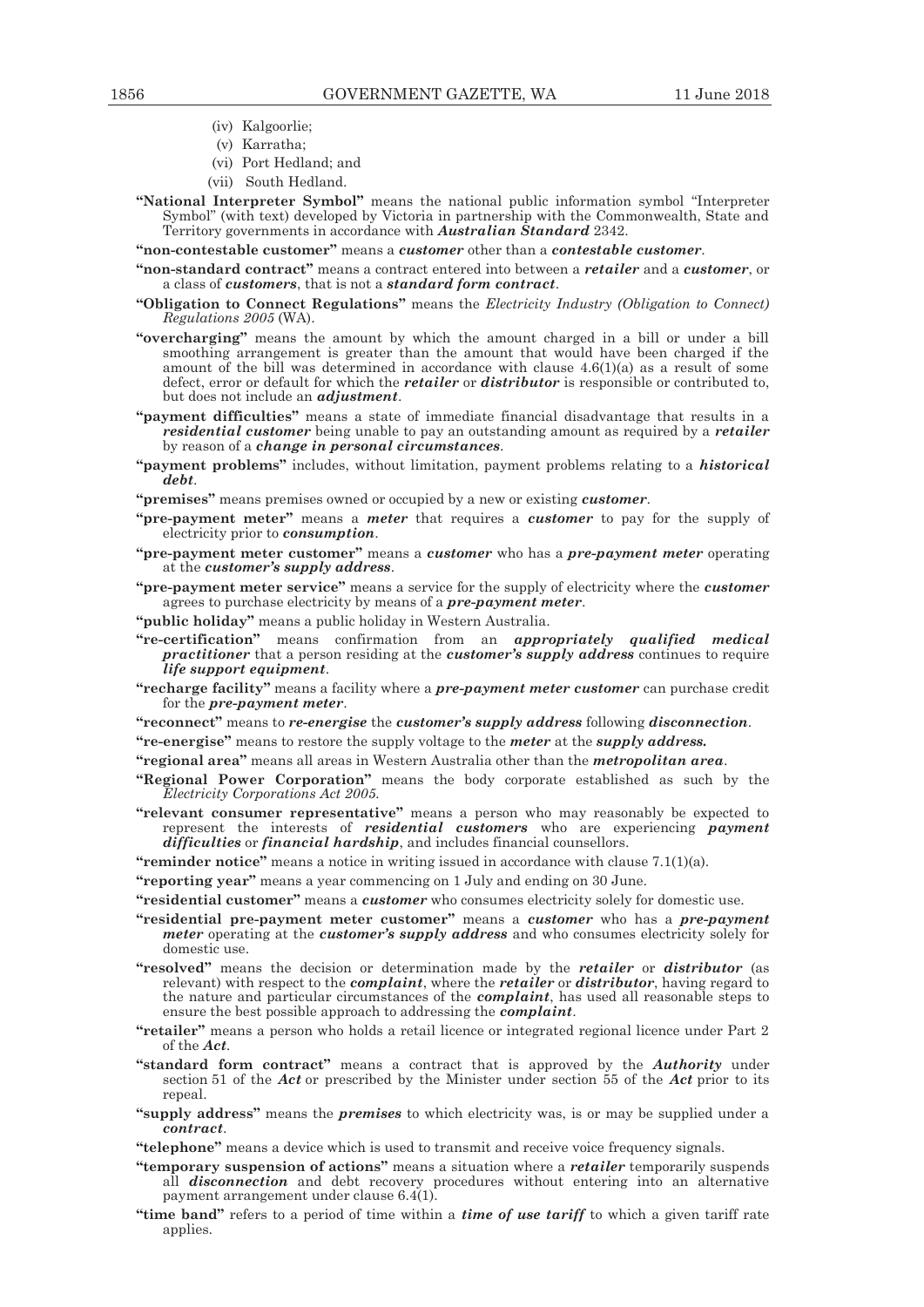**"time of use tariff"** means a tariff structure in which some or all of the tariff varies according to the time at which electricity is supplied.

**"TTY"** means a teletypewriter.

**"Type 7"** has the same meaning as in the *Metering Code*.

**"undercharging"** includes, without limitation—

- (a) the failure to issue a bill in accordance with clause 4.1 or clause 4.2 or to issue a bill under a bill smoothing arrangement; or
- (b) the amount by which the amount charged in a bill or under a bill smoothing arrangement is less than the amount that would have been charged if the amount of the bill was determined in accordance with clause  $4.6(1)(a)$  as a result of some defect, error or default for which the *retailer* or *distributor* is responsible or contributed to, but does not include an *adjustment*.

**"unsolicited consumer agreement"** is defined in section 69 of the *Australian Consumer Law (WA)*.

**"verifiable consent"** means consent that is given—

- (a) expressly;
- (b) in writing or orally;
- (c) after the *retailer* or *electricity marketing agent* (whichever is relevant) has in plain language appropriate to that *customer* disclosed all matters materially relevant to the giving of the consent, including each specific purpose for which the consent will be used; and
- (d) by the *customer* or a nominated person competent to give consent on the *customer's* behalf.

# **1.6 Application**

Subject to clause 1.10, the *Code* applies to—

- (a) *retailers*;
- (b) *distributors*; and
- (c) *electricity marketing agents*,

in accordance with Part 6 of the *Act*.

# **1.7 Purpose**

The *Code* regulates and controls the conduct of *electricity marketing agents*, *retailers* and *distributors*.

# **1.8 Objectives**

The objectives of the *Code* are to—

- (a) define standards of conduct in the supply and *marketing* of electricity to *customers*; and
- (b) protect *customers* from undesirable *marketing* conduct.

# **1.9 Amendment and Review**

The process for amendment and review of the *Code* is set out in Part 6 of the *Act*.

#### **1.10 Variation from the Code**

A *retailer* and a *customer* may agree that the following clauses (marked with an asterisk throughout) do not apply, or are to be amended in their application, in a *non-standard contract*—

- (a) 4.1;
- (b) 4.2;
- (c) 5.1;
- (d) 5.2;
- (e) 5.4;
- (f) 5.7; and
- (g) 8.1.

#### **PART 2—MARKETING**

**NOTE:** This *Code* is not the only compliance obligation in relation to marketing. Other State and Federal laws apply to marketing activities, including but not limited to the *Fair Trading Act 2010* (WA), the *Spam Act 2003*  (Cth), the *Spam Regulations 2004* (Cth), the *Do Not Call Register Act 2006* (Cth), the *Telecommunications (Do Not Call Register) (Telemarketing and Research Calls) Industry Standard 2007* (Cth) and the *Privacy Act 1988* (Cth).

*Division 1—Obligations particular to retailers* 

#### **2.1 Retailers to ensure electricity marketing agents comply with this Part**

A *retailer* must ensure that its *electricity marketing agents* comply with this Part.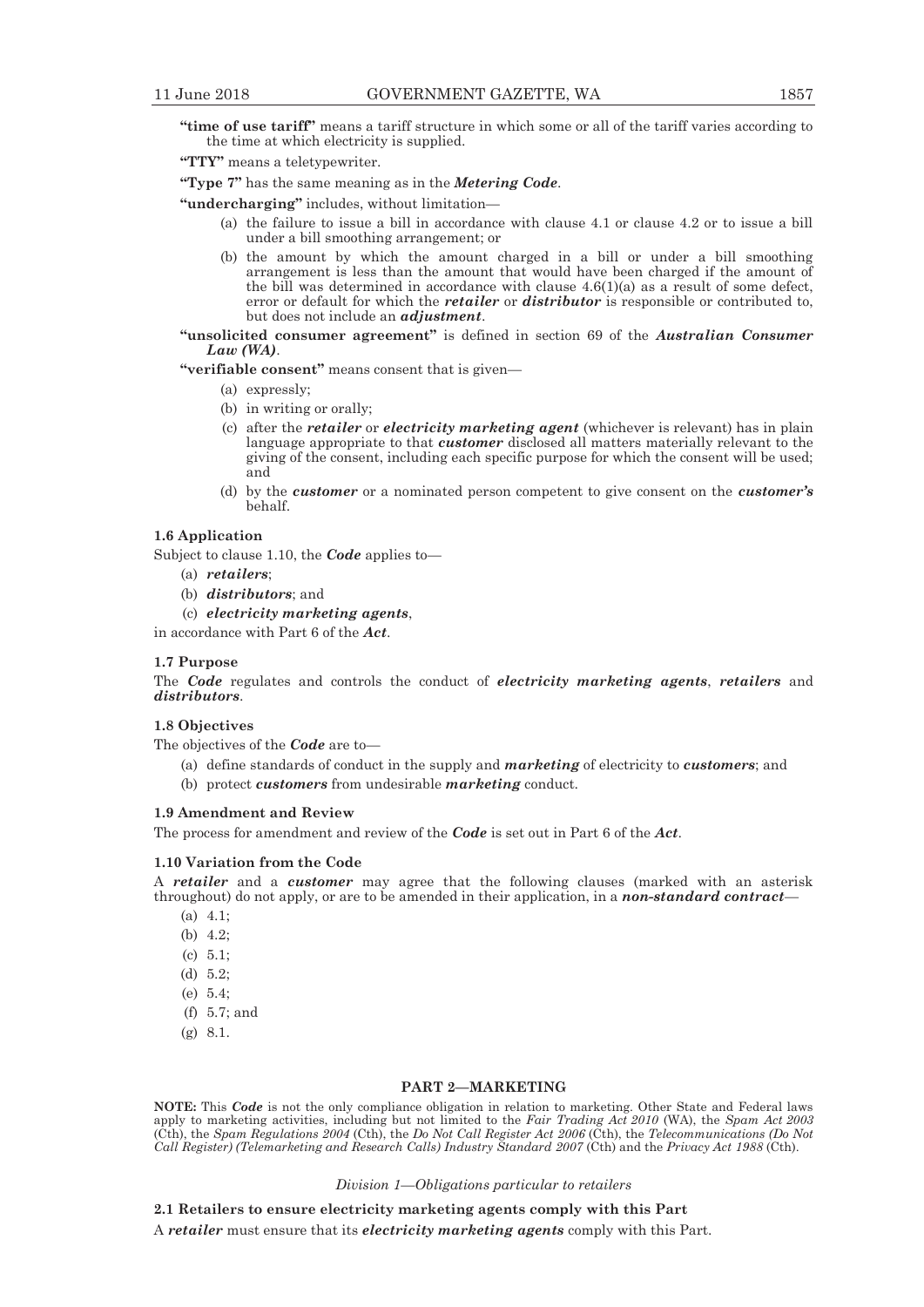*Division 2—Contracts and information to be provided to customers* 

# **2.2 Entering into a standard form contract**

(1) When entering into a *standard form contract* that is not an *unsolicited consumer agreement*, a *retailer* or *electricity marketing agent* must—

- (a) record the date the *standard form contract* was entered into;
- (b) give, or make available to the *customer* at no charge, a copy of the *standard form contract*—
	- (i) at the time the *standard form contract* is entered into, if the *standard form contract* was not entered into over the *telephone*; or
	- (ii) as soon as possible, but not more than 5 *business days* after the *standard form contract* was entered into, if the *standard form contract* was entered into over the *telephone*.

(2) Subject to subclause (3), a *retailer* or *electricity marketing agent* must give the following information to a *customer* no later than on or with the *customer's* first bill—

- (a) how the *customer* may obtain—
	- (i) a copy of the *Code*; and
	- (ii) details on all relevant tariffs, fees, charges, *alternative tariffs* and service levels that may apply to the *customer*,
- (b) the scope of the *Code*;
- (c) that a *retailer* and *electricity marketing agent* must comply with the *Code*;
- (d) how the *retailer* may assist if the *customer* is experiencing *payment difficulties* or *financial hardship*;
- (e) with respect to a *residential customer*, the *concessions* that may apply to the *residential customer*;
- (f) the *distributor's* 24 hour *telephone* number for faults and emergencies;
- (g) with respect to a *residential customer*, how the *residential customer* may access the *retailer's*—
	- (i) multi-lingual services (in languages reflective of the *retailer's customer* base); and (ii) *TTY* services;
- (h) how to make an enquiry of, or *complaint* to, the *retailer*; and
- (i) general information on the safe use of electricity.

(3) For the purposes of subclause (2), a *retailer* or *electricity marketing agent* is taken to have given the *customer* the required information if—

- (a) the *retailer* or *electricity marketing agent* has provided the information to that *customer* within the preceding 12 months; or
- (b) the *retailer* or *electricity marketing agent* has informed the *customer* how the *customer* may obtain the information, unless the *customer* requests to receive the information.

# **2.3 Entering into a non-standard contract**

(1) When entering into a *non-standard contract* that is not an *unsolicited consumer agreement*, a *retailer* or *electricity marketing agent* must—

- (a) obtain and make a record of the *customer's verifiable consent* that the *non-standard contract* has been entered into, and
- (b) give, or make available to the *customer* at no charge, a copy of the *non-standard contract*—
	- (i) at the time the *non-standard contract* is entered into, if the *non-standard contract* was not entered into over the *telephone*; or
	- (ii) as soon as possible, but not more than 5 *business days* after the *non-standard contract* was entered into, if the *non-standard contract* was entered into over the *telephone*.

(2) Before entering into a *non-standard contract*, a *retailer* or *electricity marketing agent* must give the *customer* the following information—

- (a) details of any right the *customer* may have to rescind the *non-standard contract* during a *cooling-off period* and the charges that may apply if the *customer* rescinds the *non-standard contract*;
- (b) how the *customer* may obtain—
	- (i) a copy of the *Code*; and
	- (ii) details on all relevant tariffs, fees, charges, *alternative tariffs* and service levels that may apply to the *customer*,
- (c) the scope of the *Code*;
- (d) that a *retailer* and *electricity marketing agent* must comply with the *Code*;
- (e) how the *retailer* may assist if the *customer* is experiencing *payment difficulties* or *financial hardship*;
- (f) with respect to a *residential customer*, the *concessions* that may apply to the *residential customer*;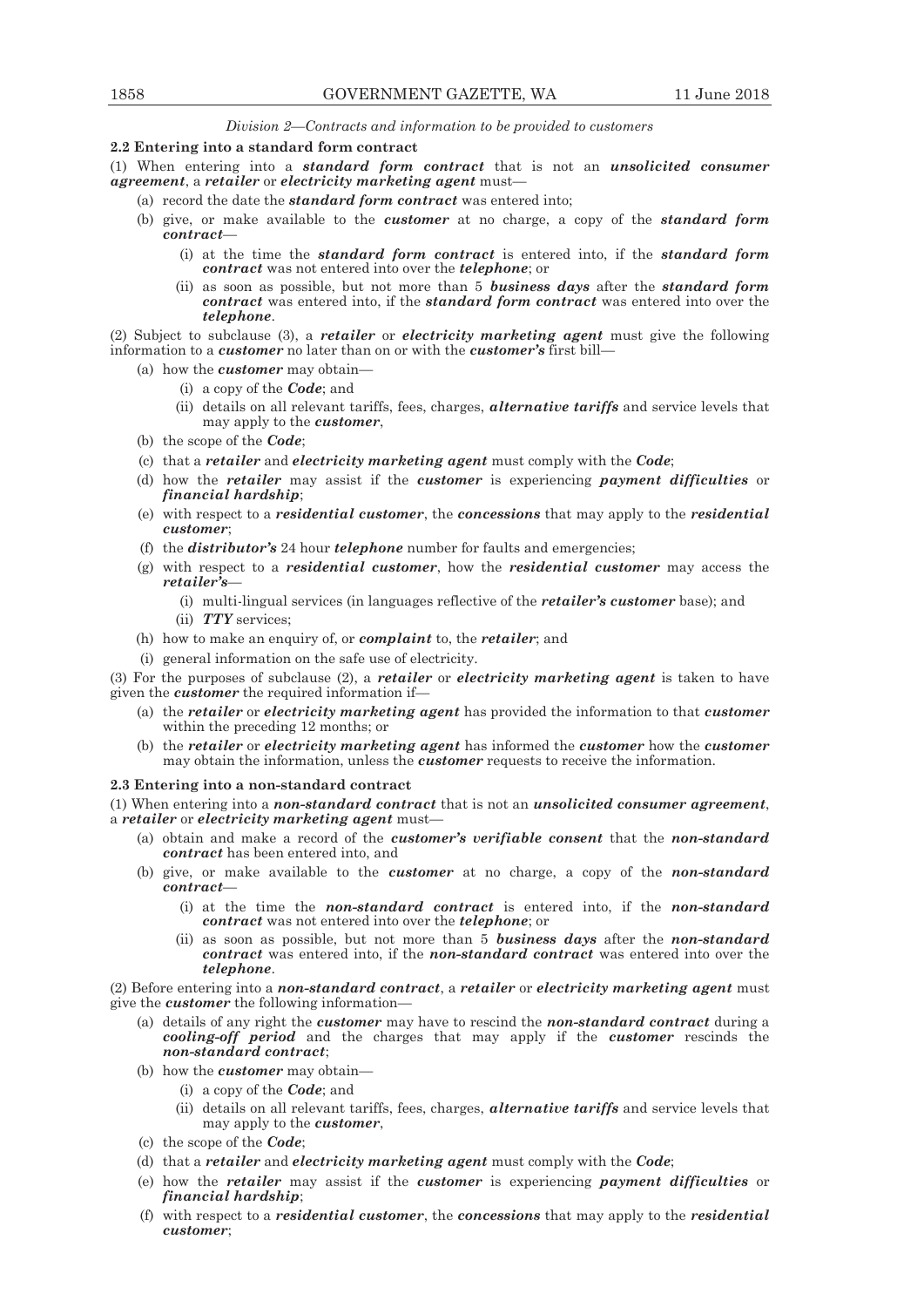- (g) the *distributor's* 24 hour *telephone* number for faults and emergencies;
- (h) with respect to a *residential customer*, how the *residential customer* may access the *retailer's*—
	- (i) multi-lingual services (in languages reflective of the *retailer's customer* base); and (ii) *TTY* services;
- (i) how to make an enquiry of, or *complaint* to, the *retailer*; and
- (j) general information on the safe use of electricity.

(3) For the purposes of subclauses (2)(b)-(j), a *retailer* or *electricity marketing agent* is taken to have given the *customer* the required information if—

- (a) the *retailer* or *electricity marketing agent* has provided the information to that *customer* within the preceding 12 months; or
- (b) the *retailer* or *electricity marketing agent* has informed the *customer* how the *customer* may obtain the information, unless the *customer* requests to receive the information.

(4) Before arranging a *non-standard contract*, the *Electricity Generation and Retail Corporation* or *Regional Power Corporation*, or an *electricity marketing agent* acting on behalf of it, must give a *customer* the following information—

- (a) that the *customer* is able to choose the *standard form contract* offered by the relevant *retailer*; and
- (b) the difference between the *non-standard contract* and the *standard form contract*.

(5) Subject to subclause (3), a *retailer* or *electricity marketing agent* must obtain the *customer's verifiable consent* that the information in clause 2.3(2) and clause 2.3(4) (if applicable) has been given.

#### *Division 3—Marketing Conduct*

# **2.4 Standards of Conduct**

(1) A *retailer* or *electricity marketing agent* must ensure that the inclusion of *concessions* is made clear to *residential customers* and any prices that exclude *concessions* are disclosed.

(2) A *retailer* or *electricity marketing agent* must ensure that a *customer* is able to *contact* the *retailer* or *electricity marketing agent* on the *retailer's* or *electricity marketing agent's* contact details, including *telephone* number, during the normal business hours of the *retailer* or *electricity marketing agent* for the purposes of enquiries, verifications and *complaints*.

## **2.5 Contact for the purposes of marketing**

(1) A *retailer* or *electricity marketing agent* who makes *contact* with a *customer* for the purposes of *marketing* must, on request by the *customer*—

- (a) provide the *customer* with the *complaints telephone* number of the *retailer* on whose behalf the *contact* is being made;
- (b) provide the *customer* with the *telephone* number of the *electricity ombudsman*; and
- (c) for *contact* by an *electricity marketing agent*, provide the *customer* with the *electricity marketing agent's marketing identification number*.

(2) A *retailer* or *electricity marketing agent* who meets with a *customer* face to face for the purposes of *marketing* must—

- (a) wear a clearly visible and legible identity card that shows—
	- (i) his or her first name;
	- (ii) his or her photograph;
	- (iii) his or her *marketing identification number* (for contact by an *electricity marketing agent*); and
	- (iv) the name of the *retailer* on whose behalf the *contact* is being made; and

(b) provide the *customer*, in writing—

- (i) his or her first name;
- (ii) his or her *marketing identification number* (for contact by an *electricity marketing agent*);
- (iii) the name of the *retailer* on whose behalf the *contact* is being made;
- (iv) the *complaints telephone* number of the *retailer* on whose behalf the *contact* is being made;
- (v) the business address and Australian Business or Company Number of the *retailer* on whose behalf the *contact* is being made; and
- (vi) the *telephone* number of the *electricity ombudsman*,

as soon as practicable following a request by the *customer* for the information.

#### **2.6 No canvassing or advertising signs**

A *retailer* or *electricity marketing agent* who visits a person's *premises* for the purposes of *marketing* must comply with any clearly visible signs at the person's *premises* indicating—

- (a) canvassing is not permitted at the *premises*; or
- (b) no advertising or similar material is to be left at the *premises* or in a letterbox or other receptacle at, or associated with, the *premises*.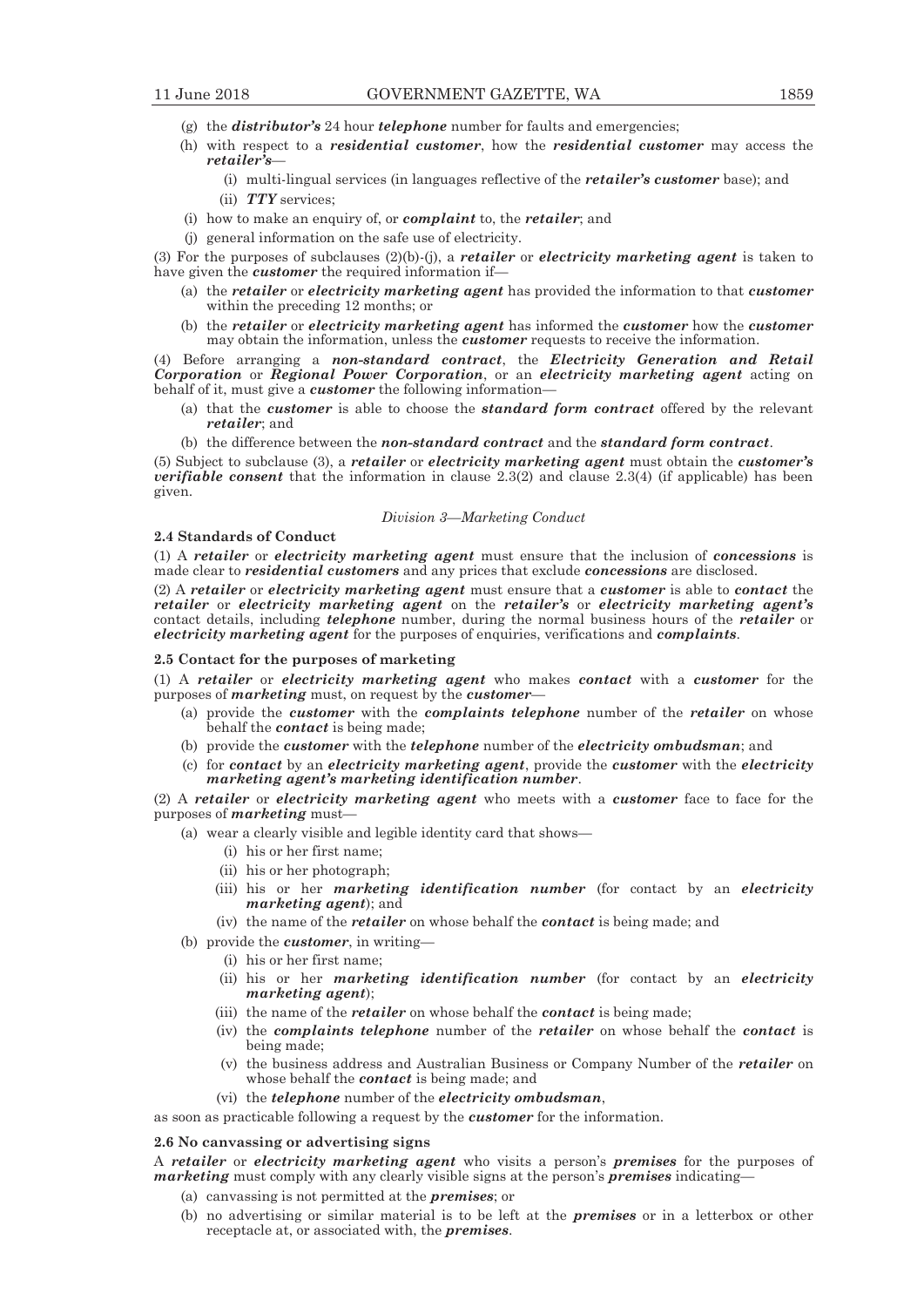# *Division 4—Miscellaneous*

# **2.7 Compliance**

(1) An *electricity marketing agent* who contravenes a provision of this Part commits an offence. Penalty—

- (a) for an individual, \$5 000;
- (b) for a body corporate, \$20 000.

(2) If an *electricity marketing agent* of a *retailer* contravenes a provision of this Part, the *retailer* commits an offence.

Penalty—

- (a) for an individual, \$5 000;
- (b) for a body corporate, \$20 000.

(3) It is a defence to a prosecution for a contravention of subclause (2) if the *retailer* proves that the *retailer* used reasonable endeavours to ensure that the *electricity marketing agent* complied with the *Code*.

# **2.8 Presumption of authority**

A person who carries out any *marketing* activity in the name of or for the benefit of—

- (a) a *retailer*; or
- (b) an *electricity marketing agent*,

is to be taken, unless the contrary is proved, to have been employed or authorised by the *retailer* or *electricity marketing agent* to carry out that activity.

# **2.9 Electricity marketing agent complaints**

An *electricity marketing agent* must**—** 

- (a) keep a record of each *complaint* made by a *customer*, or person *contacted* for the purposes of *marketing*, about the *marketing* carried out by or on behalf of the *electricity marketing agent*; and
- (b) on request by the *electricity ombudsman* in relation to a particular *complaint*, give to the *electricity ombudsman,* within 28 days of receiving the request, all information that the *electricity marketing agent* has relating to the *complaint*.

# **2.10 Records to be kept**

A record or other information that an *electricity marketing agent* is required by this *Code* to keep must be kept for at least 2 years—

- (a) after the last time the person to whom the information relates was *contacted* by or on behalf of the *electricity marketing agent*; or
- (b) after receipt of the last *contact* from or on behalf of the *electricity marketing agent*, whichever is later.

# **PART 3—CONNECTION**

# **3.1 Obligation to forward connection application**

(1) If a *retailer* agrees to sell electricity to a *customer* or arrange for the *connection* of the *customer's supply address*, the *retailer* must forward the *customer's* request for *connection* to the relevant *distributor* for the purpose of arranging for the *connection* of the *customer's supply address* (if the *customer's supply address* is not already *connected*).

(2) Unless the *customer* agrees otherwise, a *retailer* must forward the *customer's* request for *connection* to the relevant *distributor*—

- (a) that same day, if the request is received before 3pm on a *business day*; or
- (b) the next *business day*, if the request is received after 3pm or on a Saturday, Sunday or *public holiday*.

(3) In this clause—

**"customer"** includes a *customer's* nominated representative.

[Note: The *Obligation to Connect Regulations* provide regulations in relation to the obligation upon a *distributor* to *energise* and *connect* a *premises*.]

# **PART 4—BILLING**

# *Division 1—Billing cycles*

# **4.1 Billing cycle\***

A *retailer* must issue a bill—

- (a) no more than once a month, unless the *retailer* has—
	- (i) obtained a *customer's verifiable consent* to issue bills more frequently;
	- (ii) given the *customer*
		- (A) a *reminder notice* in respect of 3 consecutive bills; and
		- (B) notice as contemplated under clause 4.2;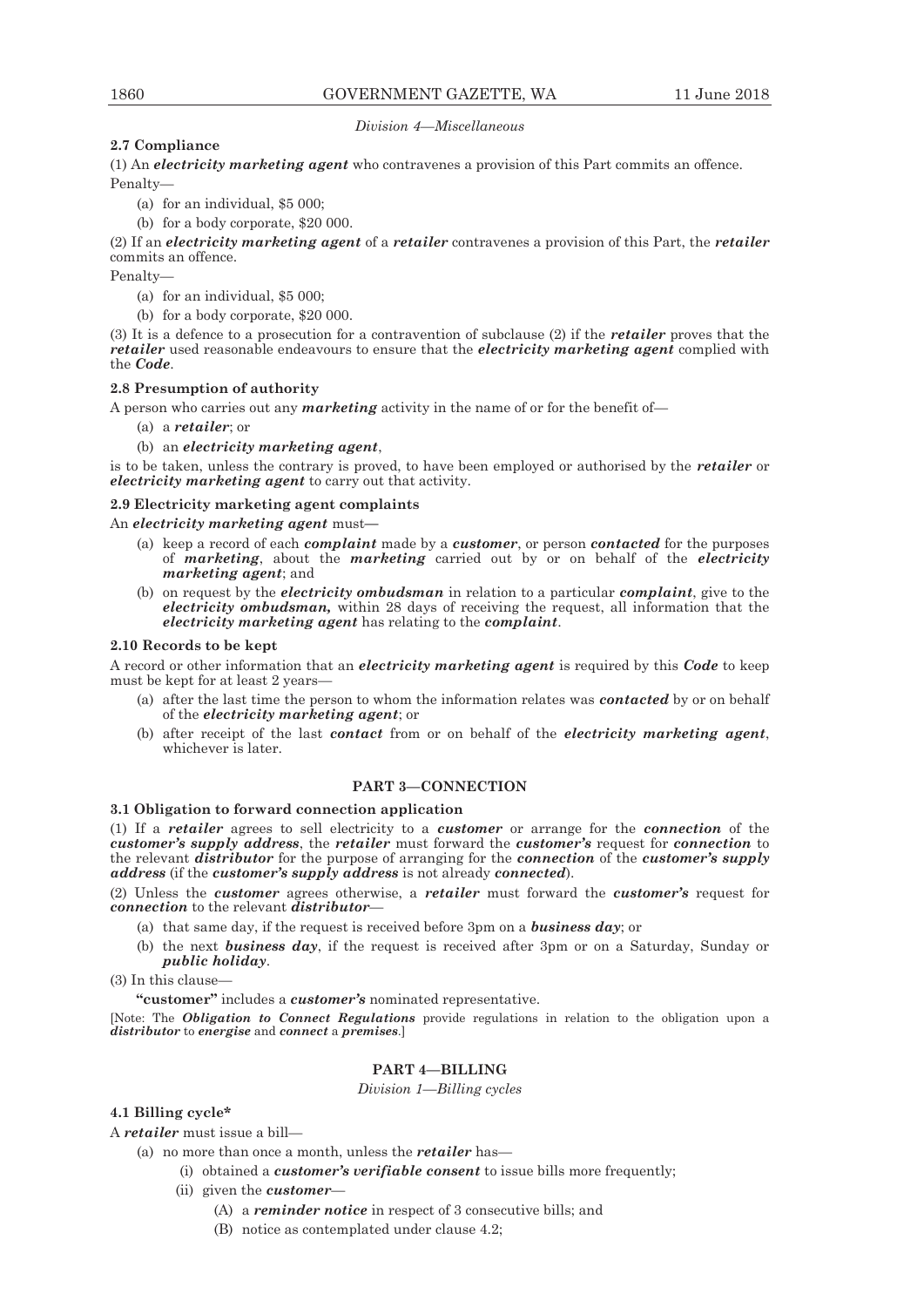- (iii) received a request from the *customer* to change their *supply address* or issue a final bill, in which case the *retailer* may issue a bill more than once a month for the purposes of facilitating the request; or
- (iv) less than a month after the last bill was issued, received metering data from the *distributor* for the purposes of preparing the *customer's* next bill;
- (b) no less than once every 3 months, unless the *retailer—*
	- (i) has obtained the *customer's verifiable consent* to issue bills less frequently;
	- (ii) has not received the required metering data from the *distributor* for the purposes of preparing the bill, despite using best endeavours to obtain the metering data from the *distributor*; or
	- (iii) is unable to comply with this timeframe due to the actions of the *customer* where the *customer* is supplied under a deemed *contract* pursuant to regulation 37 of the *Electricity Industry (Customer Contracts) Regulations 2005* and the bill is the first bill issued to that *customer* at that *supply address*.

# **4.2 Shortened billing cycle\***

(1) For the purposes of clause 4.1(a)(ii), a *retailer* has given a *customer* notice if the *retailer* has advised the *customer*, prior to placing the *customer* on a shortened *billing cycle*, that—

- (a) receipt of a third *reminder notice* may result in the *customer* being placed on a shortened *billing cycle*;
- (b) if the *customer* is a *residential customer*, assistance is available for *residential customers* experiencing *payment difficulties* or *financial hardship*;
- (c) the *customer* may obtain further information from the *retailer* on a specified *telephone* number; and
- (d) once on a shortened *billing cycle*, the *customer* must pay 3 consecutive bills by the due date to return to the *customer's* previous *billing cycle*.

(2) Notwithstanding clause 4.1(a)(ii), a *retailer* must not place a *residential customer* on a shortened *billing cycle* without the *customer's verifiable consent* if—

- (a) the *residential customer* informs the *retailer* that the *residential customer* is experiencing *payment difficulties* or *financial hardship*; and
- (b) the assessment carried out under clause 6.1 indicates to the *retailer* that the *customer* is experiencing *payment difficulties* or *financial hardship*.

(3) If, after giving notice as required under clause 4.1(a)(ii), a *retailer* decides to shorten the *billing cycle* in respect of a *customer*, the *retailer* must give the *customer* written notice of that decision within 10 *business days* of making that decision.

(4) A shortened *billing cycle* must be at least 10 *business days*.

(5) A *retailer* must return a *customer*, who is subject to a shortened *billing cycle* and has paid 3 consecutive bills by the due date, on request, to the *billing cycle* that applied to the *customer* before the shortened *billing cycle* commenced.

(6) A *retailer* must inform a *customer*, who is subject to a shortened *billing cycle*, at least once every 3 months that, if the *customer* pays 3 consecutive bills by the due date of each bill, the *customer* will be returned, on request, to the *billing cycle* that applied to the *customer* before the shortened *billing cycle* commenced.

# **4.3 Bill smoothing**

(1) Notwithstanding clause 4.1, in respect of any 12 month period, on receipt of a request by a *customer*, a *retailer* may provide the *customer* with a bill which reflects a bill smoothing arrangement.

(2) If a *retailer* provides a *customer* with a bill under a bill smoothing arrangement pursuant to subclause (1), the *retailer* must ensure that—

- (a) the amount payable under each bill is initially the same and is set out on the basis of—
	- (i) the *retailer's* initial estimate of the amount of electricity the *customer* will consume over the 12 month period;
	- (ii) the relevant supply charge for the *consumption* and any other charges related to the supply of electricity agreed with the *customer*;
	- (iii) any *adjustment* from a previous bill smoothing arrangement (after being adjusted in accordance with clause 4.19); and
	- (iv) any other relevant information provided by the *customer*.
- (b) the initial estimate is based on the *customer*'s historical billing data or, if the *retailer* does not have that data, the likely average *consumption* at the relevant tariff calculated over the 12 month period as estimated by the *retailer*;
- (c) in or before the seventh month—
	- (i) the *retailer* re-estimates the amount under subclause  $(2)(a)(i)$ , taking into account any *meter* readings and relevant seasonal and other factors agreed with the *customer*; and
	- (ii) unless otherwise agreed, if there is a difference between the initial estimate and the re-estimate of greater than 10%, the amount payable under each of the remaining bills in the 12 month period is to be reset to reflect that difference; and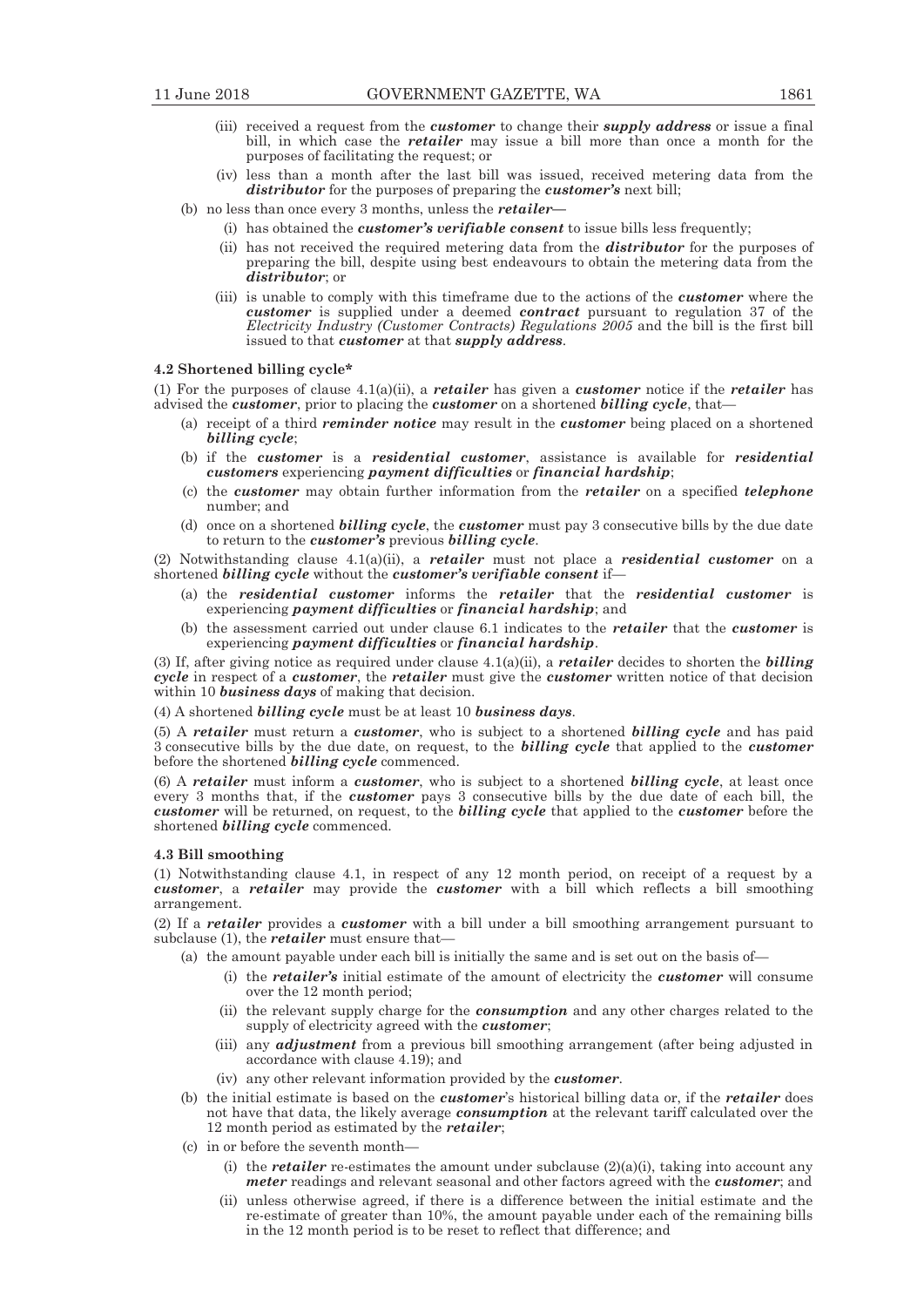- (d) at the end of the 12 month period, or any other time agreed between the *retailer* and the *customer* and at the end of the bill smoothing arrangement, the *meter* is read and any *adjustment* is included on the next bill in accordance with clause 4.19; and
- (e) the *retailer* has obtained the *customer's verifiable consent* to the *retailer* billing on that basis; and
- (f) if the bill smoothing arrangement between the *retailer* and the *customer* is for a defined period or has a specified end date, the *retailer* must no less than one month before the end date of the bill smoothing arrangement notify the *customer* in writing—
	- (i) that the bill smoothing arrangement is due to end; and
	- (ii) the options available to the *customer* after the bill smoothing arrangement has ended.

#### **4.4 How bills are issued**

A *retailer* must issue a bill to a *customer* at the address nominated by the *customer*, which may be an email address.

#### *Division 2—Contents of a Bill*

# **4.5 Particulars on each bill**

(1) Unless a *customer* agrees otherwise, a *retailer* must include at least the following information on the *customer's* bill—

- (a) either the range of dates of the metering supply period or the date of the current *meter* reading or estimate;
- (b) if the *customer* has a *Type 7* connection point, the calculation of the tariff in accordance with the procedures set out in clause  $4.6(1)(c)$ ;
- (c) if the *customer* has an *accumulation meter* installed (whether or not the *customer* has entered into an *export* purchase agreement with a *retailer*)—
	- (i) the current *meter* reading or estimate; or
	- (ii) if the *customer* is on a *time of use tariff*, the current *meter* reading or estimate for the total of each *time band* in the *time of use tariff*;
- (d) if the *customer* has not entered into an *export* purchase agreement with a *retailer*
	- (i) the *customer's consumption*, or estimated *consumption*; and
		- (ii) if the *customer* is on a *time of use tariff*, the *customer's consumption* or estimated *consumption* for the total of each *time band* in the *time of use tariff*;
- (e) if the *customer* has entered into an *export* purchase agreement with a *retailer*
	- (i) the *customer's consumption* and *export*;
	- (ii) if the *customer* is on a *time of use tariff*, the *customer's consumption* and *export* for the total of each *time band* in the *time of use tariff*; and
	- (iii) if the *customer* has an *accumulation meter* installed and the *export meter* reading has been obtained by the *retailer*, the *export meter* reading;
- (f) the number of days covered by the bill;
- (g) the dates on which the account period begins and ends, if different from the range of dates of the metering supply period or the range of dates of the metering supply period have not been included on the bill already;
- (h) the applicable tariffs;
- (i) the amount of any other fees or charges and details of the service provided;
- (j) with respect to a *residential customer*, a statement that the *residential customer* may be eligible to receive *concessions* and how the *residential customer* may find out its eligibility for those *concessions*;
- (k) if applicable, the value and type of any *concessions* provided to the *residential customer* that are administered by the *retailer*;
- (l) if applicable, a statement on the bill that an additional fee may be imposed to cover the costs of late payment from the *customer*;
- (m) the average daily cost of *consumption,* including charges ancillary to the *consumption* of electricity, unless the *customer* is a *collective customer*;
- (n) the average daily *consumption* unless the *customer* is a *collective customer*;
- (o) a *meter* identification number (clearly placed on the part of the bill that is retained by the *customer*);
- (p) the amount due;
- (q) the due date;
- (r) a summary of the payment methods;
- (s) a statement advising the *customer* that assistance is available if the *customer* is experiencing problems paying the bill;
- (t) a *telephone* number for billing and payment enquiries;
- (u) a *telephone* number for *complaints*;
- (v) the *contact* details for the *electricity ombudsman*;
- (w) the *distributor's* 24 hour *telephone* number for faults and *emergencies*;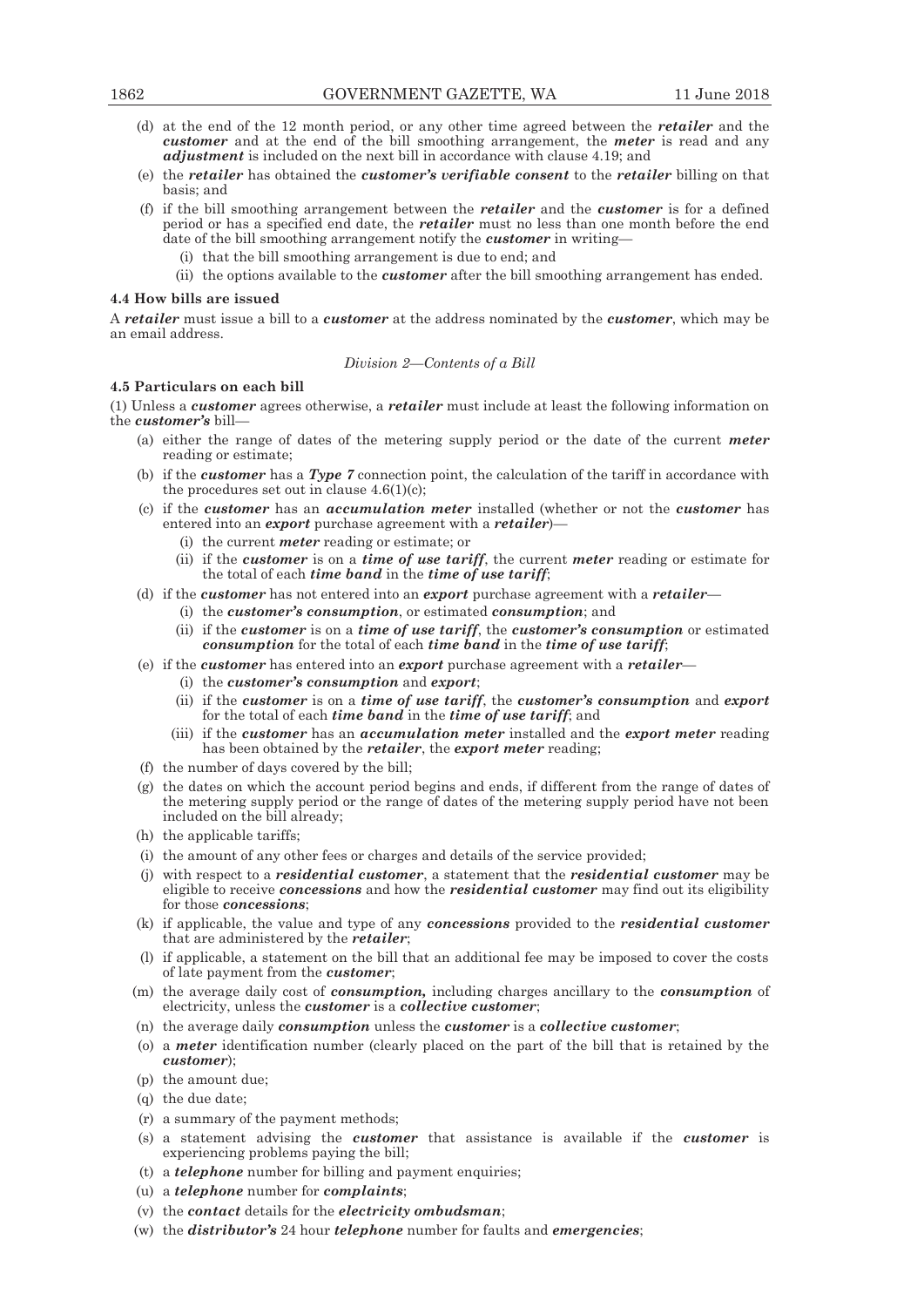- (x) the *supply address* and any relevant mailing address;
- (y) the *customer's* name and account number;
- (z) the amount of arrears or credit;
- (aa) if applicable and not included on a separate statement—
	- (i) payments made under an *instalment plan*; and
		- (ii) the total amount outstanding under the *instalment plan*;
- (bb) with respect to *residential customers,* the *telephone* number for interpreter services together with the *National Interpreter Symbol* and the words "Interpreter Services";
- (cc) the *telephone* number for *TTY* services; and
- (dd) to the extent that the data is available, a graph or bar chart illustrating the *customer's* amount due or *consumption* for the period covered by the bill, the previous bill and the bill for the same period last year.

(2) Notwithstanding subclause (1)(dd), a *retailer* is not obliged to include a graph or bar chart on the bill if the bill is-

- (a) not indicative of a *customer's* actual *consumption*;
- (b) not based upon a *meter* reading; or
- (c) for a *collective customer*.

(3) If a *retailer* identifies a *historical debt* and wishes to bill a *customer* for that *historical debt*, the *retailer* must advise the *customer* of—

- (a) the amount of the *historical debt*; and
- (b) the basis of the *historical debt*,

before, with, or on the *customer's* next bill.

## *Division 3—Basis of Bill*

**4.6 Basis of bill** 

Subject to clauses 4.3 and 4.8, a *retailer* must base a *customer's* bill on—

- (a) the *distributor's* or *metering agent's* reading of the *meter* at the *customer's supply address*;
- (b) the *customer's* reading of the *meter* at the *customer's supply address*, provided the *distributor* has expressly or impliedly consented to the *customer* reading the *meter* for the purpose of determining the amount due; or
- (c) if the connection point is a *Type 7* connection point, the procedure as set out in the *metrology procedure* or *Metering Code*, or otherwise as set out in any applicable law.

# **4.7 Frequency of meter readings**

Other than in respect of a *Type 7* connection point, a *retailer* must use its best endeavours to ensure that metering data is obtained as frequently as required to prepare its bills.

#### **4.8 Estimations**

(1) If a *retailer* is unable to reasonably base a bill on a reading of the *meter* at a *customer's supply address*, the *retailer* must give the *customer* an estimated bill.

(2) If a *retailer* bases a bill upon an estimation, the *retailer* must clearly specify on the *customer's* bill that—

- (a) the *retailer* has based the bill upon an estimation;
- (b) the *retailer* will tell the *customer* on request-
	- (i) the basis of the estimation; and
	- (ii) the reason for the estimation; and
- (c) the *customer* may request—
	- (i) a verification of *energy data*; and
	- (ii) a *meter* reading.

(3) A *retailer* must tell a *customer* on request the—

- (a) basis for the estimation; and
- (b) reason for the estimation.

(4) For the purpose of this clause, where the *distributor's* or *metering agent's* reading of the *meter*  at the *customer's supply address* is partly based on estimated data, then subject to any applicable law—

- (a) where more than ten per cent of the *interval meter* readings are estimated *interval meter* readings; and
- (b) the actual *energy data* cannot otherwise be derived,

for that billing period, the bill is deemed to be an estimated bill.

## **4.9 Adjustments to subsequent bills**

If a *retailer* gives a *customer* an estimated bill and the *meter* is subsequently read, the *retailer* must include an *adjustment* on the next bill to take account of the actual *meter* reading in accordance with clause 4.19.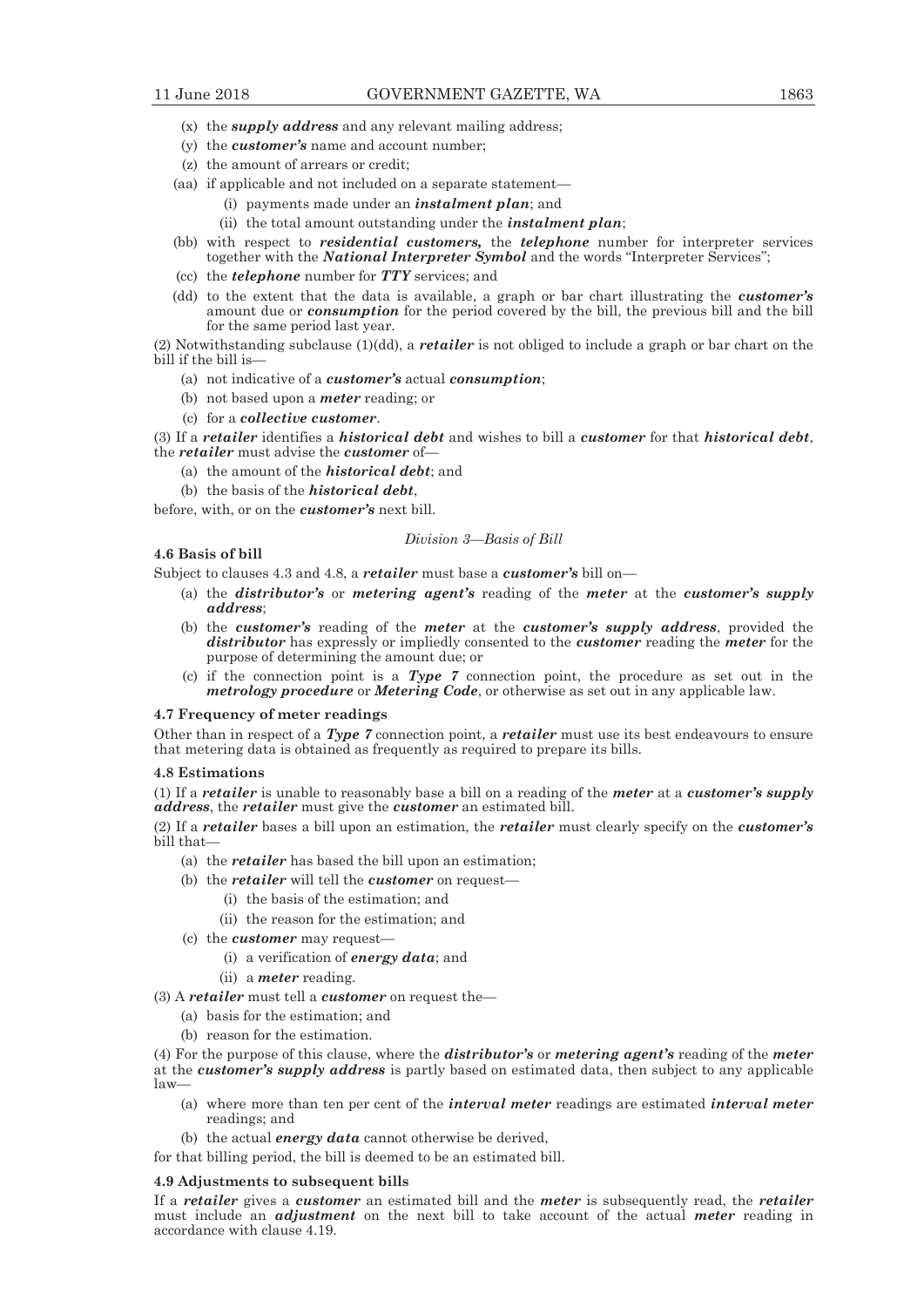# **4.10 Customer may request meter reading**

If a *retailer* has based a bill upon an estimation because a *customer* failed to provide access to the *meter* and the *customer*—

- (a) subsequently requests the *retailer* to replace the estimated bill with a bill based on an actual reading of the *customer's meter*;
- (b) pays the *retailer's* reasonable charge for reading the *meter* (if any); and
- (c) provides due access to the *meter*,

the *retailer* must use its best endeavours to do so.

# *Division 4—Meter testing*

# **4.11 Customer requests testing of meters or metering data**

(1) If a *customer*-

- (a) requests the *meter* to be tested; and
- (b) pays the *retailer's* reasonable charge for testing the *meter* (if any),

the *retailer* must request the *distributor* or *metering agent* to test the *meter*.

(2) If the *meter* is tested and found to be defective, the *retailer's* reasonable charge for testing the *meter* (if any) is to be refunded to the *customer*.

*Division 5—Alternative Tariffs* 

# **4.12 Customer applications**

(1) If a *retailer* offers *alternative tariffs* and a *customer*—

- (a) applies to receive an *alternative tariff*; and
- (b) demonstrates to the *retailer* that the *customer* satisfies all of the conditions relating to eligibility for the *alternative tariff*,

the *retailer* must change the *customer* to the *alternative tariff* within 10 *business days* of the *customer* satisfying those conditions.

(2) For the purposes of subclause (1), the effective date of change will be—

- (a) the date on which the last *meter* reading at the previous tariff is obtained; or
- (b) the date the *meter* adjustment is completed, if the change requires an adjustment to the *meter* at the *customer's supply address*.

# **4.13 Written notification of a change to an alternative tariff**

If—

- (a) a *customer's* electricity use at the *customer's supply address* changes or has changed; and
- (b) the *customer* is no longer eligible to continue to receive an existing, more beneficial tariff,

a *retailer* must, prior to changing the *customer* to the tariff applicable to the *customer's* use of electricity at that *supply address*, give the *customer* written notice of the proposed change.

# *Division 6—Final bill*

# **4.14 Request for final bill**

(1) If a *customer* requests a *retailer* to issue a final bill at the *customer's supply address*, the *retailer* must use reasonable endeavours to arrange for that bill in accordance with the *customer's* request.

(2) If a *customer's* account is in credit at the time of account closure, subject to subclause (3), a *retailer* must, at the time of the final bill, ask the *customer* for instructions whether the *customer* requires the *retailer* to transfer the amount of credit to—

- (a) another account the *customer* has, or will have, with the *retailer*; or
- (b) a bank account nominated by the *customer*, and

the *retailer* must credit the account, or pay the amount of credit in accordance with the *customer's* instructions, within 12 *business days* of receiving the instructions or other such time as agreed with the *customer*.

(3) If a *customer's* account is in credit at the time of account closure, and the *customer* owes a debt to a *retailer*, the *retailer* may, with written notice to the *customer*, use that credit to set off the debt owed to the *retailer*. If, after the set off, there remains an amount of credit, the *retailer* must ask the *customer* for instructions to transfer the remaining amount of credit in accordance with subclause (2).

*Division 7—Review of bill* 

# **4.15 Review of bill**

Subject to a *customer*—

- (a) paying—
	- (i) that portion of the bill under review that the *customer* and a *retailer* agree is not in dispute; or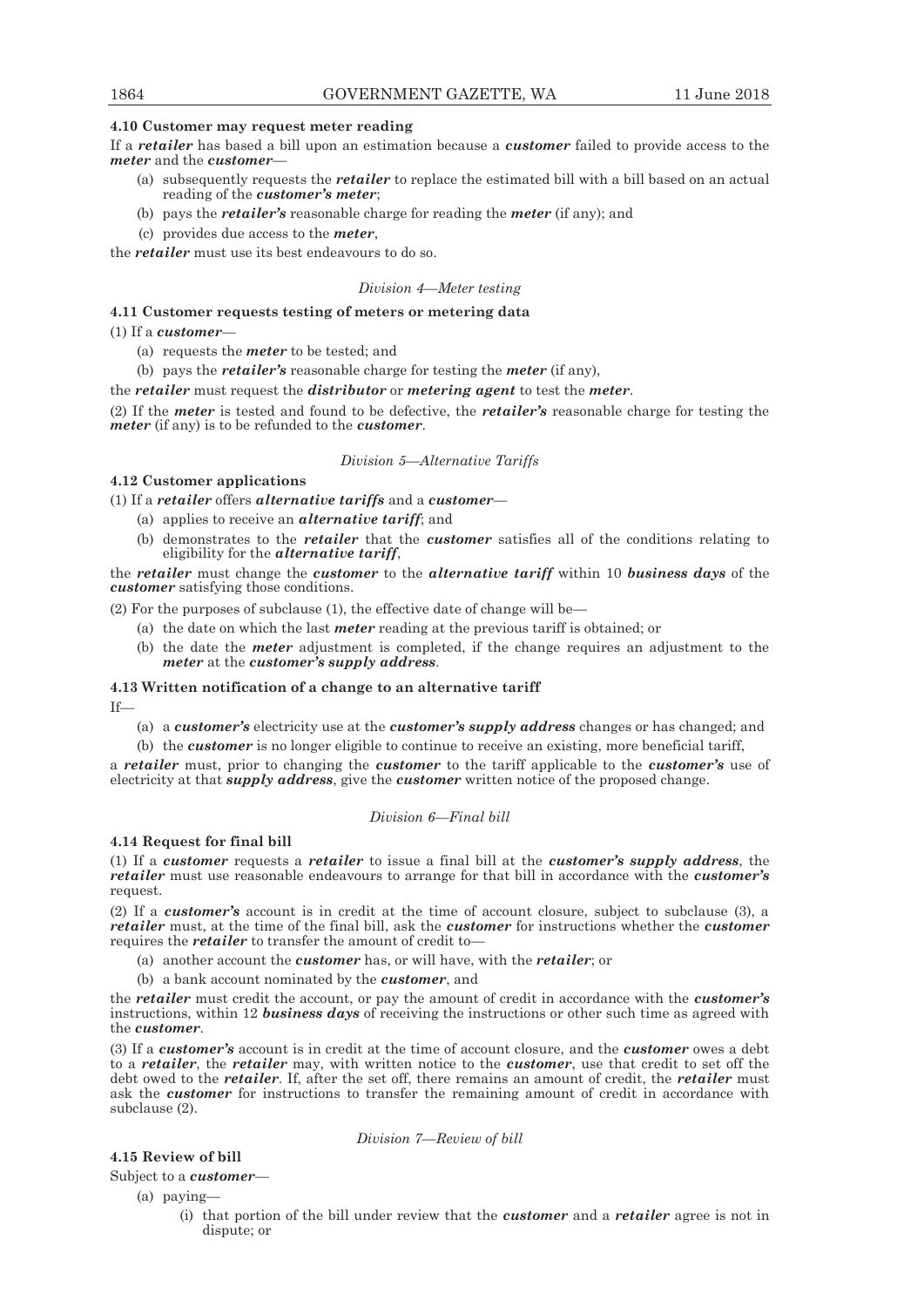- (ii) an amount equal to the average amount of the *customer's* bills over the previous 12 months (excluding the bill in dispute),
- whichever is less; and
- (b) paying any future bills that are properly due,

a *retailer* must review the *customer's* bill on request by the *customer*.

# **4.16 Procedures following a review of a bill**

(1) If, after conducting a review of a bill, a *retailer* is satisfied that the bill is—

- (a) correct, the *retailer*
	- (i) may require a *customer* to pay the unpaid amount;
	- (ii) must advise the *customer* that the *customer* may request the *retailer* to arrange a *meter* test in accordance with applicable law; and
	- (iii) must advise the *customer* of the existence and operation of the *retailer's* internal *complaints* handling processes and details of any applicable external *complaints* handling processes,

or

(b) incorrect, the *retailer* must adjust the bill in accordance with clauses 4.17 and 4.18.

(2) A *retailer* must inform a *customer* of the outcome of the review as soon as practicable.

(3) If a *retailer* has not informed a *customer* of the outcome of the review within 20 *business days* from the date of receipt of the request for review under clause 4.15, the *retailer* must provide the *customer* with notification of the status of the review as soon as practicable.

#### *Division 8—Undercharging, overcharging and adjustment*

#### **4.17 Undercharging**

(1) This clause 4.17 applies whether the *undercharging* became apparent through a review under clause 4.15 or otherwise.

(2) If a *retailer* proposes to recover an amount *undercharged* as a result of an error, defect or default for which the *retailer* or *distributor* is responsible (including where a *meter* has been found to be defective), the *retailer* must—

- (a) subject to subclause (b), limit the amount to be recovered to no more than the amount *undercharged* in the 12 months prior to the date on which the *retailer* notified the *customer* that *undercharging* had occurred;
- (b) other than in the event that the information provided by a *customer* is incorrect, if a *retailer* has changed the *customer* to an *alternative tariff* in the circumstances set out in clause 4.13 and, as a result of the *customer* being ineligible to receive the tariff charged prior to the change, the *retailer* has *undercharged* the *customer*, limit the amount to be recovered to no more than the amount *undercharged* in the 12 months prior to the date on which the *retailer* notified the *customer* under clause 4.13.
- (c) notify the *customer* of the amount to be recovered no later than the next bill, together with an explanation of that amount;
- (d) subject to subclause (3), not charge the *customer* interest on that amount or require the *customer* to pay a late payment fee; and
- (e) in relation to a *residential customer*, offer the *customer* time to pay that amount by means of an *instalment plan* in accordance with clause 6.4(2) and covering a period at least equal to the period over which the recoverable *undercharging* occurred.

(3) If, after notifying a *customer* of the amount to be recovered in accordance with subclause (2)(c), the *customer* has failed to pay the amount to be recovered by the due date and has not entered into an *instalment plan* under subclause (2)(e), a *retailer* may charge the *customer* interest on that amount from the due date or require the *customer* to pay a late payment fee.

(4) For the purpose of subclause (2), an *undercharge* that has occurred as a result of a *customer*  denying access to the *meter* is not an *undercharge* as a result of an error, defect or default for which a *retailer* or *distributor* is responsible.

#### **4.18 Overcharging**

(1) This clause 4.18 applies whether the *overcharging* became apparent through a review under clause 4.15 or otherwise.

(2) If a *customer* (including a *customer* who has vacated the *supply address*) has been *overcharged* as a result of an error, defect or default for which a *retailer* or *distributor* is responsible (including where a *meter* has been found to be defective), the *retailer* must use its best endeavours to inform the *customer* accordingly within 10 *business days* of the *retailer* becoming aware of the error, defect or default and, subject to subclauses (6) and (7), ask the *customer* for instructions as to whether the amount should be—

- (a) credited to the *customer's* account; or
- (b) repaid to the *customer*.

(3) If a *retailer* receives instructions under subclause (2), the *retailer* must pay the amount in accordance with the *customer's* instructions within 12 *business days* of receiving the instructions.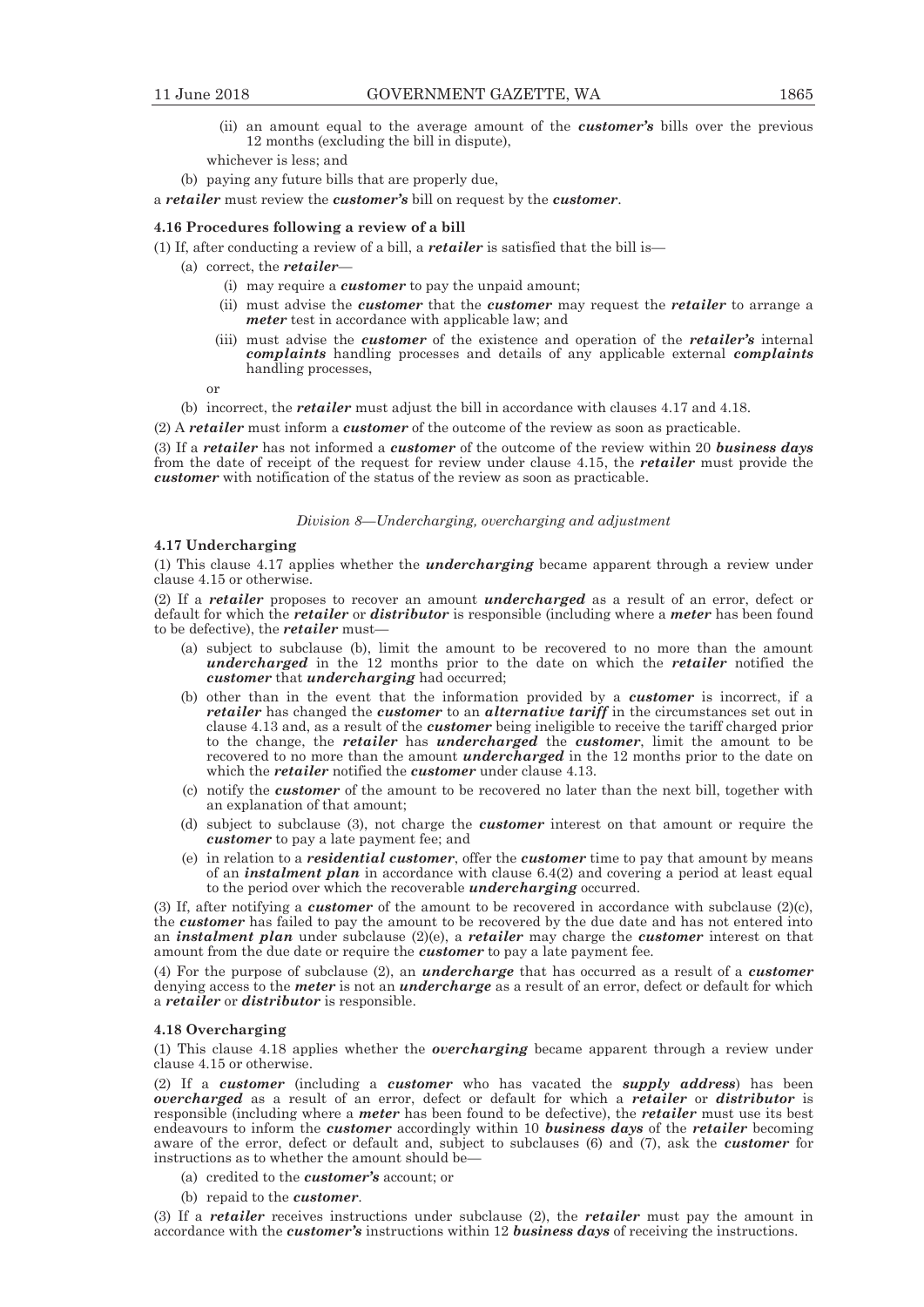(4) If a *retailer* does not receive instructions under subclause (2) within 5 *business days* of making the request, the *retailer* must use reasonable endeavours to credit the amount *overcharged* to the *customer's* account.

(5) No interest shall accrue to a credit or refund referred to in subclause (2).

(6) If the amount referred to in subclause (2) is less than \$100, a *retailer* may notify a *customer* of the *overcharge* by no later than the next bill after the *retailer* became aware of the error, and—

- (a) ask the *customer* for instructions under subclause (2) (in which case subclauses (3) and (4) apply as if the *retailer* sought instructions under subclause (2)); or
- (b) credit the amount to the *customer's* next bill.

(7) If a *customer* has been *overcharged* by a *retailer*, and the *customer* owes a debt to the *retailer*, then provided that the *customer* is not a *residential customer* experiencing *payment difficulties* or *financial hardship*, the *retailer* may, with written notice to the *customer*, use the amount of the *overcharge* to set off the debt owed to the *retailer*. If, after the set off, there remains an amount of credit, the *retailer* must deal with that amount of credit in accordance with subclause (2) or, if the amount is less than \$100, subclause (6).

- (a) Not Used
- (b) Not Used

#### **4.19 Adjustments**

(1) If a *retailer* proposes to recover an amount of an *adjustment* which does not arise due to any act or omission of a *customer*, the *retailer* must—

- (a) limit the amount to be recovered to no more than the amount of the *adjustment* for the 12 months prior to the date on which the *meter* was read on the basis of the *retailer's*  estimate of the amount of the *adjustment* for the 12 month period taking into account any *meter* readings and relevant seasonal and other factors agreed with the *customer*;
- (b) notify the *customer* of the amount of the *adjustment* no later than the next bill, together with an explanation of that amount;
- (c) not require the *customer* to pay a late payment fee; and
- (d) in relation to a *residential customer*, offer the *customer* time to pay that amount by means of an *instalment plan* in accordance with clause 6.4(2) and covering a period at least equal to the period to which the *adjustment* related.

(2) If the *meter* is read under either clause 4.6 or clause 4.3(2)(d) and the amount of the *adjustment*  is an amount owing to the *customer*, the *retailer* must use its best endeavours to inform the *customer* accordingly within 10 *business days* of the *retailer* becoming aware of the *adjustment*  and, subject to subclauses (5) and (7), ask the *customer* for instructions as to whether the amount should be—

- (a) credited to the *customer's* account;
- (b) repaid to the *customer*; or
- (c) included as a part of the new bill smoothing arrangement if the *adjustment* arises under clause  $4.3(2)(a)$ -(b),

(3) If a *retailer* received instructions under subclause (2), the *retailer* must pay the amount in accordance with the *customer's* instructions within 12 *business days* of receiving the instructions.

(4) If a *retailer* does not receive instructions under subclause (2) within 5 *business days* of making the request, the *retailer* must use reasonable endeavours to credit the amount of the *adjustment* to the *customer's* account.

(5) If the amount referred to in subclause (2) is less than \$100, the *retailer* may notify the *customer*  of the *adjustment* by no later than the next bill after the *meter* is read; and

- (a) ask the *customer* for instructions under subclause (2), (in which case subclauses (3) and (4) apply as if the *retailer* sought instructions under subclause (2)); or
- (b) credit the amount to the *customer's* next bill.

(6) No interest shall accrue to an *adjustment* amount under subclause (1) or (2).

(7) If the amount of the *adjustment* is an amount owing to the *customer*, and the *customer* owes a debt to the *retailer*, then provided that the *customer* is not a *residential customer* experiencing *payment difficulties* or *financial hardship*, the *retailer* may, with written notice to the *customer*, use the amount of the *adjustment* to set off the debt owed to the *retailer*. If, after the set off, there remains an amount of credit, the *retailer* must deal with that amount of credit in accordance with subclause (2) or, if the amount is less than \$100, subclause (5).

- (a) Not Used
- (b) Not Used

# **PART 5—PAYMENT**

#### **5.1 Due dates for payment\***

(1) The due date on a bill must be at least 12 *business days* from the date of that bill unless otherwise agreed with a *customer*.

(2) Unless a *retailer* specifies a later date, the date of dispatch is the date of the bill.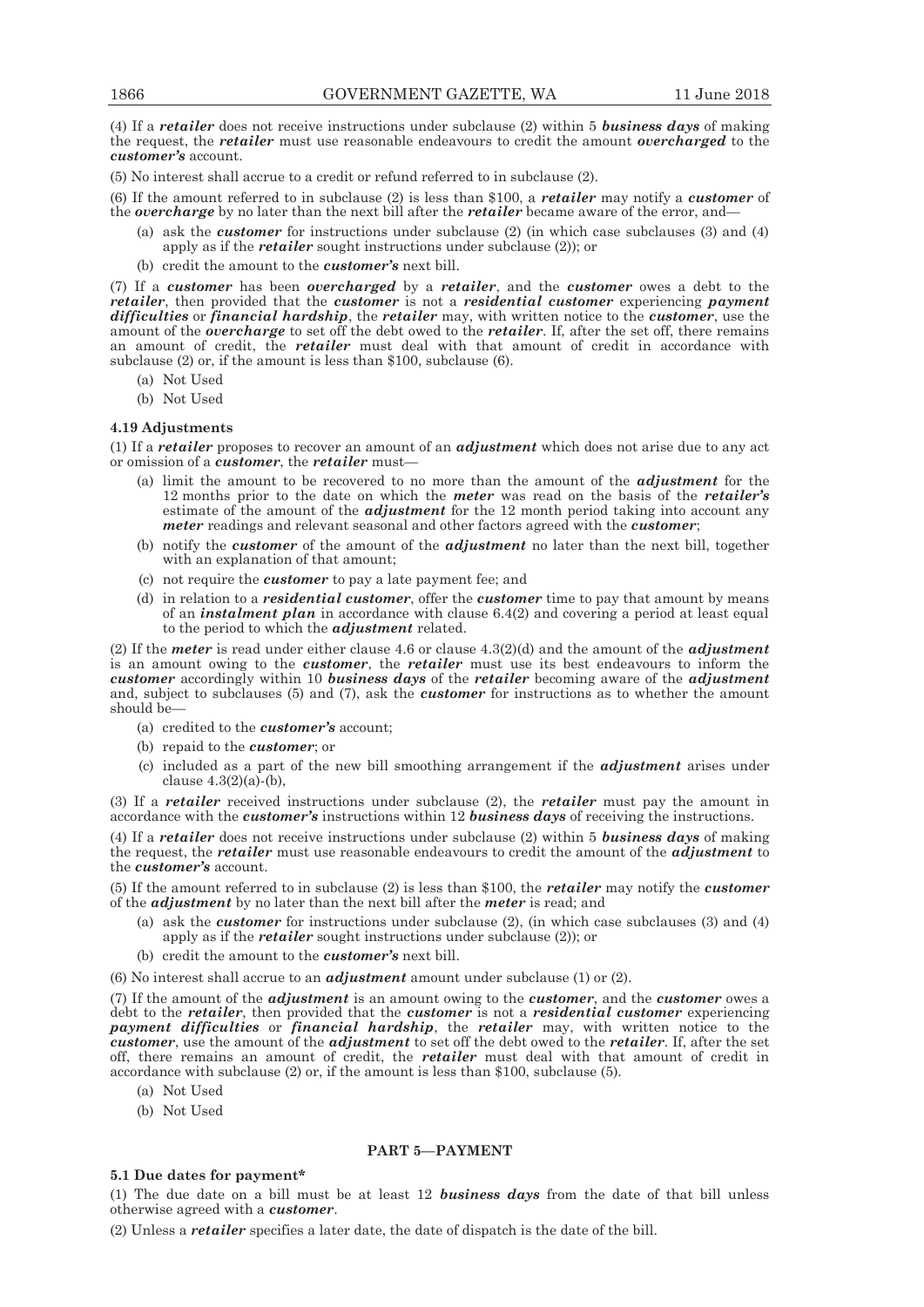## **5.2 Minimum payment methods\***

Unless otherwise agreed with a *customer*, a *retailer* must offer the *customer* at least the following payment methods—

- (a) in person at 1 or more payment outlets located within the Local Government District of the *customer's supply address*;
- (b) by mail;
- (c) for *residential customers*, by Centrepay;
- (d) electronically by means of BPay or credit card; and
- (e) by *telephone* by means of credit card or debit card.

# **5.3 Direct debit**

If a *retailer* offers the option of payment by a *direct debit facility* to a *customer*, the *retailer* must, prior to the *direct debit facility* commencing, obtain the *customer's verifiable consent*, and agree with the *customer* the date of commencement of the *direct debit facility* and the frequency of the direct debits.

#### **5.4 Payment in advance\***

(1) A *retailer* must accept payment in advance from a *customer* on request.

(2) Acceptance of an advance payment by a *retailer* will not require the *retailer* to credit any interest to the amounts paid in advance.

(3) Subject to clause 6.9, for the purposes of subclause (1), \$20 is the minimum amount for which a *retailer* will accept advance payments unless otherwise agreed with a *customer*.

# **5.5 Absence or illness**

If a *residential customer* is unable to pay by way of the methods described in clause 5.2, due to illness or absence, a *retailer* must offer the *residential customer* on request redirection of the *residential customer's* bill to a third person at no charge.

#### **5.6 Late payments**

(1) A *retailer* must not charge a *residential customer* a late payment fee if—

- (a) the *residential customer* receives a *concession*, provided the *residential customer* did not receive 2 or more *reminder notices* within the previous 12 months; or
- (b) the *residential customer* and the *retailer* have agreed to—
	- (i) a payment extension under Part 6, and the *residential customer* pays the bill by the agreed (new) due date; or
	- (ii) an *instalment plan* under Part 6, and the *residential customer* is making payments in accordance with the *instalment plan*; or
- (c) subject to subclause (2), the *residential customer* has made a *complaint* directly related to the non-payment of the bill to the *retailer* or to the *electricity ombudsman,* and—
	- (i) the *complaint* has not been *resolved* by the *retailer*;
	- (ii) the *complaint* is *resolved* by the *retailer* in favour of the *residential customer.* If the complaint is not *resolved* in favour of the *residential customer*, any late payment fee shall only be calculated from the date of the *retailer's* decision; or
	- (iii) the *complaint* has not been determined or has been upheld by the electricity *ombudsman* (if a *complaint* has been made to the *electricity ombudsman*). If the *complaint* is determined by the *electricity ombudsman* in favour of the *retailer*, any late payment fee shall only be calculated from the date of the *electricity ombudsman's* decision; or
- (d) the *residential customer* is assessed by the *retailer* under clause 6.1(1) as being in *financial hardship*.

(2) If a *retailer* has charged a late payment fee in the circumstances set out in subclause (1)(c) because the *retailer* was not aware of the *complaint*, the *retailer* will not contravene subclause (1)(c) but must refund the late payment fee on the *customer's* next bill.

(3) If a *retailer* has charged a *residential customer* a late payment fee, the *retailer* must not charge an additional late payment fee in relation to the same bill within 5 *business days* from the date of receipt of the previous late payment fee notice.

(4) A *retailer* must not charge a *residential customer* more than 2 late payment fees in relation to the same bill or more than 12 late payment fees in a year.

(5) If a *residential customer* has been assessed as being in *financial hardship* under clause 6.1(1), a *retailer* must retrospectively waive any late payment fee charged under the *residential customer's* last bill prior to the assessment being made.

# **5.7 Vacating a supply address\***

(1) Subject to—

- (a) subclauses  $(2)$  and  $(4)$ ;
- (b) a *customer* giving a *retailer* notice; and
- (c) the *customer* vacating the *supply address* at the time specified in the notice,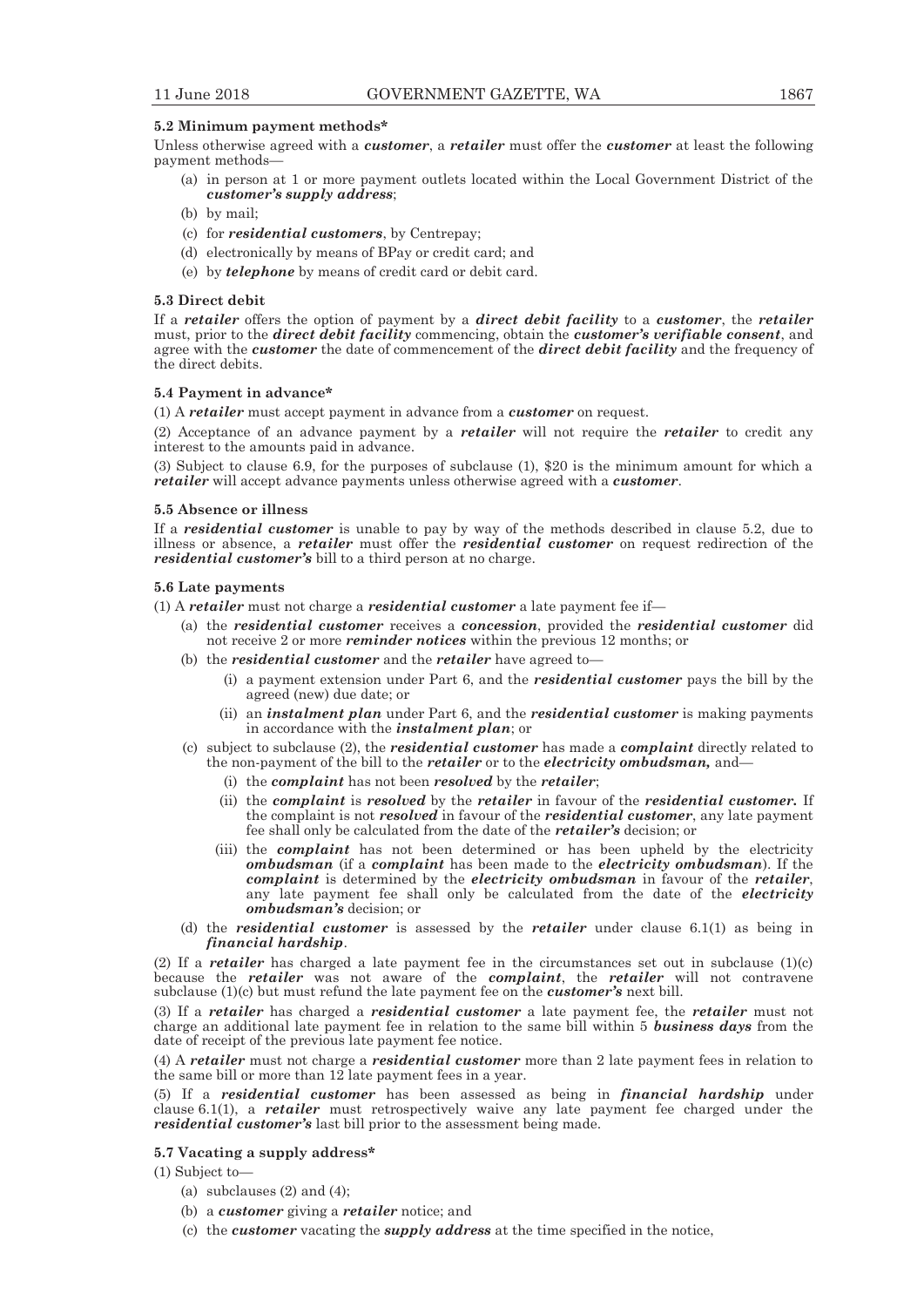the *retailer* must not require the *customer* to pay for electricity consumed at the *customer's supply address* from—

- (d) the date the *customer* vacated the *supply address*, if the *customer* gave at least 5 days' notice; or
- (e) 5 days after the *customer* gave notice, in any other case,
- unless the *retailer* and the *customer* have agreed to an alternative date.

(2) If a *customer* reasonably demonstrates to a *retailer* that the *customer* was evicted or otherwise required to vacate the *supply address*, the *retailer* must not require the *customer* to pay for electricity consumed at the *customer's supply address* from the date the *customer* gave the *retailer* notice.

(3) For the purposes of subclauses (1) and (2), notice is given if a *customer*—

- (a) informs a *retailer* of the date on which the *customer* intends to vacate, or has vacated the *supply address*; and
- (b) gives the *retailer* a forwarding address to which a final bill may be sent.

(4) Notwithstanding subclauses (1) and (2), if—

- (a) a *retailer* and a *customer* enter into a new *contract* for the *supply address*, the *retailer* must not require the previous *customer* to pay for electricity consumed at the *customer's supply address* from the date that the new *contract* becomes effective;
- (b) another *retailer* becomes responsible for the supply of electricity to the *supply address*, the previous *retailer* must not require the *customer* to pay for electricity consumed at the *customer's supply address* from the date that the other *retailer* becomes responsible; and
- (c) the *supply address* is *disconnected*, the *retailer* must not require the *customer* to pay for electricity consumed at the *customer's supply address* from the date that *disconnection* occurred.

(5) Notwithstanding subclauses (1), (2) and (4), a *retailer's* right to payment does not terminate with regard to any amount that was due up until the termination of the *contract*.

# **5.8 Debt collection**

(1) A *retailer* must not commence proceedings for recovery of a debt—

- (a) from a *residential customer* who has informed the *retailer* in accordance with clause 6.1(1) that the *residential customer* is experiencing *payment difficulties* or *financial hardship*, unless and until the *retailer* has complied with all the requirements of clause 6.1 and (if applicable) clause 6.3; and
- (b) while a *residential customer* continues to make payments under an alternative payment arrangement under Part 6.

(2) A *retailer* must not recover or attempt to recover a debt relating to a *supply address* from a person other than a *customer* with whom the *retailer* has or had entered into a *contract* for the supply of electricity to that *customer's supply address*.

(3) If a *customer* with a debt owing to a *retailer* requests the *retailer* to transfer the debt to another *customer,* the *retailer* may transfer the debt to the other *customer* provided that the *retailer* obtains the other *customer's verifiable consent* to the transfer.

# **PART 6—PAYMENT DIFFICULTIES AND FINANCIAL HARDSHIP**

*Division 1—Assessment of financial situation* 

# **6.1 Assessment**

(1) If a *residential customer* informs a *retailer* that the *residential customer* is experiencing *payment problems*, the *retailer* must, (subject to clause 6.2)—

- (a) within 5 *business days*, assess whether the *residential customer* is experiencing *payment difficulties* or *financial hardship*; and
- (b) if the *retailer* cannot make the assessment within 5 *business days*, refer the *residential customer* to a *relevant consumer representative* to make the assessment.

(2) If a *residential customer* provides a *retailer* with an assessment from a *relevant consumer representative* the *retailer* may adopt that assessment as its own assessment for the purposes of subclause (1)(a).

(3) When undertaking the assessment required by subclause (1)(a), unless a *retailer* adopts an assessment from a *relevant consumer representative*, the *retailer* must give reasonable consideration to—

- (a) information—
	- (i) given by the *residential customer*; and
	- (ii) requested or held by the *retailer*; or
- (b) advice given by a *relevant consumer representative* (if any).

(4) A *retailer* must advise a *residential customer* on request of the details and outcome of an assessment carried out under subclause (1).

# **6.2 Temporary suspension of actions**

(1) If a *retailer* refers a *residential customer* to a *relevant consumer representative* under clause 6.1(1)(b) then the *retailer* must grant the *residential customer* a *temporary suspension of actions*.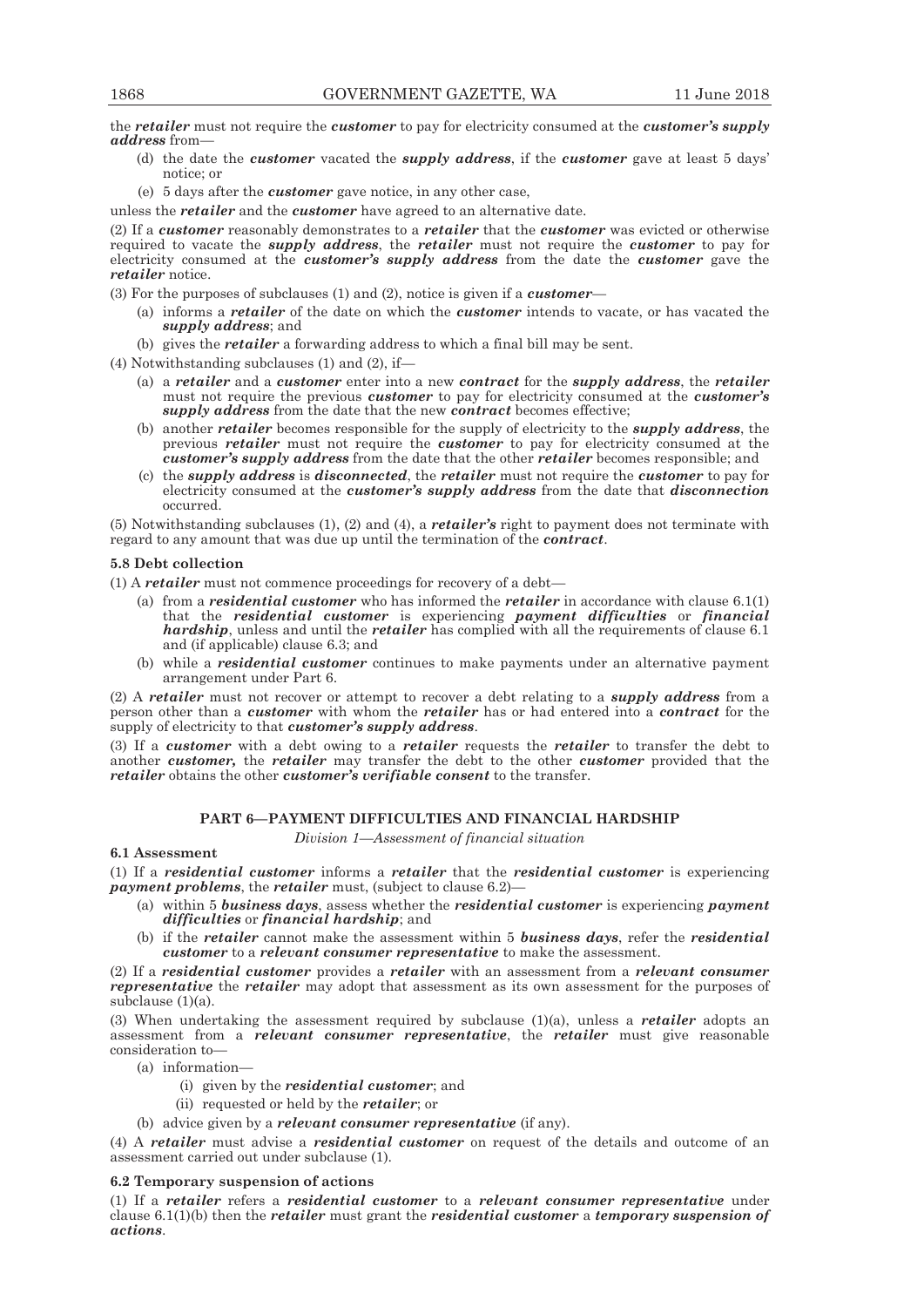(2) If a *residential customer* informs a *retailer* that the *residential customer* is experiencing *payment problems* under clause 6.1, and the *residential customer*—

- (a) requests a *temporary suspension of actions*; and
- (b) demonstrates to the *retailer* that the *residential customer* has made an appointment with a *relevant consumer representative* to assess the *residential customer's* capacity to pay,

the *retailer* must not unreasonably deny the *residential customer's* request.

(3) A *temporary suspension of actions* must be for at least 15 *business days*.

(4) If a *relevant consumer representative* is unable to assess a *residential customer's* capacity to pay within the period referred to in subclause (3) and the *residential customer* or *relevant consumer representative* requests additional time, a *retailer* must give reasonable consideration to the *residential customer's* or *relevant consumer representative's* request.

#### **6.3 Assistance to be offered**

(1) If the assessment carried out under clause 6.1 indicates to a *retailer* that a *residential customer* is experiencing—

(a) *payment difficulties*, the *retailer* must—

- (i) offer the *residential customer* the alternative payment arrangements referred to in clause 6.4(1); and
- (ii) advise the *residential customer* that additional assistance may be available if, due to *financial hardship*, the *residential customer* would be unable to meet its obligations under an agreed alternative payment arrangement, or
- (b) *financial hardship*, the *retailer* must offer the *residential customer*
	- (i) the alternative payment arrangements referred to in clause  $6.4(1)$ ; and
	- (ii) assistance in accordance with clauses 6.6 to 6.9.

(2) Subclause (1) does not apply if a *retailer* is unable to make an assessment under clause 6.1 as a result of an act or omission by a *residential customer*.

*Division 2—Residential customers experiencing payment difficulties or financial hardship* 

# **6.4 Alternative payment arrangements**

(1) A *retailer* must offer a *residential customer* who is experiencing *payment difficulties* or *financial hardship* at least the following payment arrangements—

- (a) additional time to pay a bill; and
- (b) an interest-free and fee-free *instalment plan* or other arrangement under which the *residential customer* is given additional time to pay a bill or to pay arrears (including any *disconnection* and *reconnection* charges) and is permitted to continue *consumption*.

In this clause "fee" means any fee or charge in connection with the establishment or operation of the *instalment plan* or other arrangement which would not otherwise be payable if the *residential customer* had not entered into the *instalment plan* or other arrangement.

- (2) When offering or amending an *instalment plan*, a *retailer* must—
	- (a) ensure that the *instalment plan* is fair and reasonable taking into account information about a *residential customer's* capacity to pay and *consumption* history; and
	- (b) comply with subclause (3).

(3) If a *residential customer* accepts an *instalment plan* offered by a *retailer*, the *retailer* must—

- (a) within 5 *business days* of the *residential customer* accepting the *instalment plan* provide the *residential customer* with information in writing or by *electronic means* that specifies—
	- (i) the terms of the *instalment plan* (including the number and amount of payments, the duration of payments and how the payments are calculated);
	- (ii) the consequences of not adhering to the *instalment plan*; and
	- (iii) the importance of contacting the *retailer* for further assistance if the *residential customer* cannot meet or continue to meet the *instalment plan* terms, and
- (b) notify the *residential customer* in writing or by *electronic means* of any amendments to the *instalment plan* at least 5 *business days* before they come into effect (unless otherwise agreed with the *residential customer*) and provide the *residential customer* with information in writing or by *electronic means* that clearly explains and assists the *residential customer* to understand those changes.

(4) If a *residential customer* has, in the previous 12 months, had 2 *instalment plans* cancelled due to non-payment, a *retailer* does not have to offer that *residential customer* another *instalment plan* under subclause (1), unless the *retailer* is satisfied that the *residential customer* will comply with the *instalment plan*.

(5) For the purposes of subclause (4), cancellation does not include the revision of an *instalment plan* under clause 6.7.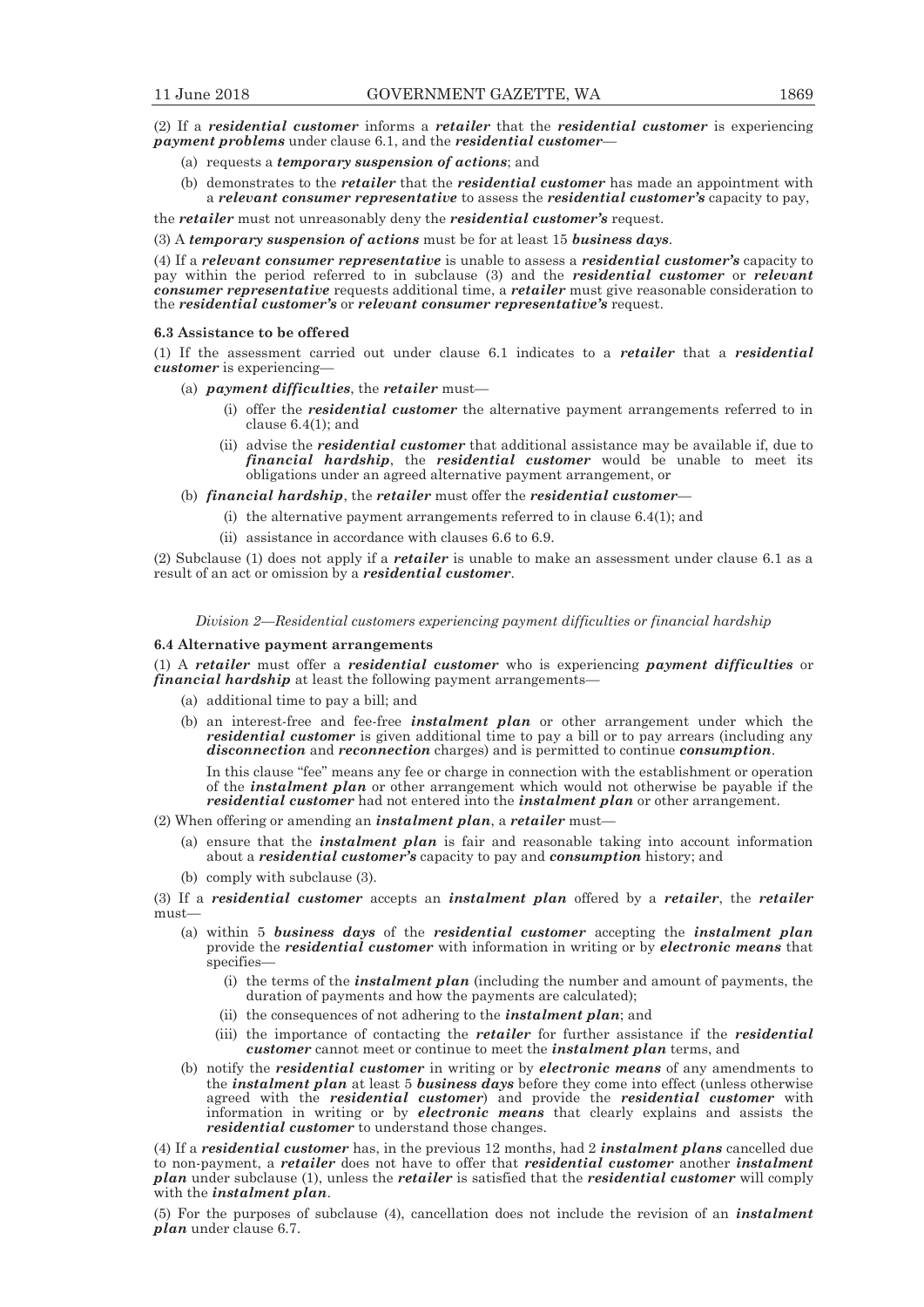*Division 3—Assistance available to residential customers experiencing financial hardship* 

# **6.5 Definitions**

#### In this division—

**"***customer experiencing financial hardship***"** means a *residential customer* who has been assessed by a *retailer* under clause 6.1(1) as experiencing *financial hardship*.

#### Subdivision 1—Specific assistance available

#### **6.6 Reduction of fees, charges and debt**

(1) A *retailer* must give reasonable consideration to a request by a *customer experiencing financial hardship*, or a *relevant consumer representative*, for a reduction of the *customer's* fees, charges or debt.

(2) In giving reasonable consideration under subclause (1), a *retailer* should refer to the hardship procedures referred to in clause 6.10(3).

# **6.7 Revision of alternative payment arrangements**

If a *customer experiencing financial hardship*, or a *relevant consumer representative*, reasonably demonstrates to a *retailer* that the *customer* is unable to meet the *customer's* obligations under a payment arrangement under clause 6.4(1), the *retailer* must give reasonable consideration to—

- (a) offering the *customer* an *instalment plan*, if the *customer* had previously elected a payment extension; or
- (b) offering to revise the *instalment plan*, if the *customer* had previously elected an *instalment plan*.

#### **6.8 Provision of information**

A *retailer* must advise a *customer experiencing financial hardship* of the—

- (a) *customer's* right to have the bill redirected at no charge to a third person;
- (b) payment methods available to the *customer*;
- (c) *concessions* available to the *customer* and how to access them;
- (d) different types of *meters* available to the *customer* and / or tariffs (as applicable);
- (e) independent financial counselling services and *relevant consumer representatives*  available to assist the *customer*; and
- (f) availability of any other financial assistance and grants schemes that the *retailer* should reasonably be aware of and how to access them.

# **6.9 Payment in advance**

(1) A *retailer* must determine the minimum payment in advance amount, as referred to in clause 5.4(3), for *residential customers* experiencing *payment difficulties* or *financial hardship*  in consultation with *relevant consumer representatives*.

(2) A *retailer* may apply different minimum payment in advance amounts for *residential customers* experiencing *payment difficulties* or *financial hardship* and other *customers*.

# Subdivision 2—Hardship policy and hardship procedures

# **6.10 Obligation to develop hardship policy and hardship procedures**

(1) A *retailer* must develop a hardship policy and hardship procedures to assist *customers experiencing financial hardship* in meeting their financial obligations and responsibilities to the *retailer*.

(2) The hardship policy must—

- (a) be developed in consultation with *relevant consumer representatives*;
- (b) include a statement encouraging *customers* to contact their *retailer* if a *customer* is having trouble paying the *retailer's* bill;
- (c) include a statement advising that the *retailer* will treat all *customers* sensitively and respectfully:
- (d) include a statement that the *retailer* may reduce and/or waive fees, charges and debt;
- (e) include an objective set of hardship indicators;
- (f) include—
	- (i) an overview of the assistance available to *customers* in *financial hardship* or *payment difficulties* in accordance with Part 6 of the *Code* (other than the *retailer's* requirement to advise the *customer* of the ability to pay in advance and the matters referred to in clauses  $6.8(a)$ , (b) and (d));
	- (ii) that the *retailer* offers *residential customers* the right to pay their bill by Centrepay; and
	- (iii) a statement that the *retailer* is able to provide further detail on request.
- (g) include an overview of any *concessions* that may be available to the *retailer's customers*;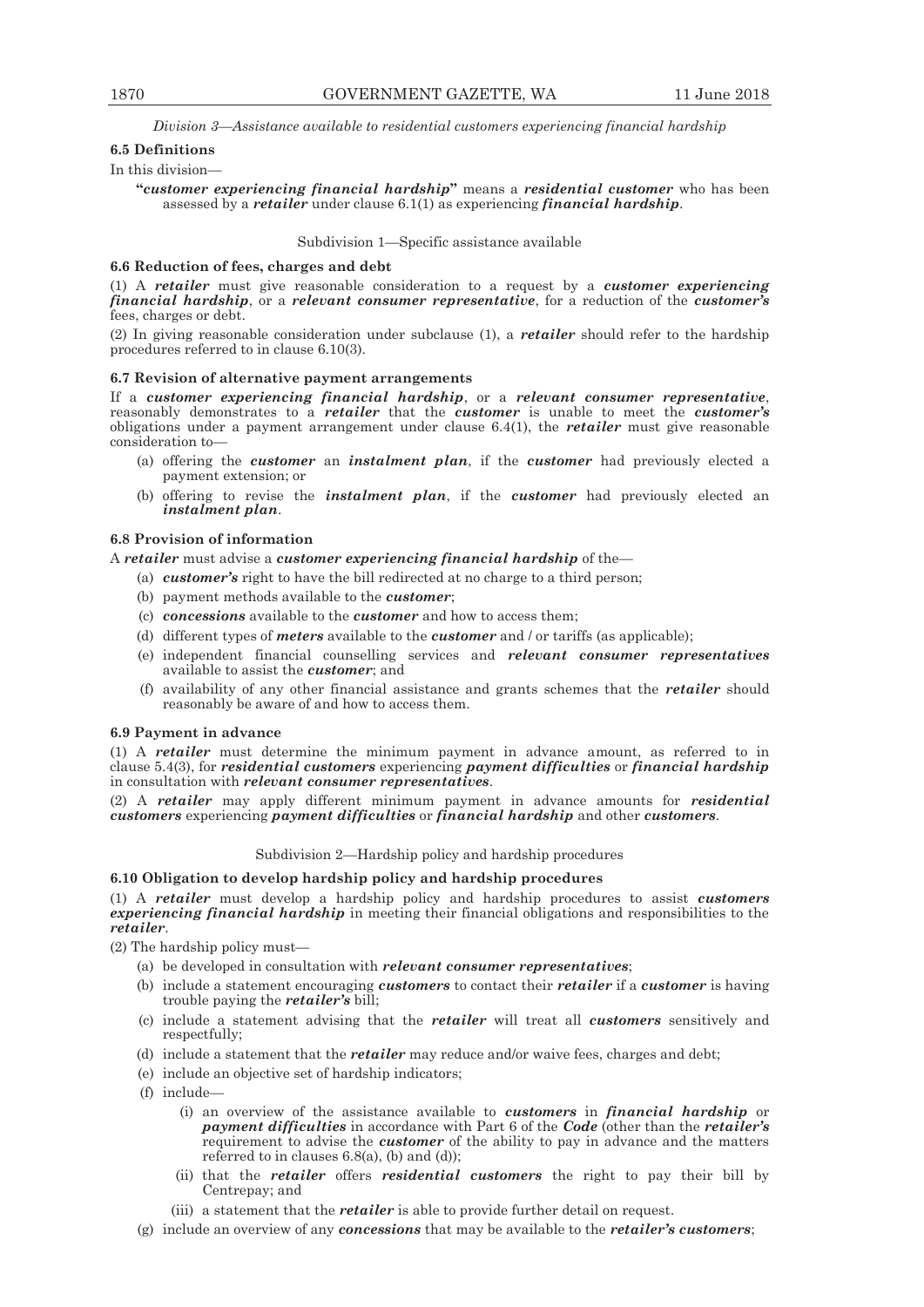- (h) include—
	- (i) the *National Interpreter Symbol* with the words "Interpreter Services";
	- (ii) information on the availability of independent multi-lingual services; and
	- (iii) information on the availability of *TTY* services;
- (i) be available on the *retailer's* website;
- (j) be available in large print copies; and
- (k) include a statement specifying how the *retailer* will treat information disclosed by the *customer* to the *retailer* and information held by the *retailer* in relation to the *customer*.
- (3) The hardship procedures must—
	- (a) be developed in consultation with *relevant consumer representatives*;
	- (b) provide for the training of staff—
		- (i) including *call centre* staff, all subcontractors employed to engage with *customers experiencing financial hardship* and field officers;
		- (ii) on issues related to *financial hardship* and its impacts, and how to deal sensitively and respectfully with *customers experiencing financial hardship*;
	- (c) Not Used
	- (d) include guidance—
		- (i) that assist the *retailer* in identifying *residential customers* who are experiencing *financial hardship*;
		- (ii) that assist the *retailer* in determining a *residential customer's* usage needs and capacity to pay when determining the conditions of an *instalment plan*;
		- (iii) for suspension of *disconnection* and debt recovery procedures;
		- (iv) on the reduction and/or waiver of fees, charges and debt; and
		- (v) on the recovery of debt.
	- (e) require that the *retailer's* credit management staff have a direct *telephone* number and that number be provided to *relevant consumer representatives*;

(4) If requested, a *retailer* must give *residential customers* and *relevant consumer representatives* a copy of the hardship policy, including by post at no charge.

# (5) Not Used

(6) If directed by the *Authority*, a *retailer* must review its hardship policy and hardship procedures in consultation with *relevant consumer representatives* and submit to the *Authority* the results of that review within *5 business days* after it is completed.

(7) A *retailer* must comply with the *Authority's* Financial Hardship Policy Guidelines.

(8) If a *retailer* makes a material amendment to the *retailer's* hardship policy, the *retailer* must consult with *relevant consumer representatives*, and submit to the *Authority* a copy of the *retailer's* amended hardship policy within 5 *business days* of the amendment.

*Division 4—Business customers experiencing payment difficulties* 

#### **6.11 Alternative payment arrangements**

A *retailer* must consider any reasonable request for alternative payment arrangements from a *business customer* who is experiencing *payment difficulties.*

# **PART 7—DISCONNECTION AND INTERRUPTION**

*Division 1—Conduct in relation to disconnection or interruption* 

Subdivision 1—Disconnection for failure to pay bill

# **7.1 General requirements**

(1) Prior to arranging for *disconnection* of a *customer's supply address* for failure to pay a bill, a *retailer* must—

- (a) give the *customer* a *reminder notice*, not less than 15 *business days* from the date of dispatch of the bill, including—
	- (i) the *retailer's telephone* number for billing and payment enquiries; and
	- (ii) advice on how the *retailer* may assist in the event the *customer* is experiencing *payment difficulties* or *financial hardship*;
- (b) use its best endeavours to *contact* the *customer* to advise of the proposed *disconnection*; and
- (c) give the *customer* a *disconnection warning*, not less than 20 *business days* from the date of dispatch of the bill, advising the *customer*—
	- (i) that the *retailer* may *disconnect* the *customer* with at least 5 *business days* notice to the *customer*; and
	- (ii) of the existence and operation of *complaint* handling processes including the existence and operation of the *electricity ombudsman* and the Freecall *telephone* number of the *electricity ombudsman*.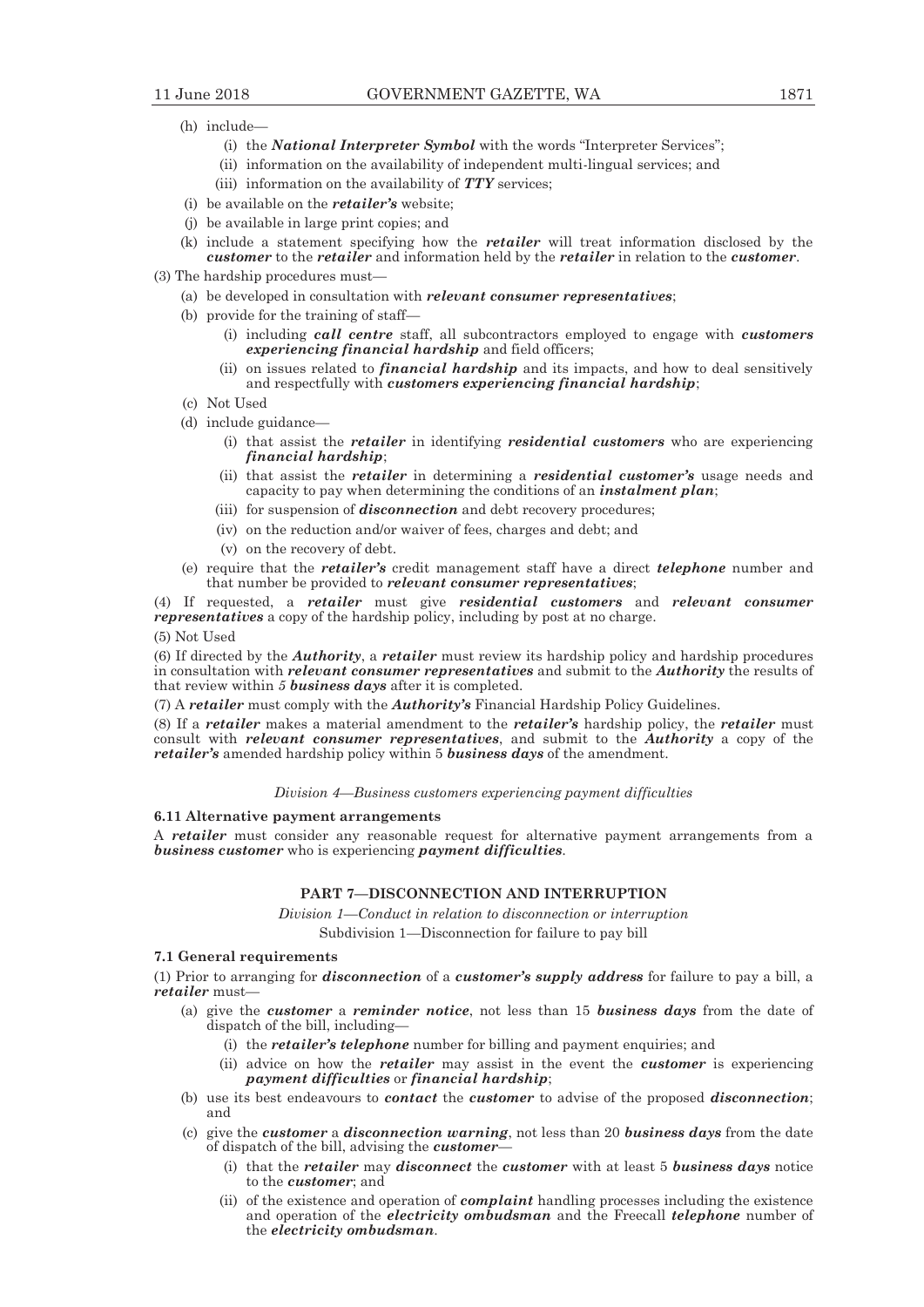(2) For the purposes of subclause (1), a *customer* has failed to pay a *retailer's* bill if the *customer* has not—

- (a) paid the *retailer's* bill by the due date;
- (b) agreed with the *retailer* to an offer of an *instalment plan* or other payment arrangement to pay the *retailer's* bill; or
- (c) adhered to the *customer's* obligations to make payments in accordance with an agreed *instalment plan* or other payment arrangement relating to the payment of the *retailer's*  bill.

# **7.2 Limitations on disconnection for failure to pay bill**

(1) Notwithstanding clause 7.1, a *retailer* must not arrange for the *disconnection* of a *customer's supply address* for failure to pay a bill—

- (a) within 1 *business day* after the expiry of the period referred to in the *disconnection warning*;
- (b) if the *retailer* has made the *residential customer* an offer in accordance with clause 6.4(1) and the *residential customer*—
	- (i) has accepted the offer before the expiry of the period specified by the *retailer* in the *disconnection warning*; and
	- (ii) has used reasonable endeavours to settle the debt before the expiry of the time frame specified by the *retailer* in the *disconnection warning*;
- (c) if the amount outstanding is less than an amount approved and published by the *Authority* in accordance with subclause (2) and the *customer* has agreed with the *retailer* to repay the amount outstanding;
- (d) if the *customer* has made an application for a *concession* and a decision on the application has not yet been made;
- (e) if the *customer* has failed to pay an amount which does not relate to the supply of electricity; or
- (f) if the *supply address* does not relate to the bill, unless the amount outstanding relates to a *supply address* previously occupied by the *customer*.

(2) For the purposes of subclause (1)(c), the *Authority* may approve and publish, in relation to failure to pay a bill, an amount outstanding below which a *retailer* must not arrange for the *disconnection* of a *customer's supply address*.

# **7.3 Dual fuel contracts**

If a *retailer* and a *residential customer* have entered into—

- (a) a *dual fuel contract*; or
- (b) separate *contracts* for the supply of electricity and the supply of gas, under which—
	- (i) a single bill for energy is; or
	- (ii) separate, simultaneous bills for electricity and gas are,

issued to the *residential customer*,

the *retailer* must not arrange for *disconnection* of the *residential customer's supply address* for failure to pay a bill within 15 *business days* from the date of *disconnection* of the *residential customer's* gas supply.

#### Subdivision 2—Disconnection for denying access to meter

# **7.4 General requirements**

(1) A *retailer* must not arrange for the *disconnection* of a *customer's supply address* for denying access to the *meter*, unless—

- (a) the *customer* has denied access for at least 9 consecutive months;
- (b) the *retailer* has, prior to giving the *customer* a *disconnection warning* under subclause (f), at least once given the *customer* in writing 5 *business days* notice—
	- (i) advising the *customer* of the next date or timeframe of a scheduled *meter* reading at the *supply address*;
	- (ii) requesting access to the *meter* at the *supply address* for the purpose of the scheduled *meter* reading; and
	- (iii) advising the *customer* of the *retailer's* ability to arrange for *disconnection* if the *customer* fails to provide access to the *meter*;
- (c) the *retailer* has given the *customer* an opportunity to provide reasonable alternative access arrangements;
- (d) where appropriate, the *retailer* has informed the *customer* of the availability of alternative *meters* which are suitable to the *customer's supply address*;
- (e) the *retailer* has used its best endeavours to *contact* the *customer* to advise of the proposed *disconnection*; and
- (f) the *retailer* has given the *customer* a *disconnection warning* with at least 5 *business days* notice of its intention to arrange for *disconnection*.

(2) A *retailer* may arrange for a *distributor* to carry out 1 or more of the requirements referred in subclause (1) on behalf of the *retailer*.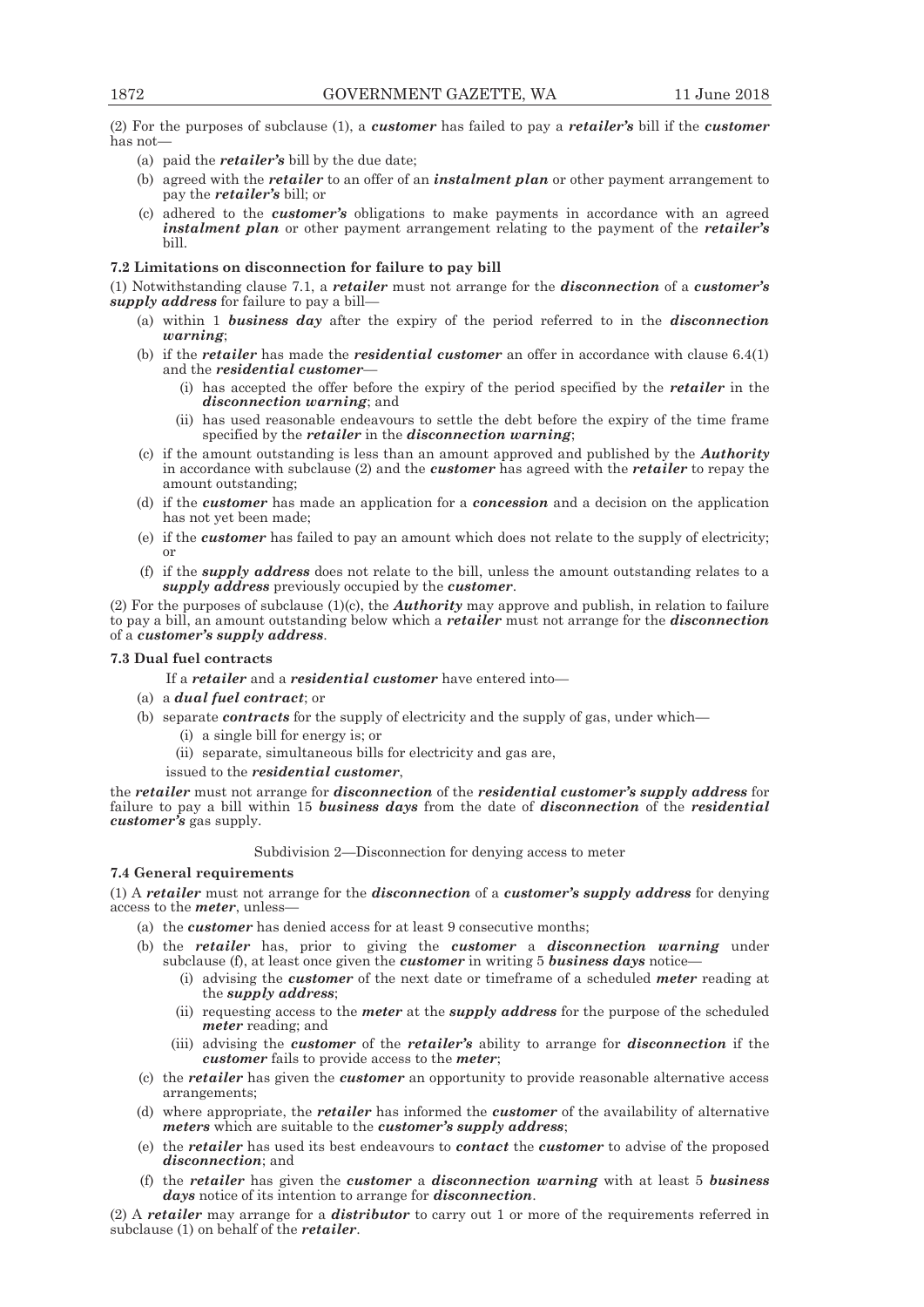Subdivision 3—Disconnection or interruption for emergencies

#### **7.5 General requirements**

If a *distributor disconnects* or *interrupts* a *customer's supply address* for *emergency* reasons, the *distributor* must—

- (a) provide, by way of a 24 hour *emergency* line at the cost of a local call (excluding mobile *telephones*), information on the nature of the *emergency* and an estimate of the time when supply will be restored; and
- (b) use its best endeavours to restore supply to the *customer's supply address* as soon as possible.

## *Division 2—Limitations on disconnection*

# **7.6 General limitations on disconnection**

(1) Subject to subclause (3), a *retailer* must not arrange for *disconnection* of a *customer's supply address* if—

- (a) a *complaint* has been made to the *retailer* directly related to the reason for the proposed *disconnection*; or
- (b) the *retailer* is notified by the *distributor, electricity ombudsman* or an external dispute resolution body that there is a *complaint*, directly related to the reason for the proposed *disconnection*, that has been made to the *distributor, electricity ombudsman* or external dispute resolution body,

and the *complaint* is not *resolved* by the *retailer* or *distributor* or determined by the *electricity ombudsman* or external dispute resolution body.

(2) Subject to subclause (3), a *distributor* must not *disconnect* a *customer's supply address*—

 $(a)$  if-

- (i) a *complaint* has been made to the *distributor* directly related to the reason for the proposed *disconnection*; or
- (ii) the *distributor* is notified by a *retailer,* the *electricity ombudsman* or an external dispute resolution body that there is a *complaint*, directly related to the reason for the proposed *disconnection*, that has been made to the *retailer*, *electricity ombudsman* or external dispute resolution body,

and the *complaint* is not *resolved* by the *retailer* or *distributor* or determined by the *electricity ombudsman* or external dispute resolution body; or

- (b) during any time—
	- (i) after 3.00 pm Monday to Thursday;
	- (ii) after 12.00 noon on a Friday; or
	- (iii) on a Saturday, Sunday, *public holiday* or on the *business day* before a *public holiday*,

unless—

- (iv) the *customer* is a *business customer*; and
- (v) the *business customer's* normal trading hours—
	- (A) fall within the time frames set out in subclause (b)(i) (ii) or (iii); and
	- (B) do not fall within any other time period; and
- (vi) it is not practicable for the *distributor* to *disconnect* at any other time.

(3) A *retailer* or a *distributor* may arrange for *disconnection or interruption* of a *customer's supply address* if—

- (a) the *disconnection* was requested by the *customer*; or
- (b) the *disconnection* or *interruption* was carried out for *emergency* reasons.

#### **7.7 Life Support**

(1) If a *customer* provides a *retailer* with confirmation from an *appropriately qualified medical practitioner* that a person residing at the *customer's supply address* requires *life support equipment*, the *retailer* must—

- (a) register the *customer's supply address* as a *life support equipment* address;
- (b) register the *customer's* contact details;
- (c) notify the *customer's distributor* that the *customer's supply address* is a *life support equipment* address, and of the contact details of the *customer—*
	- (i) that same day, if the confirmation is received before 3pm on a *business day*; or
	- (ii) no later than the next *business day*, if the confirmation is received after 3pm or on a Saturday, Sunday or *public holiday*; and
- (d) not arrange for *disconnection* of that *customer's supply address* for failure to pay a bill while the person continues to reside at that address and requires the use of *life support equipment*.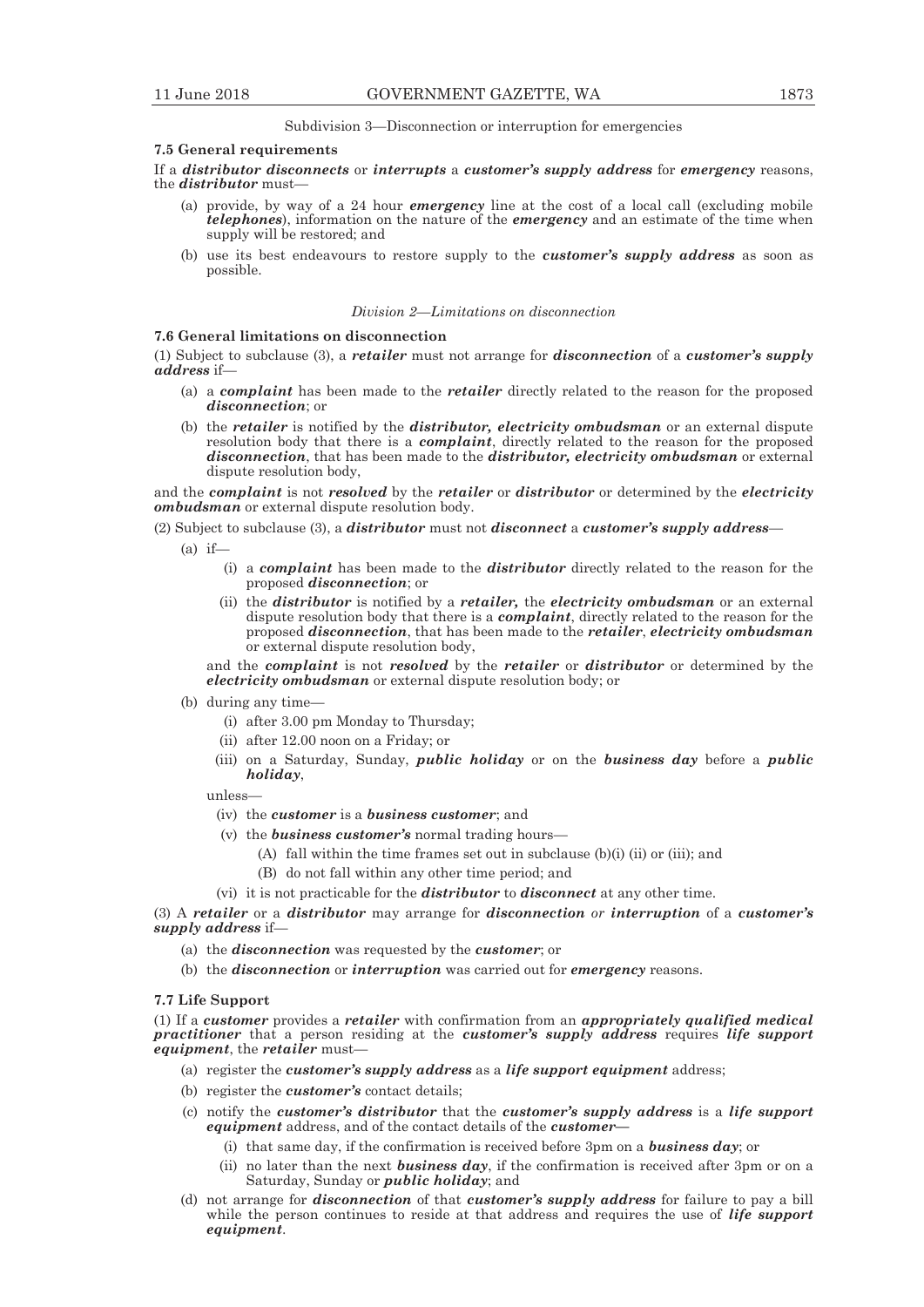(2) If a *customer* registered with a *retailer* under subclause (1) notifies the *retailer*—

- (a) that the person residing at the *customer's supply address* who requires *life support equipment* is changing *supply address;*
- (b) that the *customer* is changing *supply address* but the person who requires *life support equipment* is not changing *supply address*;
- (c) of a change in contact details; or
- (d) that the *customer's supply address* no longer requires registration as *a life support equipment* address,

the *retailer* must—

- (e) register the change;
- (f) notify the *customer's distributor* of the change—
	- (i) that same day, if the notification is received before 3pm on a *business day*; or
	- (ii) no later than the next *business day*, if the notification is received after 3pm or on a Saturday, Sunday or *public holiday*; and
- (g) continue to comply with subclause (1)(d) with respect to that *customer's supply address*.

(3) If a *distributor* has been informed by a *retailer* under subclause (1)(c) or by a relevant government agency that a person residing at a *customer's supply address* requires *life support equipment*, or of a change of details notified to the *retailer* under subclause (2), the *distributor*  must—

- (a) register the *customer's supply address* as a *life support equipment* address or update the details notified by the *retailer* under subclause (2)—
	- (i) the next *business day*, if the notification is received before 3pm on a *business day*; or
	- (ii) within 2 *business days*, if the notification is received after 3pm or on a Saturday, Sunday or *public holiday*; and
- (b) if informed by a relevant government agency, notify the *retailer* in accordance with the timeframes specified in subclause (3)(a).

(4) If *life support equipment* is registered at a *customer's supply address* under subclause (3)(a), a *distributor* must—

- (a) not *disconnect* that *customer's supply address* for failure to pay a bill while the person continues to reside at that address and requires the use of *life support equipment*; and
- (b) prior to any planned *interruption*, provide at least 3 *business days* written notice to the *customer's supply address* and any other address nominated by the *customer*, or notice by *electronic means* to the *customer,* and unless expressly requested in writing by the *customer* not to, use best endeavours to obtain verbal acknowledgement, written acknowledgement or acknowledgement by *electronic means* from the *customer* or someone residing at the *supply address* that the notice has been received.

 $(4A)$  Notwithstanding clause  $7.7(4)(b)$ 

- (a) an *interruption*, planned or otherwise, to restore supply to a *supply address* that is registered as a *life support equipment* address is not subject to the notice requirements in clause  $7.7(4)(b)$ ; however
- (b) a *distributor* must use best endeavours to *contact* the *customer*, or someone residing at the *supply address*, prior to an *interruption* to restore supply to a *supply address* that is registered as a *life support equipment* address.

(5) If a *distributor* has already provided notice of a planned *interruption* under the *Electricity Industry Code* that will affect a *supply address,* prior to the *distributor* registering a *customer's supply address* as a *life support equipment* address under clause 7.7(3)(a), the *distributor* must use best endeavours to *contact* that *customer* or someone residing at the *supply address* prior to the planned *interruption*.

- (6) (a) No earlier than 3 months prior to the 12 month anniversary of the confirmation from the *appropriately qualified medical practitioner* referred to in subclause (1), and in any event no later than 3 months after the 12 month anniversary of the confirmation, a *retailer*  must *contact* a *customer* to—
	- (i) ascertain whether a person residing at the *customer's supply address* continues to require *life support equipment*; and
	- (ii) if the *customer* has not provided the initial certification or *re-certification* from an *appropriately qualified medical practitioner* within the last 3 years, request that the *customer* provide that *re-certification*.
	- (b) A *retailer* must provide a minimum period of 3 months for a *customer* to provide the information requested by the *retailer* in subclause (6)(a).
- (7) (a) When—
	- (i) a person who requires *life support equipment*, vacates the *supply address*; or
	- (ii) a person who required *life support equipment*, no longer requires the *life support equipment*; or
	- (iii) subject to subclause (7)(b), a *customer* fails to provide the information requested by a *retailer* for the purposes of subclause (6)(a)(i) or the *re-certification* referred to in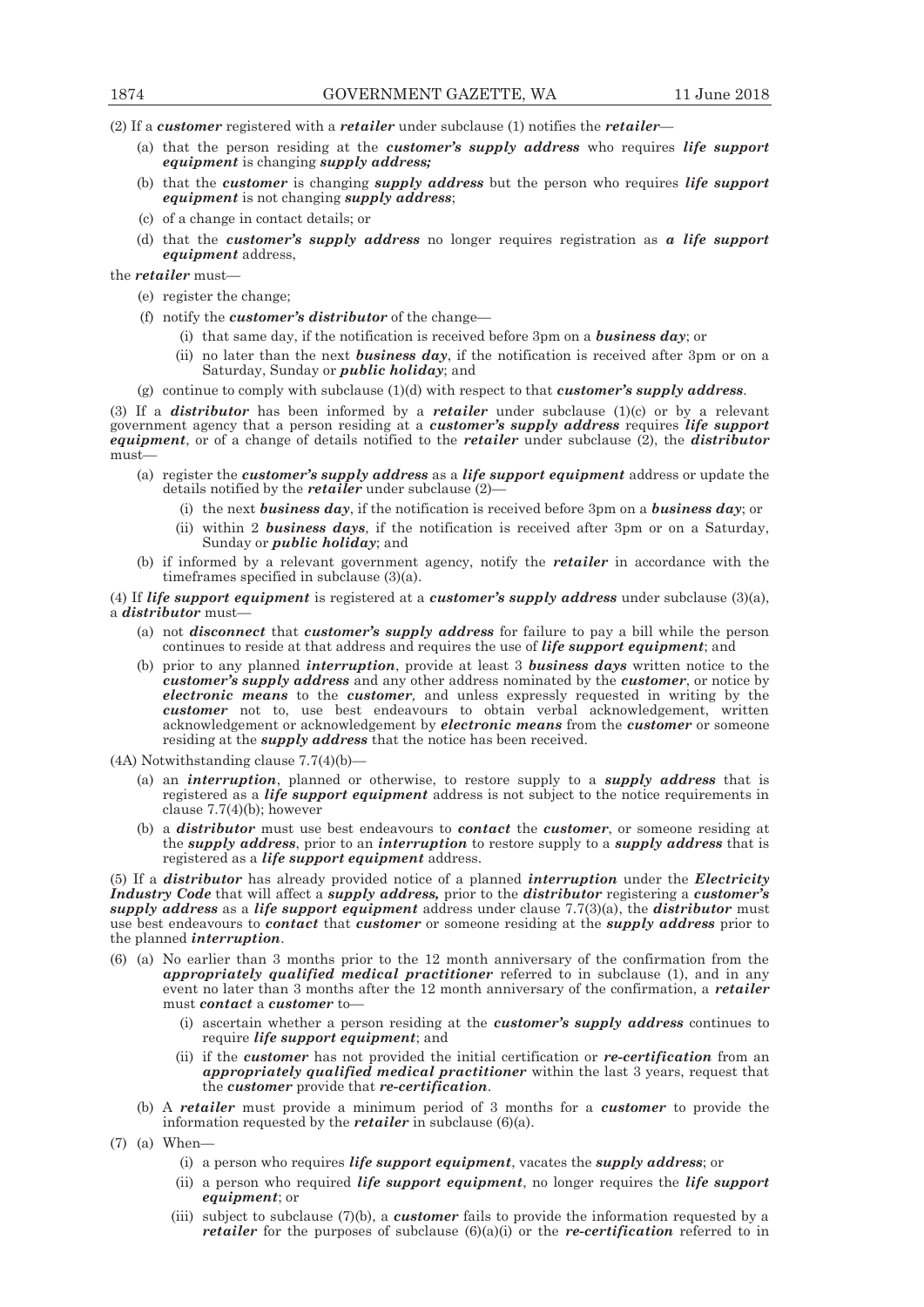subclause  $(6)(a)(ii)$ , within the time period referred to in subclause  $(6)(b)$ , or greater period if allowed by the *retailer*,

the *retailer's* and *distributor's* obligations under subclauses (1) to (6) terminate and the *retailer* or *distributor* (as applicable) must remove the *customer's* details from the *life support equipment* address register upon being made aware of any of the matters in subclauses  $(7)(a)(i)$ , (ii) or (iii)-

- (iv) the next *business day*, if the *retailer* or *distributor* (as applicable) becomes aware of the relevant matter in subclause (7)(a)(i), (ii) or (iii) before 3pm on a *business day*; or
- (v) within 2 *business days*, if the *retailer* or *distributor* (as applicable) becomes aware of the relevant matter in subclause (7)(a)(i), (ii) or (iii) after 3pm or on a Saturday, Sunday or *public holiday*.
- (b) A *customer* will have failed to provide the information requested by a *retailer* for the purposes of subclause (6)(a)(i) or the *re-certification* referred to in subclause (6)(a)(ii) if the *contact* by the *retailer* consisted of at least the following, each a minimum of 10 *business days* from the date of the last *contact*—
	- (i) written correspondence sent by registered post to the *customer's supply address* and any other address nominated by the *customer*; and
	- (ii) a minimum of 2 other attempts to *contact* the *customer* by any of the following means—
		- (A) *electronic means*;
		- (B) *telephone*;
		- (C) in person; or
		- (D) Not Used
		- (E) by post sent to the *customer's supply address* and any other address nominated by the *customer*.
- (c) If a *distributor's* obligations under subclauses (3), (4), (4A) and (5) terminate as a result of the operation of subclause (7)(a)(iii), a *retailer* must notify the *distributor* of this fact as soon as reasonably practicable, but in any event, within 3 *business days*.
- (d) For the avoidance of doubt, the *retailer's* and *distributor's* obligations under subclauses (1) to (6) do not terminate by operation of this subclause (7) if the *retailer* or *distributor* has been informed in accordance with subclause (1) that another person who resides at the *supply address* continues to require *life support equipment.*

# **PART 8—RECONNECTION**

# **8.1 Reconnection by retailer\***

- (1) If a *retailer* has arranged for *disconnection* of a *customer's supply address* due to—
	- (a) failure to pay a bill, and the *customer* has paid or agreed to accept an offer of an *instalment plan*, or other payment arrangement;
	- (b) the *customer* denying access to the *meter*, and the *customer* has subsequently provided access to the *meter*; or
	- (c) illegal use of electricity, and the *customer* has remedied that breach, and has paid, or made an arrangement to pay, for the electricity so obtained,

the *retailer* must arrange for *reconnection* of the *customer's supply address*, subject to—

- (d) the *customer* making a request for *reconnection*; and
- (e) the *customer*
	- (i) paying the *retailer's* reasonable charge for *reconnection*, if any; or
	- (ii) accepting an offer of an *instalment plan* for the *retailer's* reasonable charges for *reconnection*, if any.

(2) For the purposes of subclause (1), a *retailer* must forward the request for *reconnection* to the relevant *distributor*—

- (a) that same *business day*, if the request is received before 3pm on a *business day*; or
- (b) no later than 3pm on the next *business day*, if the request is received—
	- (i) after 3pm on a *business day*, or
	- (ii) on a Saturday, Sunday or *public holiday*.

(3) If a *retailer* does not forward the request for *reconnection* to the relevant *distributor* within the timeframes in subclause (2), the *retailer* will not be in breach of this clause 8.1 if the *retailer* causes the *customer's supply address* to be *reconnected* by the *distributor* within the timeframes in clause 8.2(2) as if the *distributor* had received the request for *reconnection* from the *retailer* in accordance with subclause (2).

# **8.2 Reconnection by distributor**

(1) If a *distributor* has *disconnected* a *customer's supply address* on request by the *customer's retailer*, and a *retailer* has subsequently requested the *distributor* to *reconnect* the *customer's supply address*, the *distributor* must *reconnect* the *customer's supply address*.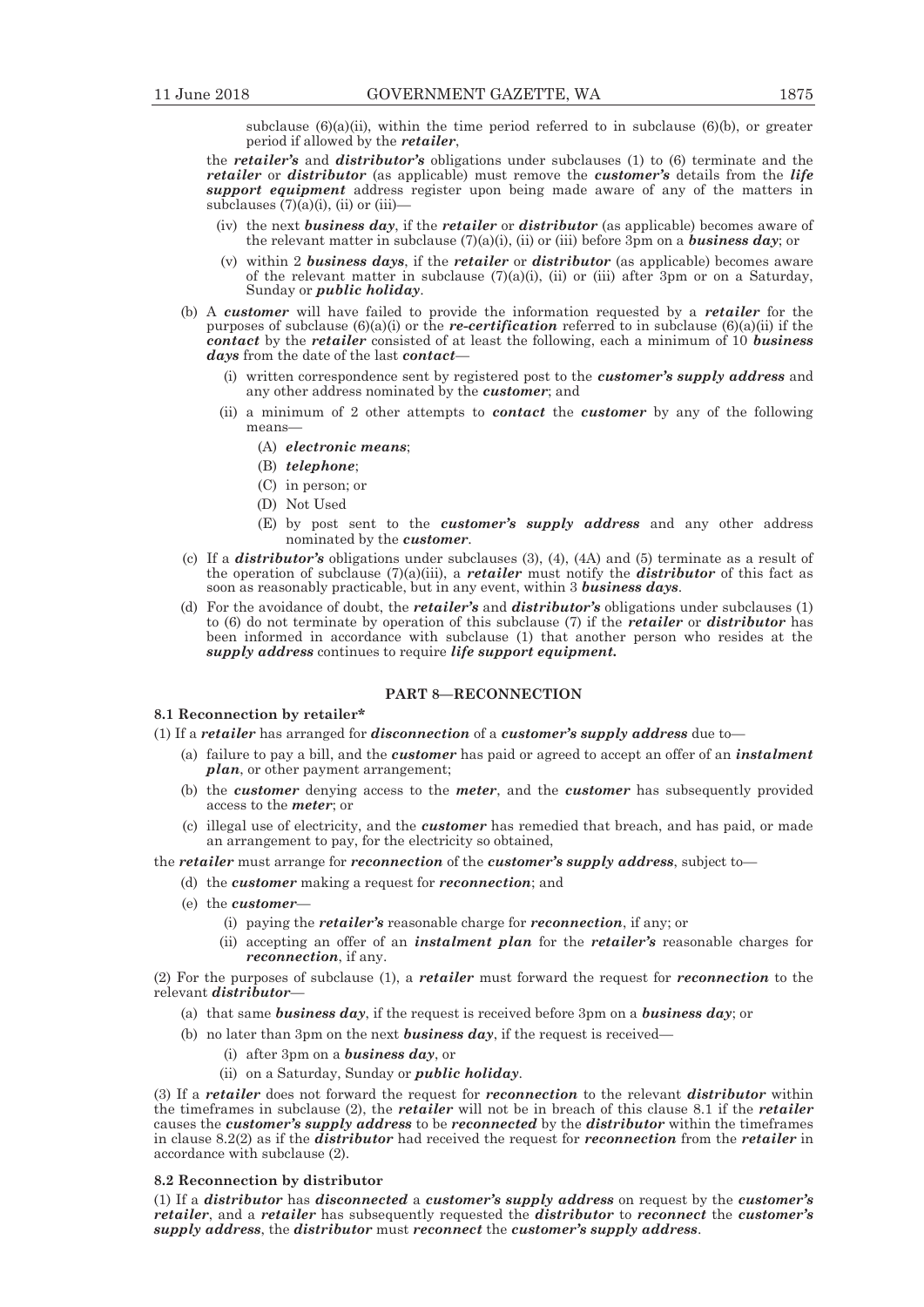(2) For the purposes of subclause (1), a *distributor* must *reconnect* a *customer's supply address*—

- (a) for *supply addresses* located within the *metropolitan area*
	- (i) within 1 *business day* of receipt of the request, if the request is received prior to 3pm on a *business day*; and
	- (ii) within 2 *business days* of receipt of the request, if the request is received after 3pm on a *business day* or on a Saturday, Sunday or *public holiday*;
- (b) for *supply addresses* located within the *regional area*
	- (i) within 5 *business days* of receipt of the request, if the request is received prior to 3pm on a *business day*; and
	- (ii) within 6 *business days* of receipt of the request, if the request is received after 3pm on a *business day*, or on a Saturday, Sunday or *public holiday*.

(3) Subclause (2) does not apply in the event of an *emergency*.

# **PART 9—PRE-PAYMENT METERS**

# **9.1 Application**

(1) Parts 4, 5, 6 (with the exception of clause 6.10), 7 and 8 and clauses 2.4 (other than as specified below), 10.2 and 10.7 of the *Code* do not apply to a *pre-payment meter customer*.

(2) A *distributor* may only operate a *pre-payment meter*, and a *retailer* may only offer a *prepayment meter service*, in an area that has been declared by the Minister by notice published in the *Government Gazette*.

# **9.2 Operation of pre-payment meter**

(1) A *retailer* must not provide a *pre-payment meter service* at a *residential customer's supply address* without the *verifiable consent* of the *residential customer* or the *residential customer's* nominated representative.

(2) A *retailer* must establish an account for each *pre-payment meter* operating at a *residential customer's supply address*.

(3) Not Used

(4) Subject to any applicable law, a *retailer* is not obliged to offer a *pre-payment meter service* to a *customer*.

# **9.3 Provision of mandatory information**

(1) A *retailer* must advise a *residential customer* who requests information on the use of a *pre-payment meter*, at no charge and in clear, simple and concise language-

- (a) of all applicable tariffs, fees and charges payable by the *residential customer* and the basis for the calculation of those charges;
- (b) of the tariffs, fees and charges applicable to a *pre-payment meter service* relative to relevant tariffs, fees and charges which would apply to that *residential customer* if no *pre-payment meter* was operating at the *residential customer's supply address*;
- (c) of the *retailer's* charges, or its best estimate of those charges, to replace or switch a *pre-payment meter* to a standard *meter*;
- (d) how a *pre-payment meter* is operated;
- (e) how the *residential customer* may recharge the *pre-payment meter* (including details of cost, location and business hours of *recharge facilities*);
- (f) of the emergency credit facilities applicable to a *pre-payment meter*; and
- (g) of *credit retrieval*.

(2) No later than 10 *business days* after the time a *residential customer* enters into a *pre-payment meter contract* at the *residential customer's supply address*, a *retailer* must give, or make available to the *residential customer* at no charge—

- (a) the information specified within subclause (1);
- (b) a copy of the *contract*;
- (c) information on the availability and scope of the *Code* and the requirement that *distributors*, *retailers* and *electricity marketing agents* comply with the *Code*;
- (d) Not Used
- (e) a *meter* identification number;
- (f) a *telephone* number for enquiries;
- (g) a *telephone* number for *complaints*;
- (h) the *distributor's* 24 hour *telephone* number for faults and *emergencies*;
	- (i) confirmation of the *supply address* and any relevant mailing address;
- (j) details of any *concessions* the *residential customer* may be eligible to receive;
- (k) the amount of any *concessions* to be given to the *residential customer*;
- (l) information on the availability of multi-lingual services (in languages reflective of the *retailer's customer* base);
- (m) information on the availability of *TTY* services;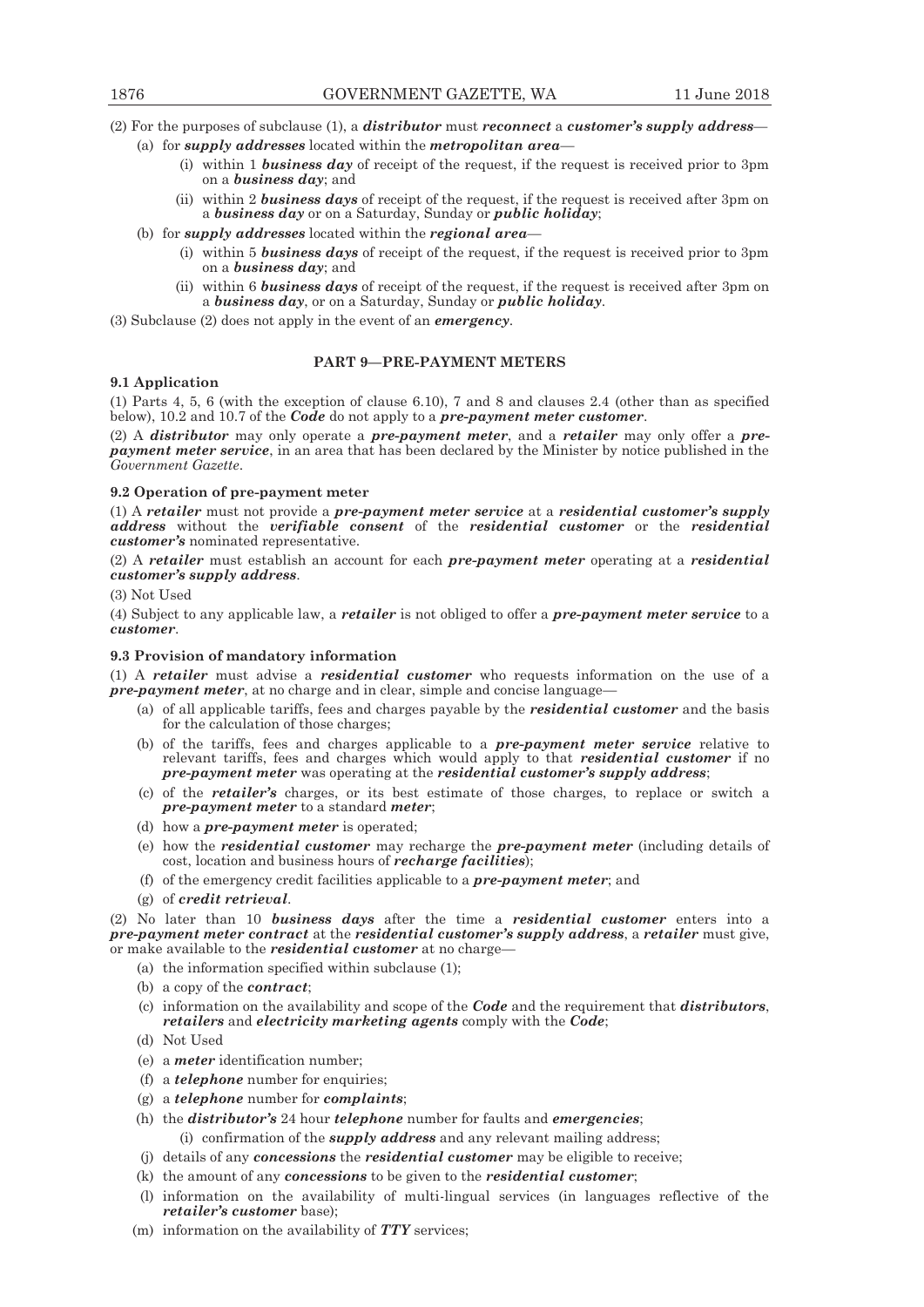- (n) advice on how the *retailer* may assist in the event the *residential customer* is experiencing *payment difficulties* or *financial hardship*;
- (o) advice on how to make a *complaint* to, or enquiry of, the *retailer*;
- (p) details on external *complaints* handling processes including the contact details for the *electricity ombudsman*;
- (q) general information on the safe use of electricity;
- (r) details of the initial *recharge facilities* available to the *residential customer*; and
- (s) the date of the expiry of the *residential pre-payment meter customer's* right to revert to a standard *meter* at no charge and the options available to the *residential* pre-payment *meter customer* if the *residential pre-payment meter customer* replaces or switches the *pre-payment meter* to a standard *meter*.

(3) A *retailer* must ensure that the following information is shown on or directly adjacent to a *residential customer's pre-payment meter—* 

- (a) the positive or negative financial balance of the *pre-payment meter* within 1 dollar of the actual balance;
- (b) whether the *pre-payment meter* is operating on normal credit or emergency credit;
- (c) a *telephone* number for enquiries; and
- (d) the *distributor's* 24 hour *telephone* number for faults and *emergencies*.

(4) A *retailer* must give a *pre-payment meter customer* on request, at no charge, the following information—

- (a) total energy *consumption*;
- (b) average daily *consumption*; and
- (c) average daily cost of *consumption*,

for the previous 2 years or since the commencement of the *pre-payment meter contract* (whichever is the shorter), divided in quarterly segments.

(5) A *retailer* must, within 10 *business days* of the change, use reasonable endeavours to notify a *pre-payment meter customer* in writing or by *electronic means* if the *recharge facilities*  available to the *residential customer* change from the initial *recharge facilities* referred to in subclause (2)(r).

(6) The information to be provided in this clause, with the exception of the information in subclause (3), may be provided in writing to a *pre-payment meter customer* at the *pre-payment meter customer's supply address*, another address nominated by the *pre-payment meter customer* or an email address nominated by the *pre-payment meter customer.*

#### **9.4 Reversion**

(1) If a *pre-payment meter customer* notifies a *retailer* that it wants to replace or switch the *pre-payment meter* to a standard *meter*, the *retailer* must within 1 *business day* of the request—

- (a) send the information referred to in clauses 2.3 and 2.4 to the *pre-payment meter customer* in writing or by *electronic means*; and
- (b) arrange with the relevant *distributor* to—
	- (i) remove or render non-operational the *pre-payment meter*; and
	- (ii) replace or switch the *pre-payment meter* to a standard *meter*.

(2) A *retailer* must not require payment of a charge for reversion to a standard *meter* if a *pre-payment meter customer* is a *residential customer* and that *customer*, or its nominated representative, requests reversion of a *pre-payment meter* under subclause (1) within 3 months of the later of the installation of the *pre-payment meter* or the date that the *customer* agrees to enter into a *pre-payment meter contract*.

(3) If a *pre-payment meter customer* requests reversion of a *pre-payment meter* under subclause (1) after the date calculated in accordance with subclause (2), a *retailer* may charge the *pre-payment meter customer* a reasonable charge for reversion to a standard *meter*. However, the *retailer's* obligations under subclause (1)—

- (a) if the *pre-payment meter customer* is a *residential pre-payment meter customer,* are not conditional on the *pre-payment meter customer* paying the *retailer's* reasonable charge for reversion to a standard *meter* (if any); and
- (b) if the *pre-payment meter customer* is not a *residential pre-payment meter customer,* may be made conditional on the *pre-payment meter customer* paying the *retailer's*  reasonable charge for reversion to a standard *meter* (if any).

(4) If a *retailer* requests a *distributor* to revert a *pre-payment meter* under subclause (1), the *distributor* must revert the *pre-payment meter* at that *supply address*—

- (a) for *supply addresses* located within the *metropolitan area*, within 5 *business days* of receipt of the request; or
- (b) for *supply addresses* located within the *regional area*, within 10 *business days* of receipt of the request.

#### **9.5 Life support equipment**

(1) If a *pre-payment meter customer* provides a *retailer* with confirmation from an *appropriately qualified medical practitioner* that a person residing at the *pre-payment meter customer's*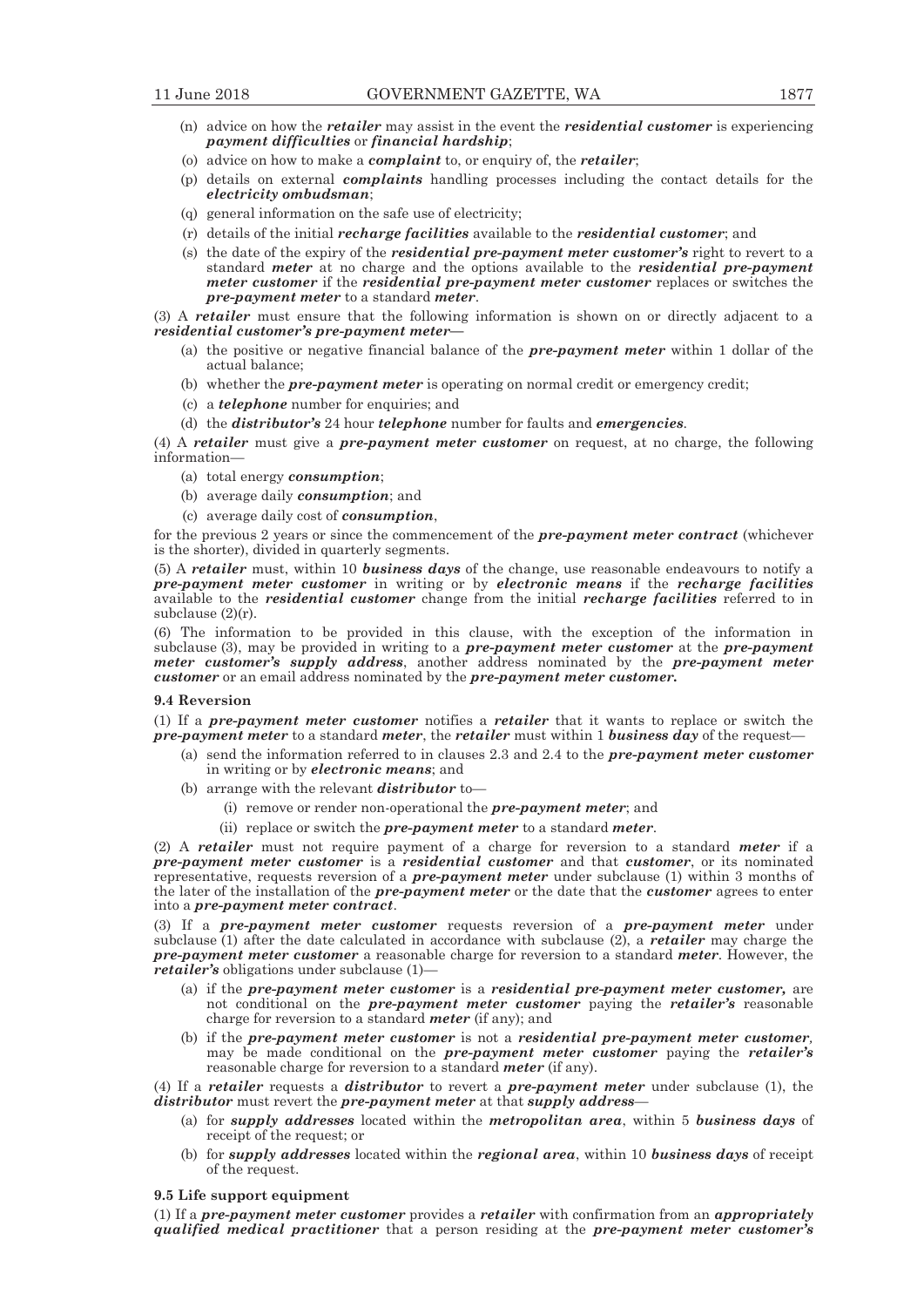*supply address* requires *life support equipment*, the *retailer* must not provide a *pre-payment meter service* at that *supply address* and the *retailer* must, or must immediately arrange to—

- (a) remove or render non-operational the *pre-payment meter* at no charge;
- (b) replace or switch the *pre-payment meter* to a standard *meter* at no charge; and
- (c) provide information to the *pre-payment meter customer* about the *contract* options available to the *pre-payment meter customer*.

(2) If a *retailer* requests a *distributor* to revert a *pre-payment meter* under subclause (1), the *distributor* must revert the *pre-payment meter* at that *supply address* as soon as possible and in any event no later than—

- (a) for *supply addresses* located within the *metropolitan area*
	- (i) within 1 *business day* of receipt of the request, if the request is received prior to 3pm on a *business day*; and
	- (ii) within 2 *business days* of receipt of the request, if the request is received after 3pm on a *business day* or on a Saturday, Sunday or *public holiday*;
- (b) for *supply addresses* located within the *regional area*
	- (i) within 9 *business days* of receipt of the request, if the request is received prior to 3pm on a *business day*; and
	- (ii) within 10 *business days* of receipt of the request, if the request is received after 3pm on a *business day*, or on a Saturday, Sunday or *public holiday*.

# **9.6 Requirements for pre-payment meters**

- (a) A *retailer* must ensure that a *pre-payment meter customer* has access to emergency credit of \$20 outside normal business hours. Once the emergency credit is used, and no additional credit has been applied, the *pre-payment meter service* will be *de-energised*.
- (b) A *retailer* must ensure that a *pre-payment meter service—*
	- (i) is capable of informing the *retailer* of**—**
		- (A) the number of instances where a *pre-payment meter customer* has been *disconnected*; and
		- (B) the duration of each of those *disconnections* referred to in subclause (b)(i)(A),
		- at least every month, and
	- (ii) is capable of recommencing supply and supply is recommenced as soon as information is communicated to the *pre-payment meter* that a payment to the account has been made.

# **9.7 Recharge Facilities**

Unless otherwise agreed with the *customer*, a *retailer* must ensure that—

- (a) at least 1 *recharge facility* is located as close as practicable to a *pre-payment meter*, and in any case no further than 40 kilometres away;
- (b) a *pre-payment meter customer* can access a *recharge facility* at least 3 hours per day, 5 days per week;
- (c) it uses best endeavours to ensure that the *pre-payment meter customer* can access a *recharge facility* for periods greater than required under subclause (b); and
- (d) the minimum amount to be credited by a *recharge facility* does not exceed \$20 per increment.

# **9.8 Concessions**

If a *pre-payment meter customer* demonstrates to a *retailer* that the *pre-payment meter customer* is entitled to receive a *concession*, the *retailer* must ensure that the *pre-payment meter customer* receives the benefit of the *concession*.

# **9.9 Meter check or test**

(1) If a *pre-payment meter customer* requests that the whole or part of a *pre-payment meter* be checked or tested, a *retailer* must, at the request of the *pre-payment meter customer*, make immediate arrangements to—

- (a) check the *pre-payment meter customer's* metering data;
- (b) check or conduct a test of the *pre-payment meter*; and/or
- (c) arrange for a check or test by the responsible person for the *meter* installation at the *pre-payment meter customer's connection* point.

(2) If a *retailer* requests a *distributor* to check or test a *pre-payment meter* under subclause (1), the *distributor* must check or test the *pre-payment meter*.

(3) A *pre-payment meter customer* who requests a check or test of a *pre-payment meter* under subclause (1) must pay a *retailer's* reasonable charge for checking or testing the *pre-payment meter* (if any).

(4) If a *pre-payment meter* is found to be inaccurate or not operating correctly following a check or test undertaken in accordance with subclause (1), a *retailer* must—

- (a) immediately arrange for the repair or replacement of the faulty *pre-payment meter*;
- (b) correct any *overcharging* or *undercharging* in accordance with clause 9.11; and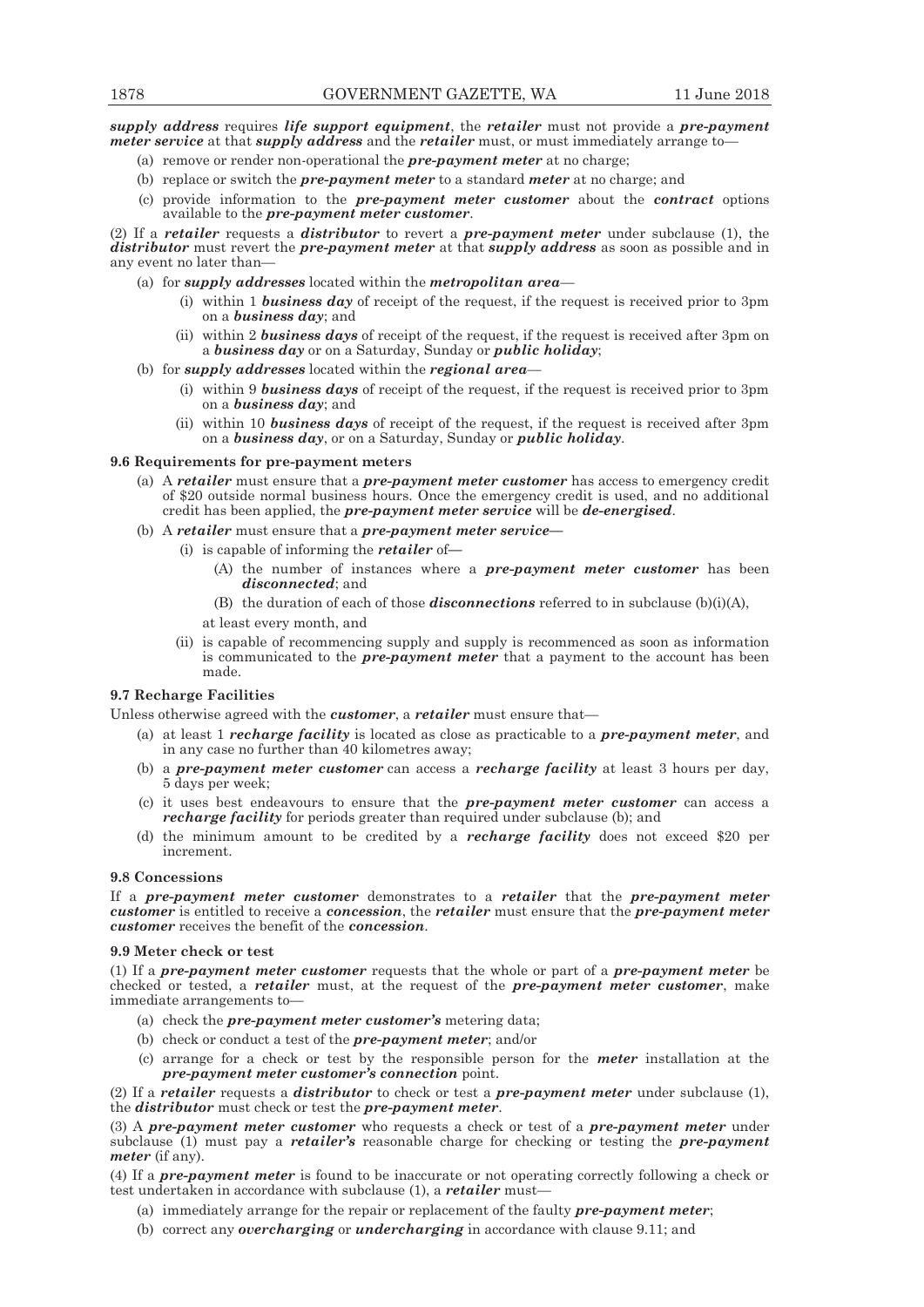(c) refund any charges paid by the *pre-payment meter customer* under this clause for the testing of the *pre-payment meter*.

#### **9.10 Credit retrieval, overcharging and undercharging**

(1) Subject to a *pre-payment meter customer* notifying a *retailer* of the proposed vacation date, the *retailer* must ensure that the *pre-payment meter customer* can retrieve all remaining credit at the time the *pre-payment meter customer* vacates the *supply address*.

(2) If a *pre-payment meter customer* (including a *pre-payment meter customer* who has vacated the *supply address*) has been *overcharged* as a result of an act or omission of a *retailer* or *distributor* (including if a *pre-payment meter* has been found to be defective), the *retailer* must use its best endeavours to inform the *pre-payment meter customer* accordingly within 10 *business days* of the *retailer* becoming aware of the error, and ask the *pre-payment meter customer* for instructions as to whether the amount should be—

- (a) credited to the *pre-payment meter customer's* account; or
- (b) repaid to the *pre-payment meter customer*.

(3) If a *retailer* receives instructions under subclause (2), the *retailer* must pay the amount in accordance with the *pre-payment meter customer's* instructions within 12 *business days* of receiving the instructions.

(4) If a *retailer* does not receive instructions under subclause (2) within 20 *business days* of making the request, the *retailer* must use reasonable endeavours to credit the amount *overcharged* to the *pre-payment meter customer's* account.

(5) No interest shall accrue to a credit or refund referred to in subclause (2).

(6) If a *retailer* proposes to recover an amount *undercharged* as a result of an act or omission by the *retailer* or *distributor* (including if a *pre-payment meter* has been found to be defective), the *retailer* must—

- (a) limit the amount to be recovered to no more than the amount *undercharged* in the 12 months prior to the date on which the *retailer* notified the *pre-payment meter customer* that *undercharging* had occurred;
- (b) list the amount to be recovered as a separate item in a special bill or in the next bill (if applicable), together with an explanation of that amount;
- (c) not charge the *pre-payment meter customer* interest on that amount or require the *pre-payment meter customer* to pay a late payment fee; and
- (d) offer the *pre-payment meter customer* time to pay that amount by means of an *instalment plan* in accordance with clause 6.4(2) (as if clause 6.4(2) applied to the *retailer*) and covering a period at least equal to the period over which the recoverable *undercharging* occurred.
- (7) If the amount referred to in subclause (2) is less than \$100, the *retailer* may—
	- (a) ask the *pre-payment meter customer* for instructions under subclause (2) (in which case subclauses (3) and (4) apply as if the *retailer* sought instructions under subclause (2)); or
	- (b) credit the amount to the *pre-payment meter customer's* account (in which case subclause (3) applies as if the *pre-payment meter customer* instructed the *retailer* to credit the *pre-payment meter customer's* account).

#### **9.11 Payment difficulties or financial hardship**

- (1) A *retailer* must give reasonable consideration to a request by—
	- (a) a *residential pre-payment meter customer* who informs the *retailer* that the *prepayment meter customer* is experiencing *payment difficulties* or *financial hardship*; or
	- (b) a *relevant consumer representative*,

for a waiver of any fee payable by the *pre-payment meter customer* to replace or switch a *pre-payment meter* to a standard *meter*.

(2) Notwithstanding its obligations under clause 6.10, a *retailer* must ensure that—

- (a) if a *residential pre-payment meter customer* informs the *retailer* that the *pre-payment meter customer* is experiencing *payment difficulties* or *financial hardship*; or
- (b) the *retailer* identifies that a *residential pre-payment meter customer* has been *disconnected* 2 or more times in any 1-month period for longer than 120 minutes on each occasion,

subject to subclause (3), the *retailer* must use best endeavours to *contact* the *pre-payment meter customer* as soon as is reasonably practicable to provide—

- (c) Not Used
- (d) information about the different types of *meters* available to the *pre-payment meter customer*;
- (e) information about and referral to relevant financial assistance programmes, and/or
- (f) referral to *relevant consumer representatives*; and/or
- (g) information on independent financial and other relevant counselling services.

(3) Where the *retailer* has identified the *residential pre-payment meter customer* pursuant to subclause (2)(b), the *retailer* is not required to *contact* the *residential customer* and provide the information set out in subclauses  $(2)(c)\cdot(g)$  if the *retailer* has provided the *residential pre-payment meter customer* with that information in the preceding 12 months.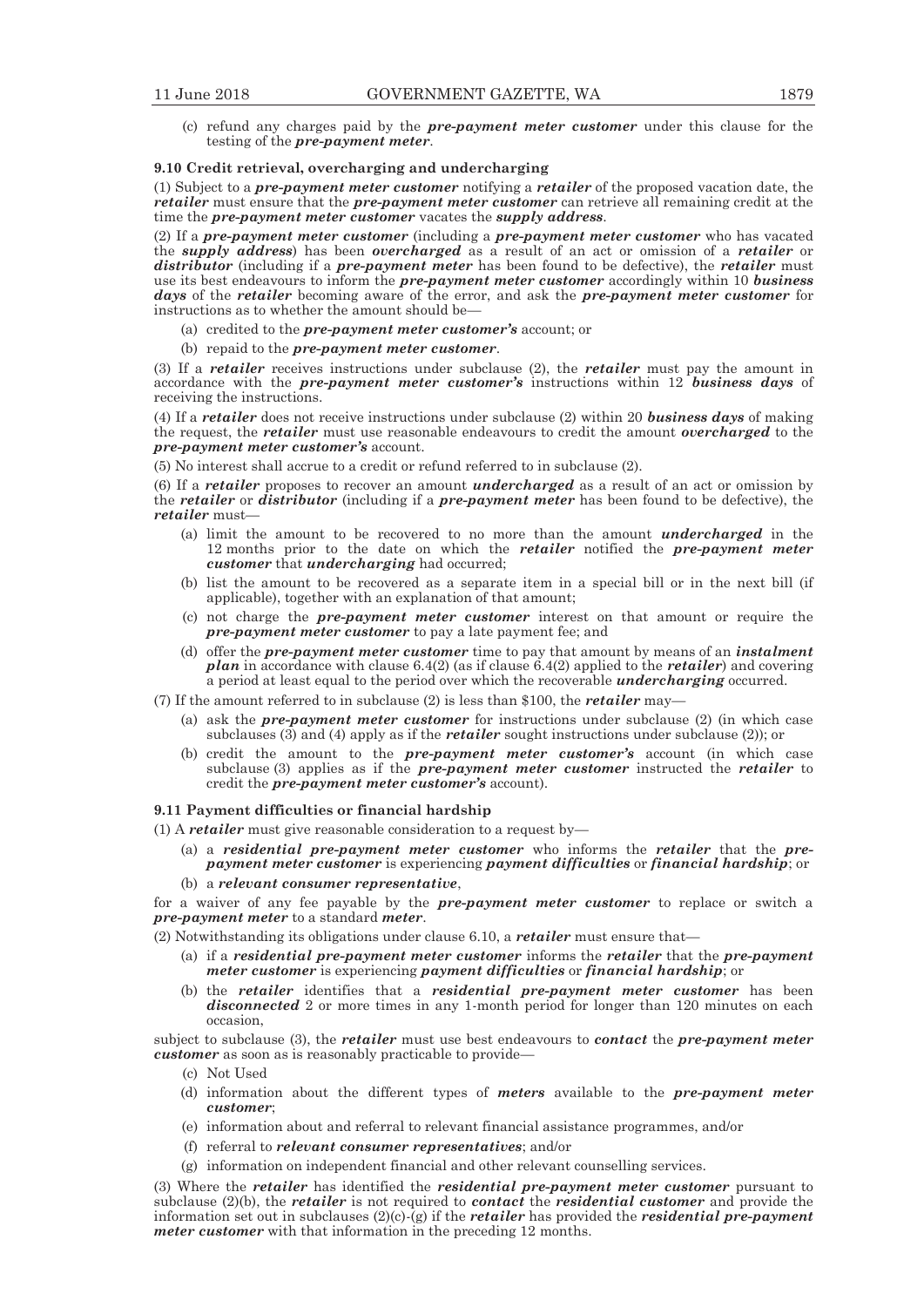(4) The information to be provided in subclause (2) may be provided in writing to a *pre-payment meter customer* at the *pre-payment meter customer's supply address*, another address nominated by the *pre-payment meter customer* or an email address nominated by the *pre-payment meter customer.*

#### **9.12 Existing pre-payment meters**

A *pre-payment meter* installed prior to the *amendment date* will be deemed to comply with the requirements of this Part 9.

# **PART 10—INFORMATION AND COMMUNICATION**

*Division 1—Obligations particular to retailers* 

# **10.1 Tariff information**

(1) A *retailer* must give notice to each of its *customers* affected by a variation in its tariffs, fees and charges, no later than the next bill in a *customer's billing cycle*.

(2) A *retailer* must give or make available to a *customer* on request, at no charge, reasonable information on the *retailer's* tariffs, fees and charges, including any *alternative tariffs* that may be available to that *customer*.

(3) A *retailer* must give or make available to a *customer* the information referred to under subclause (2) within 8 *business days* of the date of receipt. If requested by the *customer*, the *retailer* must give the information in writing.

#### **10.2 Historical billing data**

(1) A *retailer* must give a *non-contestable customer* on request the *non-contestable customer's* billing data.

(2) If a *non-contestable customer* requests billing data under subclause (1)—

- (a) for a period less than the previous 2 years and no more than once a year; or
- (b) in relation to a dispute with a *retailer*,

the *retailer* must give the billing data at no charge.

(3) A *retailer* must give a *non-contestable customer* the billing data requested under subclause (1) within 10 *business days* of the date of receipt of—

- (a) the request; or
- (b) payment for the *retailer's* reasonable charge for providing the billing data (if requested by the *retailer*).
- (4) A *retailer* must keep a *non-contestable customer's* billing data for 7 years.

# **10.3 Concessions**

A *retailer* must give a *residential customer* on request at no charge—

- (a) information on the types of *concessions* available to the *residential customer*; and
- (b) the name and contact details of the organisation responsible for administering those *concessions* (if the *retailer* is not responsible).

#### **10.3A Service Standard Payments**

A *retailer* must give a *customer* at least once a year written details of the *retailer's* and *distributor's* obligations to make payments to the *customer* under Part 14 of this *Code* and under any other legislation (including subsidiary legislation) in Western Australia including the amount of the payment and the eligibility criteria for the payment.

# **10.4 Energy Efficiency Advice**

A *retailer* must give, or make available to a *customer* on request, at no charge, general information on—

- (a) cost effective and efficient ways to utilise electricity (including referring the *customer* to a relevant information source); and
- (b) the typical running costs of major domestic appliances.

# **10.5 Distribution matters**

If a *customer* asks a *retailer* for information relating to the distribution of electricity, the *retailer* must—

- (a) give the information to the *customer*; or
- (b) refer the *customer* to the relevant *distributor* for a response.

#### *Division 2—Obligations particular to distributors*

# **10.6 General information**

A *distributor* must give a *customer* on request, at no charge, the following information—

- (a) information on the *distributor's* requirements in relation to the *customer's* proposed new electrical installation, or changes to the *customer's* existing electrical installation, including advice about supply extensions;
- (b) an explanation for any unplanned or approved change in the quality of supply of electricity outside of the limits prescribed by law;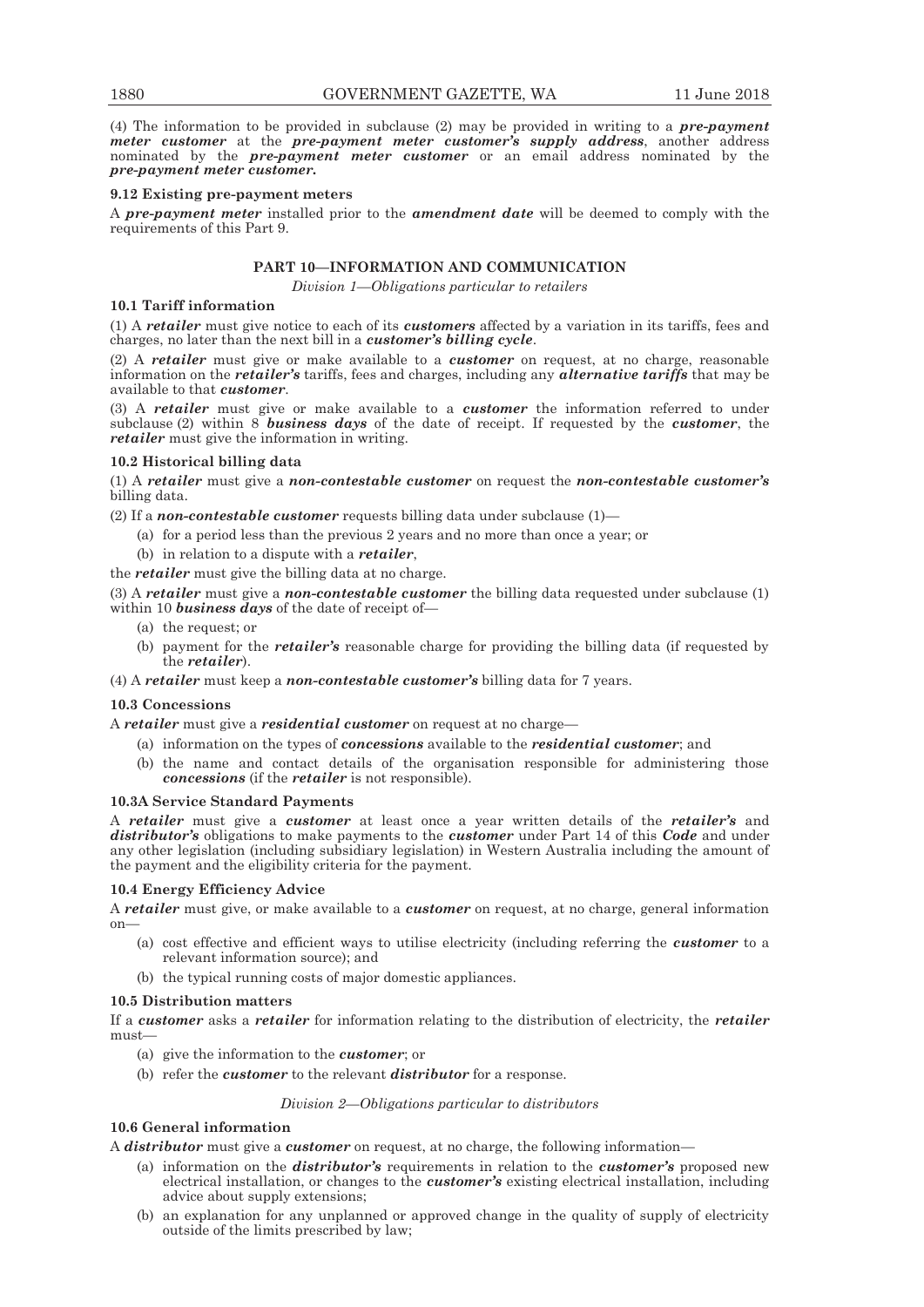- 
- (c) an explanation for any unplanned *interruption* of supply to the *customer's supply address*;
- (d) advice on facilities required to protect the *distributor's* equipment;
- (e) advice on how to obtain information on protecting the *customer's* equipment;
- (f) advice on the *customer's* electricity usage so that it does not interfere with the operation of a distribution system or with supply to any other electrical installation;
- (g) general information on safe use of electricity;
- (h) general information on quality of supply; and
- (i) general information on reliability of supply.

# **10.7 Historical consumption data**

(1) A *distributor* must give a *customer* on request the *customer's consumption* data.

- (2) If a *customer* requests *consumption* data under subclause (1)—
	- (a) for a period less than the previous 2 years, provided the *customer* has not been given *consumption* data pursuant to a request under subclause (1) more than twice within the 12 months immediately preceding the request; or
	- (b) in relation to a dispute with a *distributor*,
- the *distributor* must give the *consumption* data at no charge.
- (3) A *distributor* must give a *customer* the *consumption* data requested under subclause (1) within 10 *business days* of the date of receipt of—
	- (a) the request; or
	- (b) if payment is required (and is requested by the *distributor* within 2 *business days* of the request) payment for the *distributor's* reasonable charge for providing the data.
- (4) A *distributor* must keep a *customer's consumption* data for 7 years.

# **10.8 Distribution standards**

(1) A *distributor* must tell a *customer* on request how the *customer* can obtain information on distribution standards and metering arrangements—

- (a) prescribed under the *Act* or the *Electricity Act 1945*; or
- (b) adopted by the *distributor*,

that are relevant to the *customer*.

(2) A *distributor* must publish on its website the information specified in subclause (1).

# *Division 3—Obligations particular to retailers and distributors*

# **10.9 Written information must be easy to understand**

To the extent practicable, a *retailer* and *distributor* must ensure that any written information that must be given to a *customer* by the *retailer* or *distributor* or its *electricity marketing agent* under the *Code* is expressed in clear, simple and concise language and is in a format that makes it easy to understand.

# **10.10 Code of Conduct**

(1) A *retailer* and a *distributor* must tell a *customer* on request how the *customer* can obtain a copy of the *Code*.

(2) A *retailer* and a *distributor* must make electronic copies of the *Code* available, at no charge, on the *retailer's* or *distributor's* website.

(3) Not Used

#### **10.11 Special Information Needs**

(1) A *retailer* and a *distributor* must make available to a *residential customer* on request, at no charge, services that assist the *residential customer* in interpreting information provided by the *retailer* or *distributor* to the *residential customer* (including independent multi-lingual and *TTY* services, and large print copies).

(2) A *retailer* and, if appropriate, a *distributor* must include in relation to *residential customers*—

- (a) the *telephone* number for its *TTY* services;
- (b) the *telephone* number for independent multi-lingual services; and
- (c) the *telephone* number for interpreter services together with the *National Interpreter*  Symbol and the words "Interpreter Services",

on the—

- (d) bill and bill related information (including, for example, the notice referred to in clause 4.2(3) and statements relating to an *instalment plan*);
- (e) *reminder notice*; and
- (f) *disconnection warning*.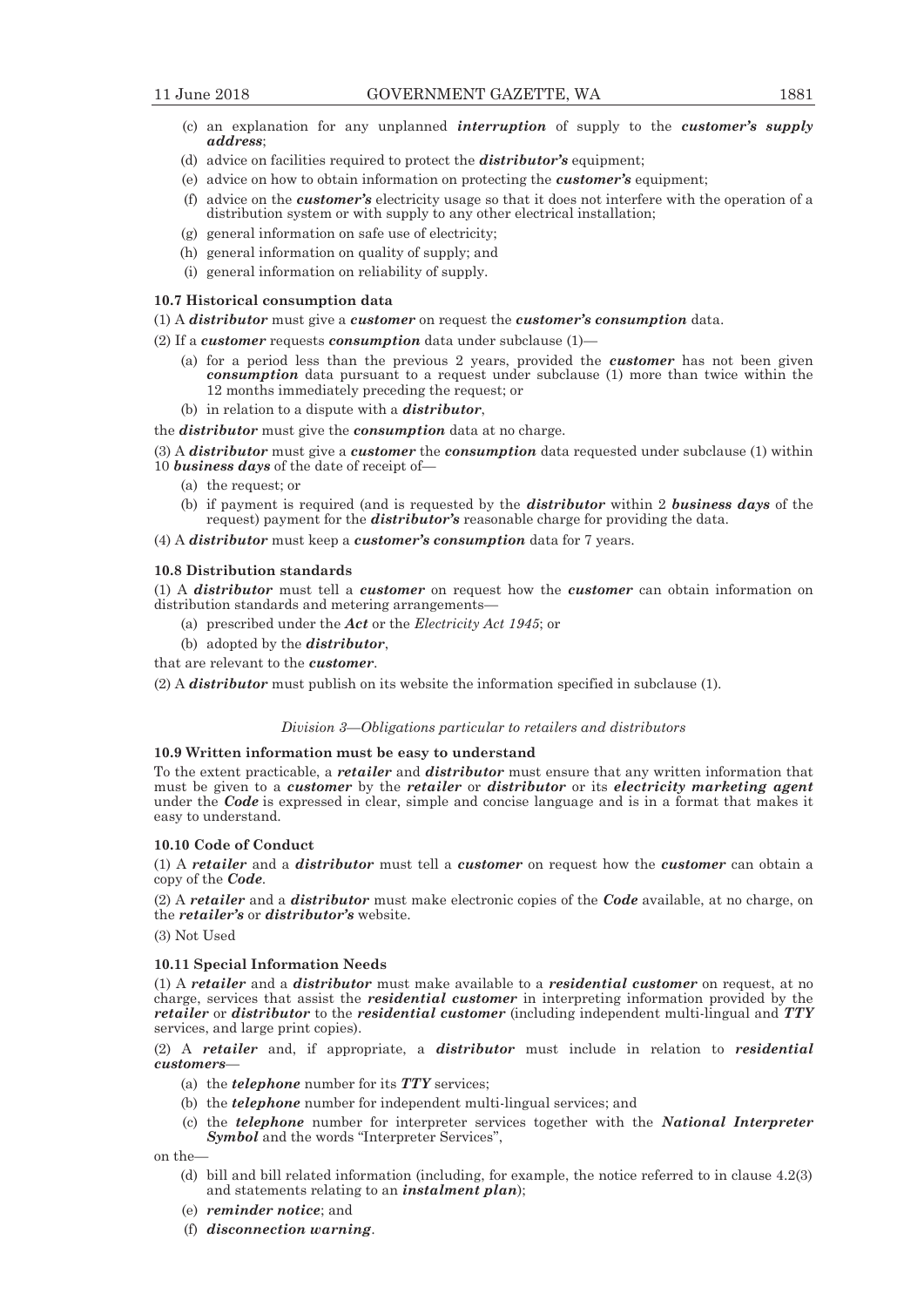# **10.12 Metering**

(1) A *distributor* must advise a *customer* on request, at no charge, of the availability of different types of *meters* and their—

- (a) suitability to the *customer's supply address*;
- (b) purpose;
- (c) costs; and
- (d) installation, operation and maintenance procedures.

(2) If a *customer* asks a *retailer* for information relating to the availability of different types of *meters*, the *retailer* must—

- (a) give the information to the *customer*; or
- (b) refer the *customer* to the relevant *distributor* for a response.

# **PART 11—NOT USED**

# **PART 12—COMPLAINTS AND DISPUTE RESOLUTION**

# **12.1 Obligation to establish complaints handling process**

(1) A *retailer* and *distributor* must develop, maintain and implement an internal process for handling *complaints* and resolving disputes.

(2) The *complaints* handling process under subclause (1) must—

- (a) comply with *Australian Standard* AS/NZS 10002:2014;
- (b) address at least—
	- (i) how *complaints* must be lodged by *customers*;
	- (ii) how *complaints* will be handled by a *retailer* or *distributor*, including—
		- (A) a right of a *customer* to have its *complaint* considered by a senior employee within each organisation of the *retailer* or *distributor* if the *customer* is not satisfied with the manner in which the *complaint* is being handled;
		- (B) the information that will be provided to a *customer*;
	- (iii) response times for *complaints*; and
	- (iv) method of response;
- (c) detail how a *retailer* will handle *complaints* about the *retailer*, *electricity marketing agents* or *marketing*; and
- (d) be available at no cost to *customers*.
- (3) For the purposes of subclause (2)(b)(ii)(B), a *retailer* or *distributor* must at least—
	- (a) when responding to a *complaint*, advise the *customer* that the *customer* has the right to have the *complaint* considered by a senior employee within the *retailer* or *distributor* (in accordance with its *complaints* handling process); and
	- (b) when a *complaint* has not been *resolved* internally in a manner acceptable to a *customer*, advise the *customer*—
		- (i) of the reasons for the outcome (on request, the *retailer* or *distributor* must supply such reasons in writing); and
		- (ii) that the *customer* has the right to raise the *complaint* with the *electricity ombudsman* or another relevant external dispute resolution body and provide the Freecall *telephone* number of the *electricity ombudsman*.

(4) For the purpose of subclause (2)(b)(iii), a *retailer* or *distributor* must, on receipt of a written *complaint* by a *customer*—

- (a) acknowledge the *complaint* within 10 *business days*; and
- (b) respond to the *complaint* by addressing the matters in the *complaint* within 20 *business days*.

# **12.2 Obligation to comply with a guideline that distinguishes customer queries from complaints**

A *retailer* must comply with any guideline developed by the *Authority* relating to distinguishing *customer* queries from *complaints*.

# **12.3 Information provision**

A *retailer*, *distributor* and *electricity marketing agent* must give a *customer* on request, at no charge, information that will assist the *customer* in utilising the respective *complaints* handling processes.

# **12.4 Obligation to refer complaint**

When a *retailer*, *distributor* or *electricity marketing agent* receives a *complaint* that does not relate to its functions, it must advise the *customer* of the entity that the *retailer*, *distributor* or *electricity marketing agent* reasonably considers to be the appropriate entity to deal with the *complaint* (if known).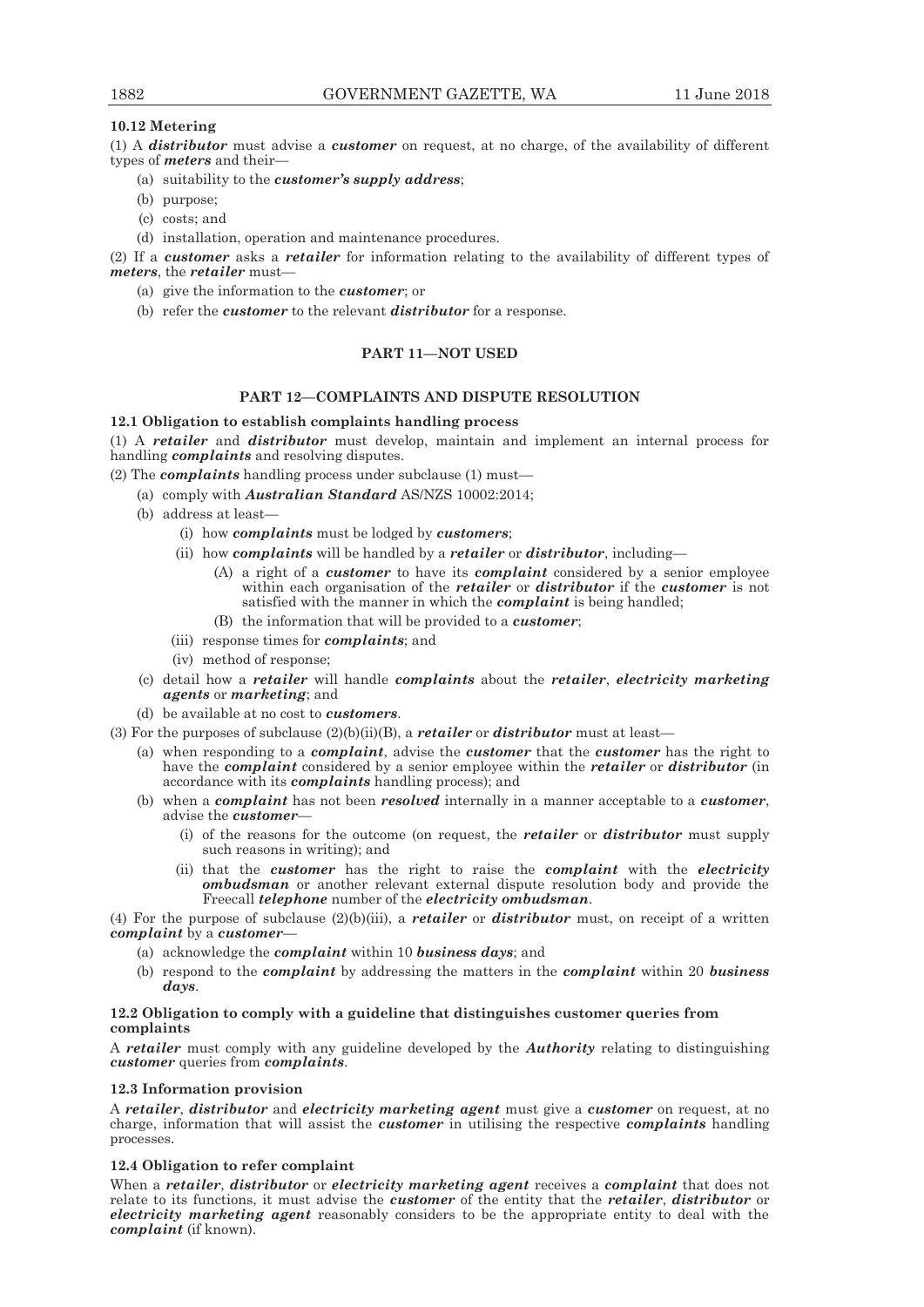## **PART 13—REPORTING**

#### **13.1 Preparation of an annual report**

A *retailer* and a *distributor* must prepare a report in respect of each *reporting year* setting out the information specified by the *Authority*.

# **13.2 Provision of annual report to the Authority**

A report referred to in clause 13.1 must be provided to the *Authority* by the date, and in the matter and form, specified by the *Authority*.

#### **13.3 Publication of reports**

(1) A report referred to in clause 13.1 must be published by the date specified by the *Authority*.

(2) A report is published for the purposes of subclause (1) if—

- (a) copies of it are available to the public, without cost, at places where the *retailer* or *distributor* transacts business with the public; and
- (b) a copy of it is posted on an internet website maintained by the *retailer* or *distributor*.

# **PART 14—SERVICE STANDARD PAYMENTS**

*Division 1—Obligations particular to retailers* 

# **14.1 Facilitating customer reconnections**

(1) Subject to clause 14.6, if a *retailer* is required to arrange a *reconnection* of a *customer's supply address* under Part 8—

- (a) but the *retailer* has not complied with the time frames prescribed in clause 8.1(2) and has not otherwise caused the *customer's supply address* to be reconnected as contemplated by clause  $8.1(3)$ ; or
- (b) the *retailer* has complied with the time frames prescribed in clause 8.1(2), but a *distributor* has not complied with the time frames prescribed in clause 8.2(2),

the *retailer* must pay to the *customer* \$60 for each day that it is late, up to a maximum of \$300.

(2) Subject to clause 14.6, if a *retailer* is liable to and makes a payment under subclause (1) due to an act or omission of a *distributor*, the *distributor* must compensate the *retailer* for the payment.

## **14.2 Wrongful disconnections**

(1) Subject to clause 14.6, if a *retailer—*

- (a) fails to comply with any of the procedures prescribed under Part 6 (if applicable and other than clauses 6.8, 6.9 or 6.10) or Part 7 (other than clauses 7.4, 7.5, 7.6, 7.7(1)(a), 7.7(1)(b), or 7.7(2)(e) of the *Code* prior to arranging for *disconnection* or *disconnecting* a *customer* for failure to pay a bill; or
- (b) arranges for *disconnection* or *disconnects* a *customer* in contravention of clauses 7.2, 7.3, 7.6 or 7.7 for failure to pay a bill,

the *retailer* must pay to the *customer* \$100 for each day that the *customer* was wrongfully *disconnected*.

(2) Subject to clause 14.6, if a *retailer* is liable to and makes a payment under subclause (1) due to an act or omission of a *distributor*, the *distributor* must compensate the *retailer* for the payment.

# **14.3 Customer service**

(1) Subject to clause 14.6, if a *retailer* fails to acknowledge or respond to a *complaint* within the time frames prescribed in clause 12.1(4), the *retailer* must pay to the *customer* \$20.

(2) A *retailer* will only be liable to make 1 payment of \$20, under subclause (1), for each written *complaint*.

*Division 2—Obligations particular to distributors* 

# **14.4 Customer service**

(1) Subject to clause 14.6, if a *distributor* fails to acknowledge or respond to a *complaint* within the time frames prescribed in clause 12.1(4), the *distributor* must pay to the *customer* \$20.

(2) A *distributor* will only be liable to make 1 payment of \$20, under subclause (1), for each written *complaint*.

# **14.5 Wrongful disconnections**

Subject to clause 14.6, if a *distributor disconnects* a *customer's supply address* other than as authorised by—

- (a) this *Code* or otherwise by law; or
- (b) a *retailer*,

then the *distributor* must pay to the *customer* \$100 for each day that the *customer* was wrongfully *disconnected*.